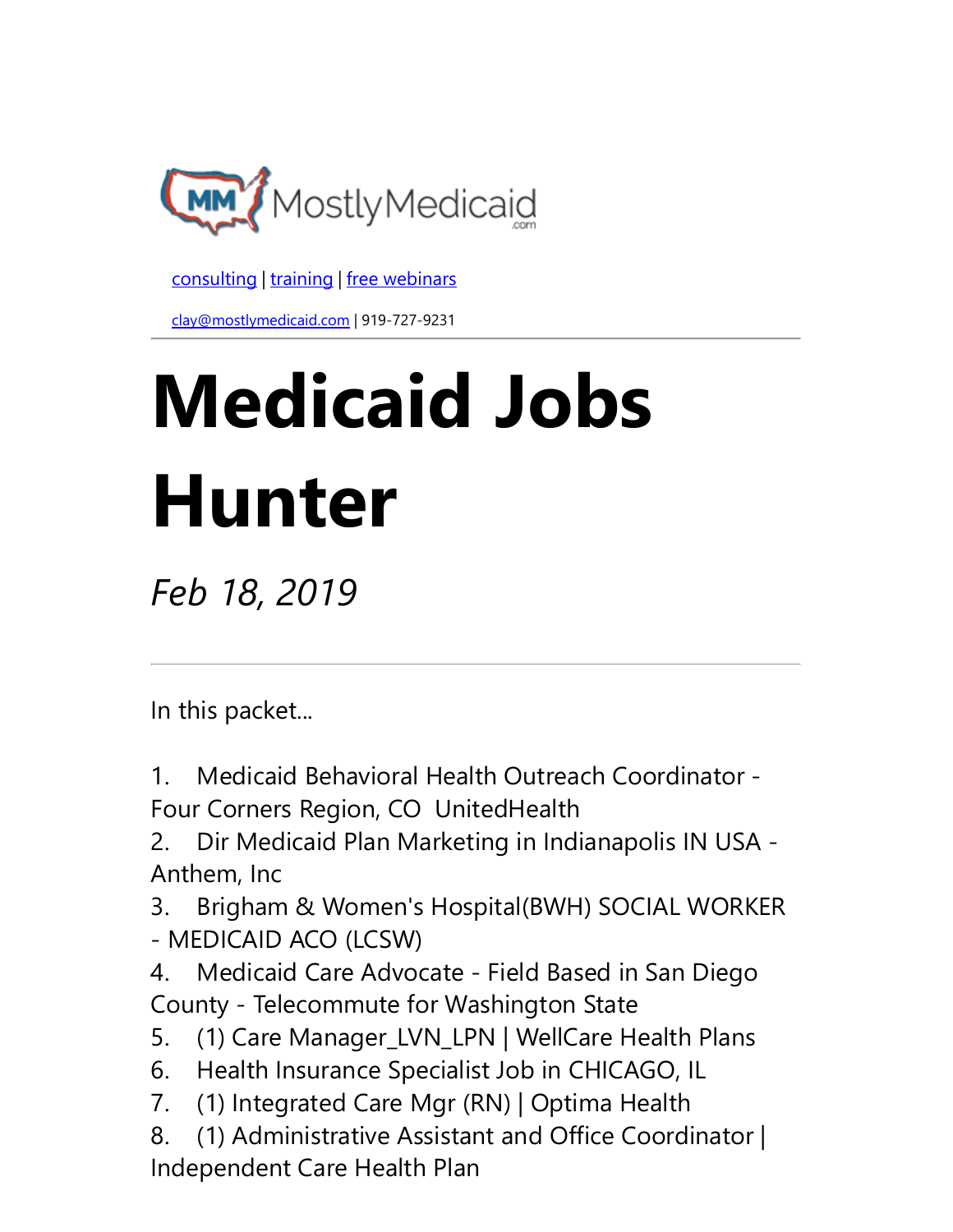9. (1) DIRECTOR CLINICAL ACCOUNT MANAGEMENT - MEDICAID | Beacon Health Options

10. (1) PATIENT SERVICES COORD | Optima Health

11. (1) Director Enterprise Clinical Quality (Medicaid) - Philadelphia | Apploi

12. (1) RN Case Manager-Medicaid Experience - Part Time | Discovery Senior Living

- 13. (1) CTM Coordinator, Sr | WellCare Health Plans
- 14. Medicaid Program Manager

### Medicaid Behavioral Health Outreach Coordinator - Four Corners Region, CO job - UnitedHealth Group - Cortez, CO

SourceURL: https://www.nexxt.com/jobs/medicaid-behavioral-health-outreach-coordinator-four-cornersregion-co-cortez-co-836278071-job.html? utm\_campaign=google\_for\_jobs&utm\_source=google&utm\_medium=organic&aff=2ED44C72-8FD2-4B5D-BC54- [2F623E88BE26&utm\\_campaign=google\\_jobs\\_apply&utm\\_source=google\\_jobs\\_apply&utm\\_medium=organic](https://www.nexxt.com/jobs/medicaid-behavioral-health-outreach-coordinator-four-corners-region-co-cortez-co-836278071-job.html?utm_campaign=google_for_jobs&utm_source=google&utm_medium=organic&aff=2ED44C72-8FD2-4B5D-BC54-2F623E88BE26&utm_campaign=google_jobs_apply&utm_source=google_jobs_apply&utm_medium=organic)

# Medicaid Behavioral Health Outreach Coordinator - Four Corners Region, CO

UnitedHealth Group • Cortez, CO 81321

Job #836278071

#### Doing the right thing is a way of life at Rocky Mountain Health Plans

(RMHP). As part of the UnitedHealthcare family of plans, RMHP provides innovative health insurance coverage and personalized attention to individuals of all ages and business of all sizes throughout Western and rural Colorado. RMHP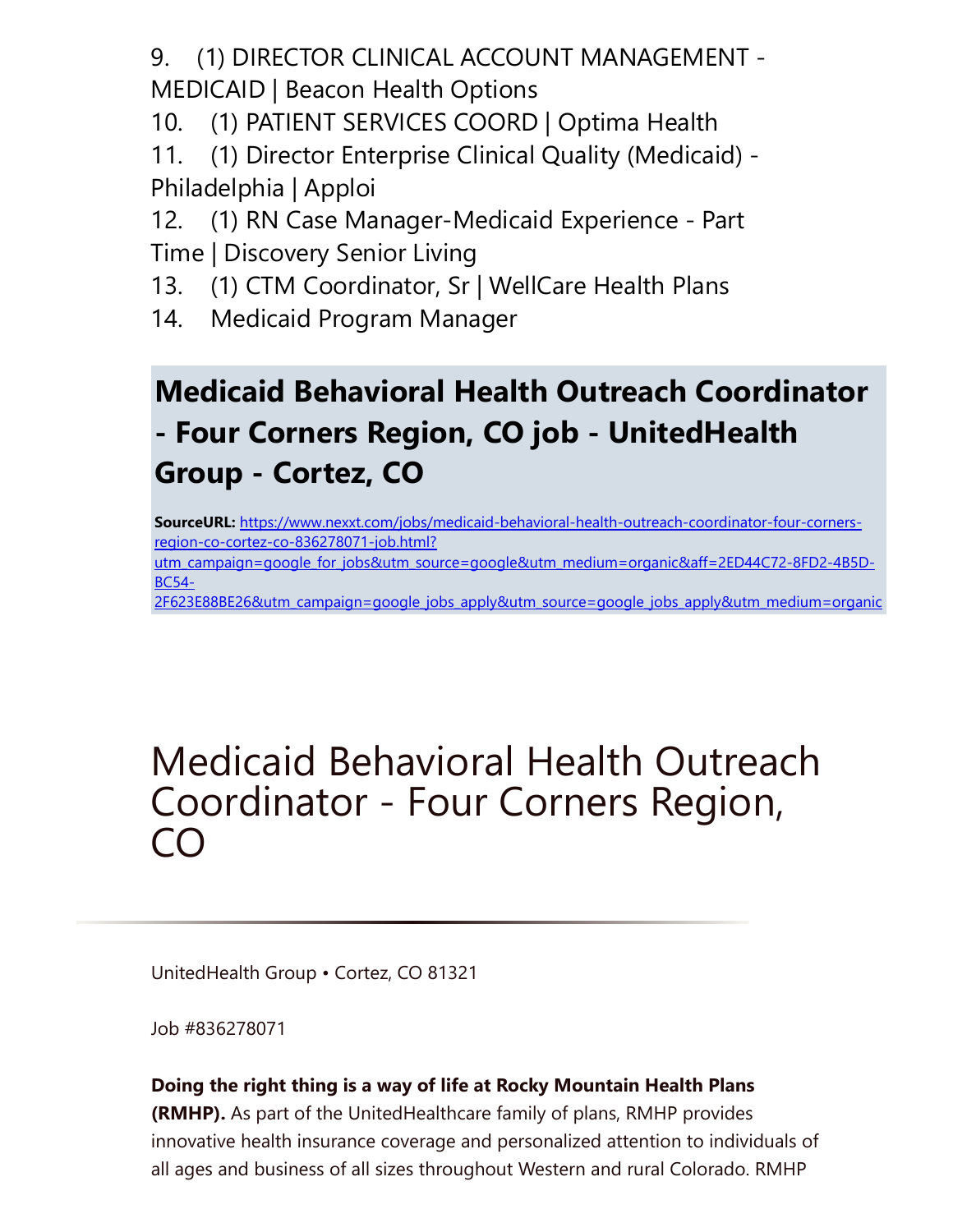is continually striving to improve the health and wellness of our Members and partners in the state where we live, work, and play - because we're Colorado, too.

You push yourself to reach higher and go further. Because for you, it's all about ensuring a positive outcome for patients. In this role, you'll work in the field and coordinate the long-term care needs for patients in the local community. And at every turn, you'll have the support of an elite and dynamic team. Join UnitedHealth Group and our family of businesses and you will use your diverse knowledge and experience to make health care work better for our patients.

In this Medicaid Behavioral Health Outreach Coordinator role, will be an essential element of an Integrated Care Model by relaying the pertinent information about the member needs and advocating for the best possible care available, and ensuring they have the right services to meet their needs.

If you are located In the "Four Corners Region" of Colorado , you will have the flexibility to telecommute\* as you take on some tough challenges.

#### Primary Responsibilities:

- Assess, plan and implement care strategies that are individualized by patient and directed toward the most appropriate, lease restrictive level of care
- Identify and initiate referrals for social service programs; including financial, psychosocial, community and state supportive services
- Manage the care plan throughout the continuum of care as a single point of contact
- Communicate with all stakeholders the required health-related information to ensure quality coordinated care and services are provided expeditiously to all members
- Advocate for patients and families as needed to ensure the patient's needs and choices are fully represented and supported by the health care team
- Act as a resource to other team members as it relates to behavioral health issues

Expect to spend up to 80% of your time in the field visiting our members in their homes or in long-term care facilities. You'll need to be flexible, adaptable and, above all, patient in all types of situations

#### Required Qualifications:

HS Diploma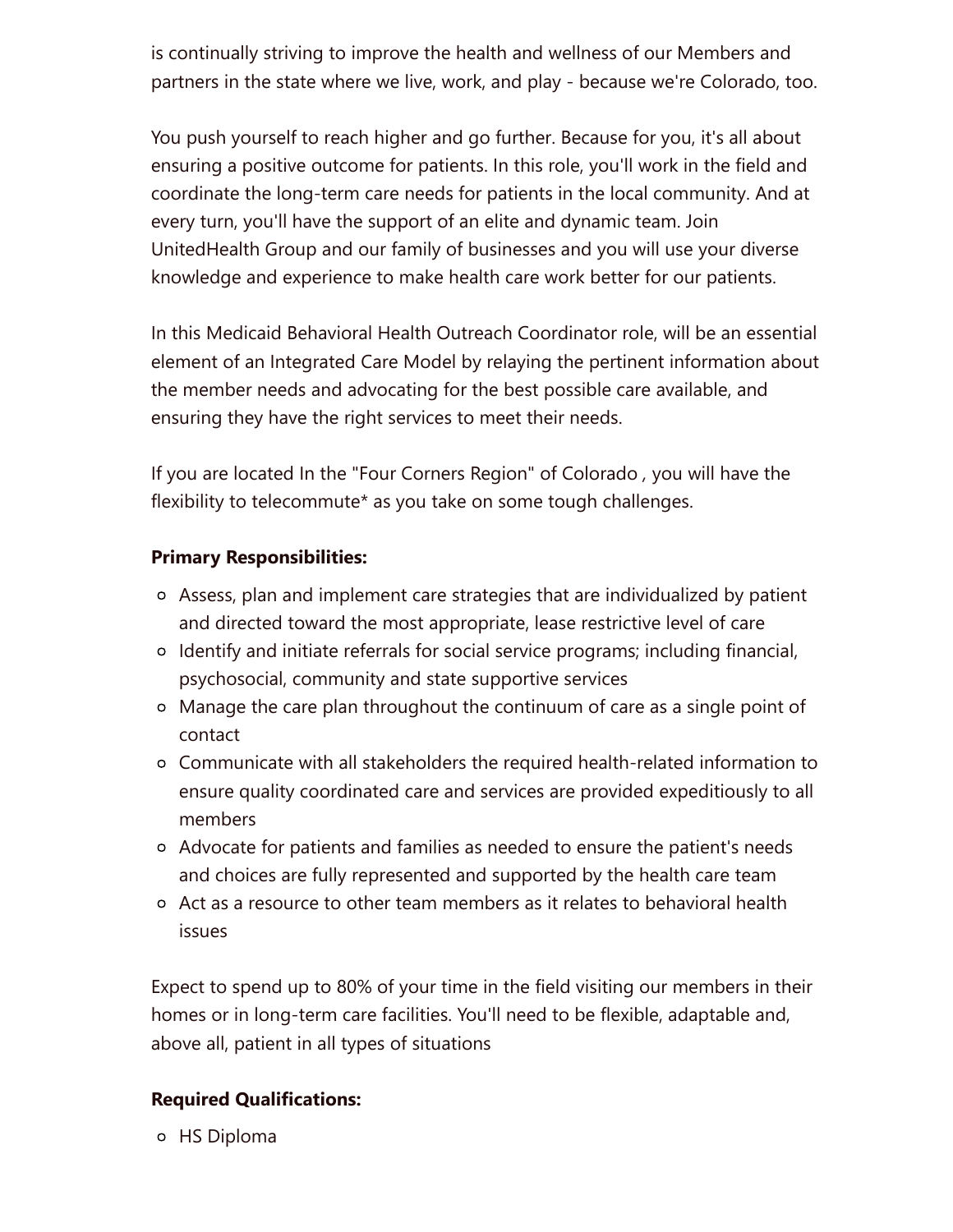- 3+ years of experience working within the community health setting in a health care role (or experience as mandated by the state contract)
- Experience in case management or care coordination
- 1+ year of experience in Behavioral Health
- Experience working with MS Word, Excel and Outlook
- The ability to travel in assigned region to visit Medicaid members in their homes and/or other settings, including community centers, hospitals or providers' offices

#### Preferred Qualifications:

- LPN/LVN, CNA, licensed social worker and/or behavioral health or clinical degree
- A background in managing populations with behavioral health needs
- Experience with electronic charting
- Prior field based work experience

#### Doing the right thing is a way of life at Rocky Mountain Health Plans

(RMHP). For more than 225,000 members of our unique, physician-founded health care organization, we provide innovative health insurance coverage and personalized attention to individuals of all ages and business of all sizes throughout Western and rural Colorado. As a part of Optum, the fastest growing part of the UnitedHealth Group family of businesses, we've enhanced our offerings through sophisticated tools and technologies, superior customer service and a commitment to striving to improve the health and wellness of our Members and partners in the state where we live, work, and play - because we're Colorado, too. From a career perspective you couldn't do better. We're all about quality and making a difference. And can make our opportunities your opportunity to do your life's best work.(sm)

\*All Telecommuters will be required to adhere to UnitedHealth Group's Telecommuter Policy

Diversity creates a healthier atmosphere: UnitedHealth Group is an Equal Employment Opportunity/Affirmative Action employer and all qualified applicants will receive consideration for employment without regard to race, color, religion, sex, age, national origin, protected veteran status, disability status, sexual orientation, gender identity or expression, marital status, genetic information, or any other characteristic protected by law.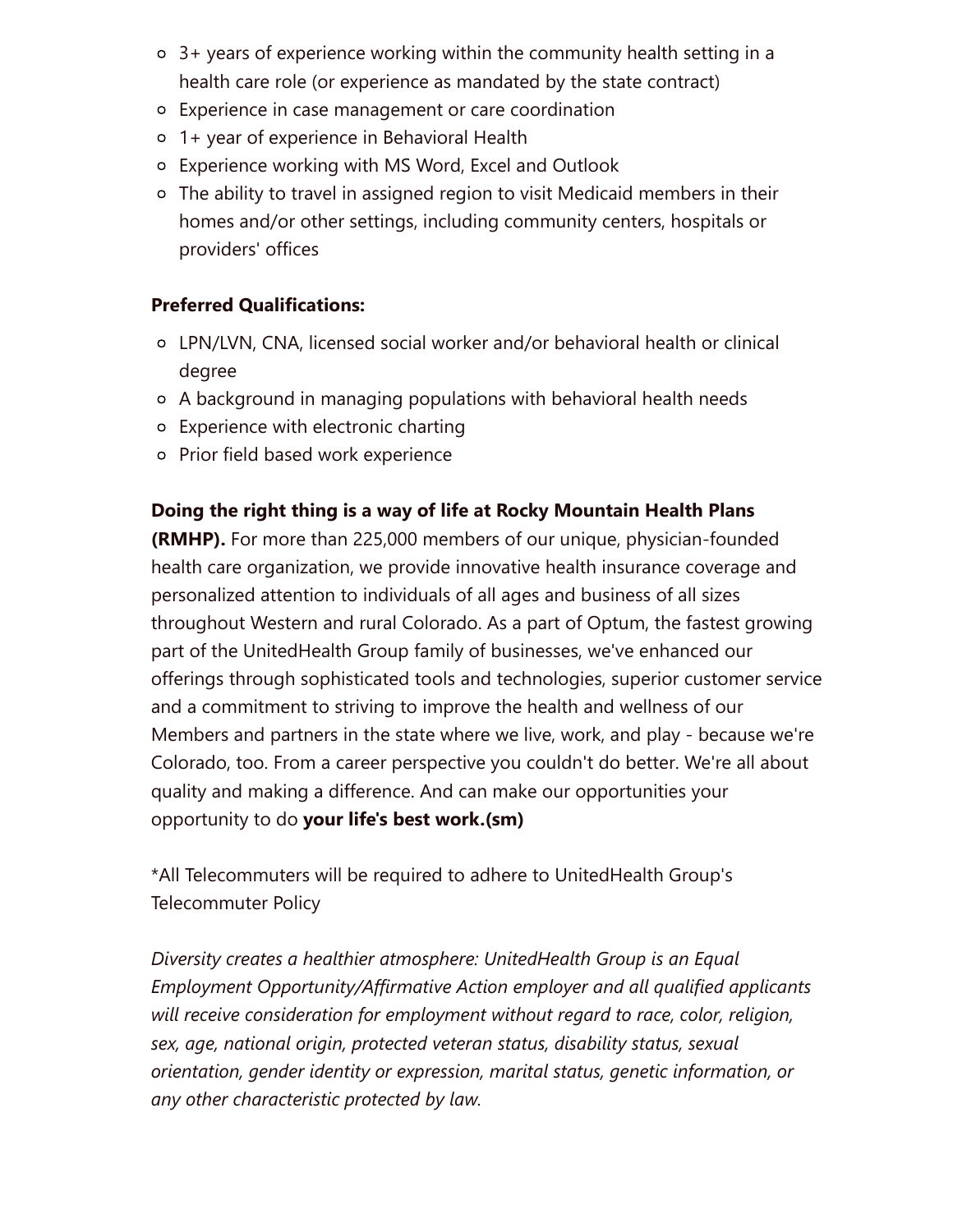UnitedHealth Group is a drug-free workplace. Candidates are required to pass a drug test before beginning employment.

Job Keywords: Behavioral Health, Medicaid, Community health, Case management, Care Coordination, Four Corners Region, Durango, Cortez, Bayfield, Colorado , CO, telecommute, telecommuting, telecommuter

### Dir Medicaid Plan Marketing in Indianapolis IN USA - Anthem, Inc - 01F542 | Recruit.net USA

SourceURL: https://www.recruit.net/job/dir-medicaid\_indianapolis-in\_jobs/01F54291197B366E? [utm\\_campaign=google\\_jobs\\_apply&utm\\_source=google\\_jobs\\_apply&utm\\_medium=organic](https://www.recruit.net/job/dir-medicaid_indianapolis-in_jobs/01F54291197B366E?utm_campaign=google_jobs_apply&utm_source=google_jobs_apply&utm_medium=organic)

# Dir Medicaid Plan Marketing in Indianapolis IN USA

Dir Medicaid Plan Marketing Location: Indianapolis, Indiana, United States New Field: Marketing Requisition #: PS17245 Post Date: 3 hours ago \_Your Talent. Our Vision.\_ At Anthem, Inc., the Government Business Division is focused on serving Medicaid, Medicare and uninsured individuals. Our commitment and focus on government health programs is the foundation upon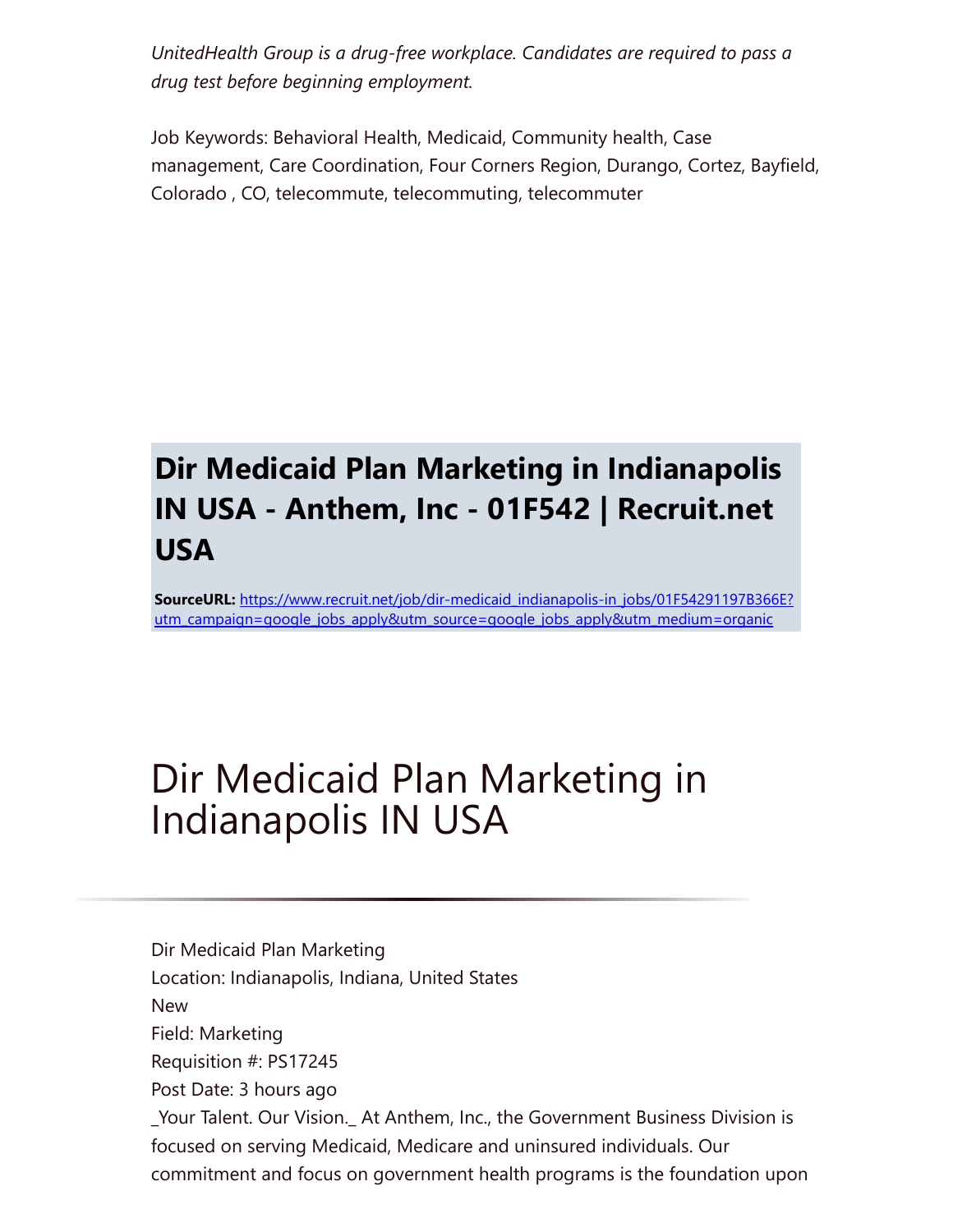which we're creating better care for our members, greater value for our customers and better health for our communities. Join us and together we will drive the future of health care.

Join one of the fastest growing businesses in a company with the largest and most successful Medicaid business in the nation.

As a member of our Central Region Marketing Leadership team, the Director, Medicaid Marketing will be accountable for executing marketing strategies in a Medicaid Health Plan environment. This leader will work in conjunction with other Medicaid Health Plans, key business partners, and key corporate staff all to enhance national corporate branding efforts. This position will also develop objectives, policies and programs for marketing activities that directs and coordinates the efforts of marketing associates toward the accomplishment of corporate and key partnership objectives.

Primary duties may include, but are not limited to

+ Coordinates with key partner marketing leadership to ensure alignment of strategy and tactics.

+ Strategically plans and executes strategies, outreach and education activities for products to extend and increase membership growth and marketing.

+ Executes and leads a team on short and long-term strategic directives for the corporation, plans campaigns and programs to meet goals; reviews department performance in relation to established goals, implementing changes to effect improvement or react to a change in the organization or industry.

+ Researches and evaluates trends related to membership growth patterns.

+ Develops, recommends and presents short and long-term outreach strategies; develop projections of estimated usage and cost benefits of services.

+ Maintains and constantly improves the corporation's competitive position and ensures maximum productivity within budget guidelines.

+ Prepares presentations regarding marketing and outreach programs for senior management groups.

+ Develops and maintains favorable relationships with key decision-makers and influencers in the community.

+ Develops and recommends department operating budgets; reviews and revises financial reports, and prepares departmental statistics.

+ Directs and coordinates activities of the marketing operation in accomplishing corporate outreach activities, and periodically evaluates and reports results.

+ Ensure compliance with state and municipal laws, rules, and guidelines for marketing and outreach; organizes and directs training and orientation for all associates.

+ Develops, approves and/or secures approval of objectives, policies and programs for corporate marketing activities, and evaluates and reports results.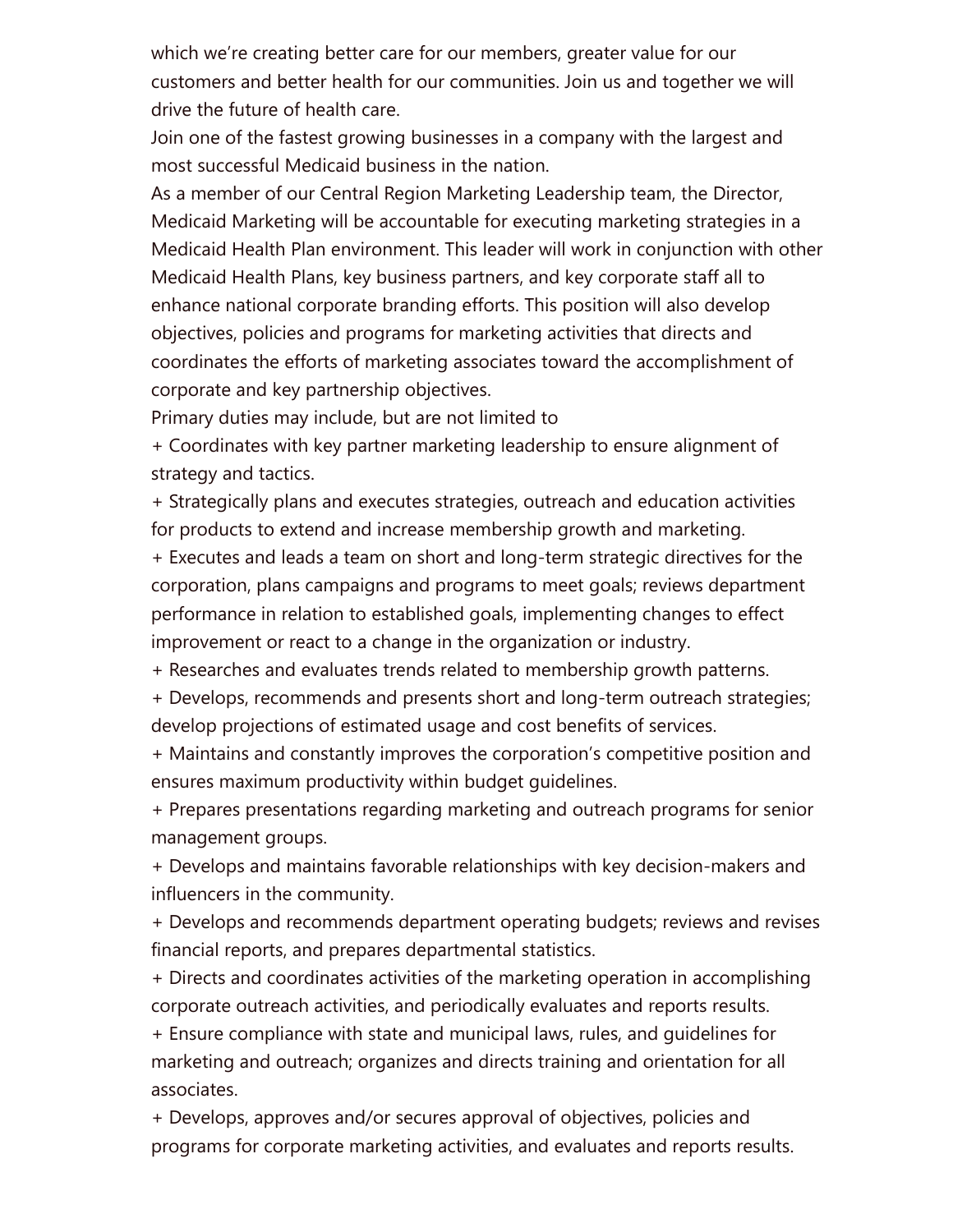+ Directs outreach planning and activities, which includes maintaining favorable relations with members, analysis of competitive products and outreach techniques, consumer research, marketing legislation, outreach budget and goals.

+ Makes recommendations to appropriate functions to achieve product modifications or improvements derived from market research, technical service work or Marketing feedback.

+ Identifies and implements activities/services that promote member attendance and participation, member retention and growth, member health education and promotion.

+ Develops education materials which address the cultural and educational diversity of membership.

+ In partnership with Marketing Communications, responsible for identifying appropriate media opportunities and developing media relationships to assist in developing brand recognition.

+ Participates in appropriate Board(s) and or committee(s) which will assist in the development of brand recognition.

+ Other duties as requested or assigned. Required:

· Bachelor's Degree in Marketing, Business Administration or similar field.

· Years and Type of Experience: 10 years of sales, marketing or healthcare experience.

· 5 years of experience in a supervisory level.

· Proven track record of designing, developing and managing sales, marketing, and community relations functions. Knowledge of Protocols and Process Regulations.

Preferred:

· Master's Degree in Business, Health Care Administration or a similar field. \_Anthem, Inc. is ranked as one of America's Most Admired Companies among health insurers by Fortune magazine and is a 2017 Diversity Inc magazine Top 50 Company for Diversity. To learn more about our company and apply, please visit us at antheminc.com/careers. EO

### Brigham & amp; Women's Hospital(BWH)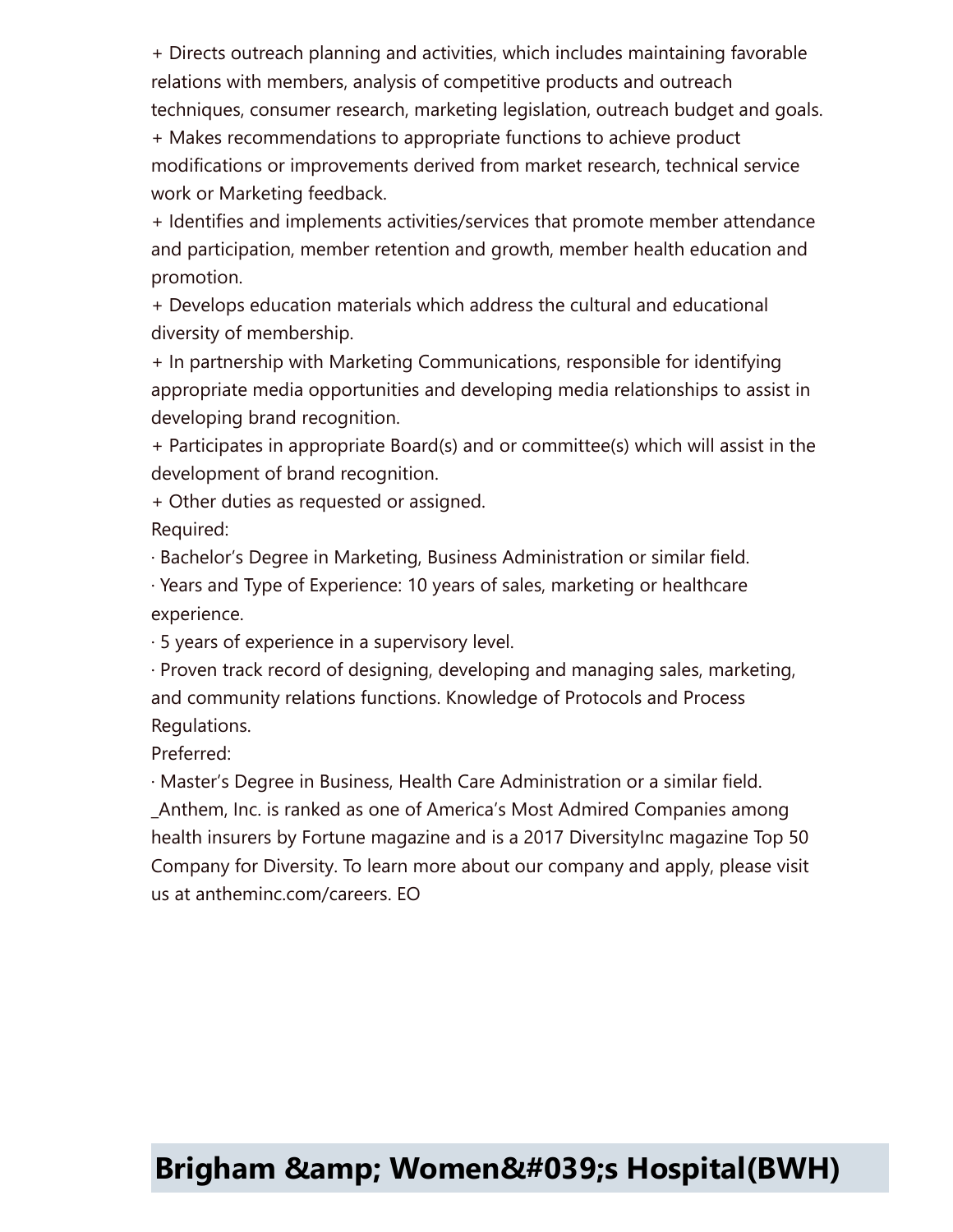### SOCIAL WORKER - MEDICAID ACO (LCSW)/ 40 HOURS/ DAYS/ BWH BROOKSIDE COMMUNITY HEALTH JAMAICA PLAIN Job in Brookline, MA

SourceURL: https://www.glassdoor.com/job-listing/social-worker-medicaid-aco-lcsw-40-hours-days-bwhbrookside-community-health-jamaica-plain-brigham-women-s-hospital-bwh-JV\_IC1154540\_KO0,90\_KE91,119.htm? [jl=3121694146&utm\\_campaign=google\\_jobs\\_apply&utm\\_source=google\\_jobs\\_apply&utm\\_medium=organic](https://www.glassdoor.com/job-listing/social-worker-medicaid-aco-lcsw-40-hours-days-bwh-brookside-community-health-jamaica-plain-brigham-women-s-hospital-bwh-JV_IC1154540_KO0,90_KE91,119.htm?jl=3121694146&utm_campaign=google_jobs_apply&utm_source=google_jobs_apply&utm_medium=organic)

# SOCIAL WORKER - MEDICAID ACO (LCSW)/ 40 HOURS/ DAYS/ BWH BROOKSIDE COMMUNITY HEALTH JAMAICA PLAIN

3.9 Brigham & Women's Hospital(BWH) – Brookline, MA 1 day ago Applied 2/19/19 [Apply on Company Site](https://www.glassdoor.com/partner/jobListing.htm?pos=101&ao=25074&s=321&guid=0000016906d6ed9e8df7a7e908fc0ef7&src=GD_JOB_VIEW&t=NS&vt=w&slr=true&cs=1_463e010e&cb=1550597942700&jobListingId=3121694146)

1 day ago

New

Get ahead of others. Apply now.

Job

Company

Rating

Salary

Reviews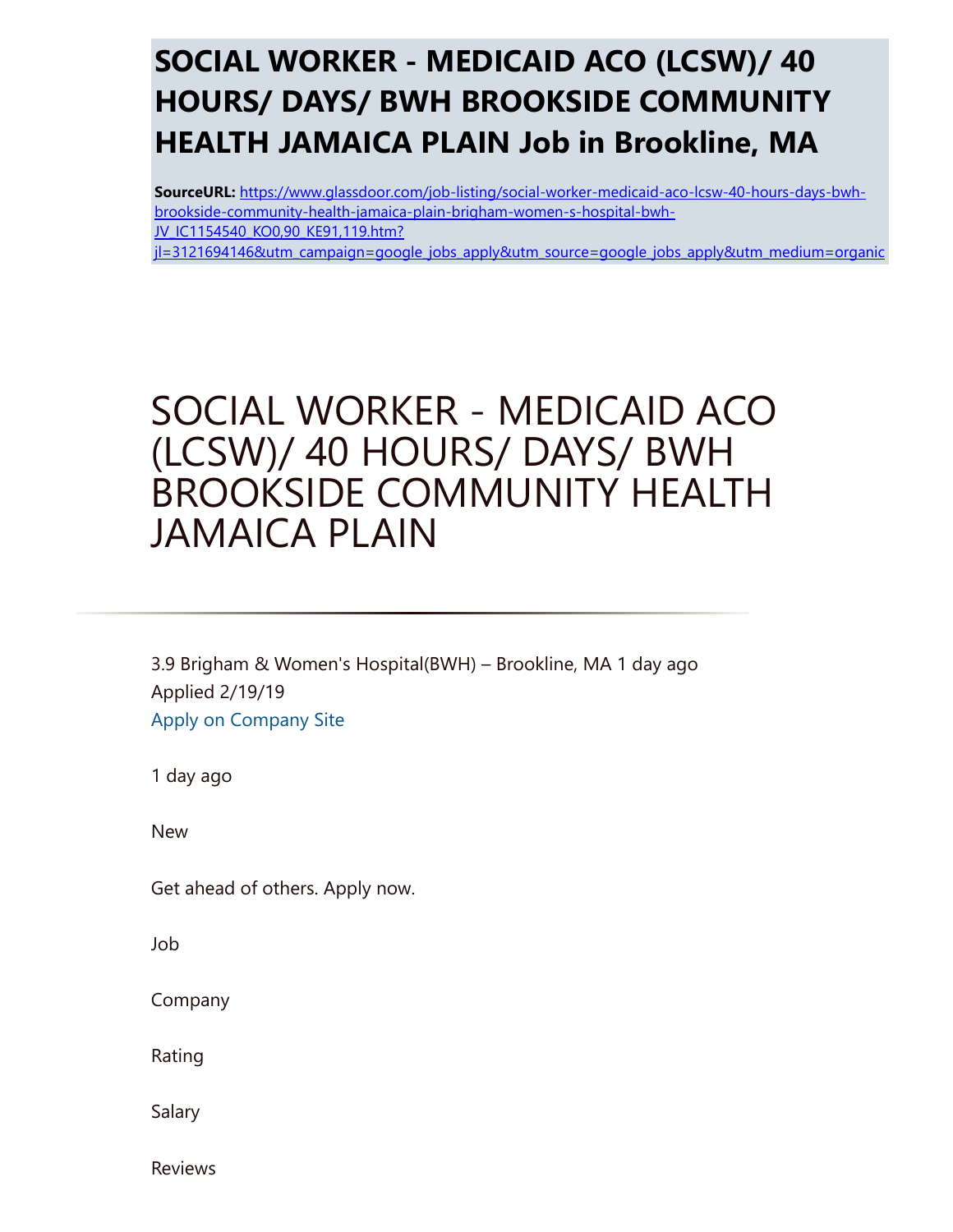#### **Benefits**

The Social Worker for the Medicaid Accountable Care Organization (ACO) is a key member of the Primary Care team, providing clinical services and overseeing the coordination of care for high risk, complex patients with significant utilization of medical and/or psychiatric services and facilities.

The Social Worker for the Medicaid ACO will be expected to serve as the primary coordinator of patient care for a panel of patients, ensuring communication among providers and patient. The patients are predominantly covered by Massachusetts Medicaid and are part of the innovative Medicaid ACO strategy at Brigham and Women's Hospital.

The Social Worker for Medicaid ACO will be embedded in a BWH primary care practice and be responsible for establishing, implementing, monitoring, and evaluating high quality cost effective, patient-centered care plans.

The Social Worker for the Medicaid ACO collaborates with the interdisciplinary team in creating and improving the system of care, in determining which interventions have been most helpful, and in outlining the essential elements of these interventions so the team can develop a model that may be used by others. The Social Worker for the Medicaid ACO remains knowledgeable about performance targets.

The Social Worker for the Medicaid ACO will partner with key state and community agencies to manage patients.

The Social Worker for the Medicaid ACO will work to support the practice-based population health manager.

This position requires a broad knowledge of clinical care and systems' management, case management expertise, strong clinical judgment, health care reimbursement, excellent organizational and interpersonal skills, creativity, flexibility, and the ability to multi-task.

This role is supported by 1 year of pilot funding, with potential for renewal.

#### PRINCIPAL DUTIES AND RESPONSIBILITIES Behavioral Health

Provides comprehensive psychosocial assessment of patients to evaluate the mental health/psychiatric history/emotional issues/coping style, understanding of illness/adjustment/compliance, barriers to care, cultural issues, interpersonal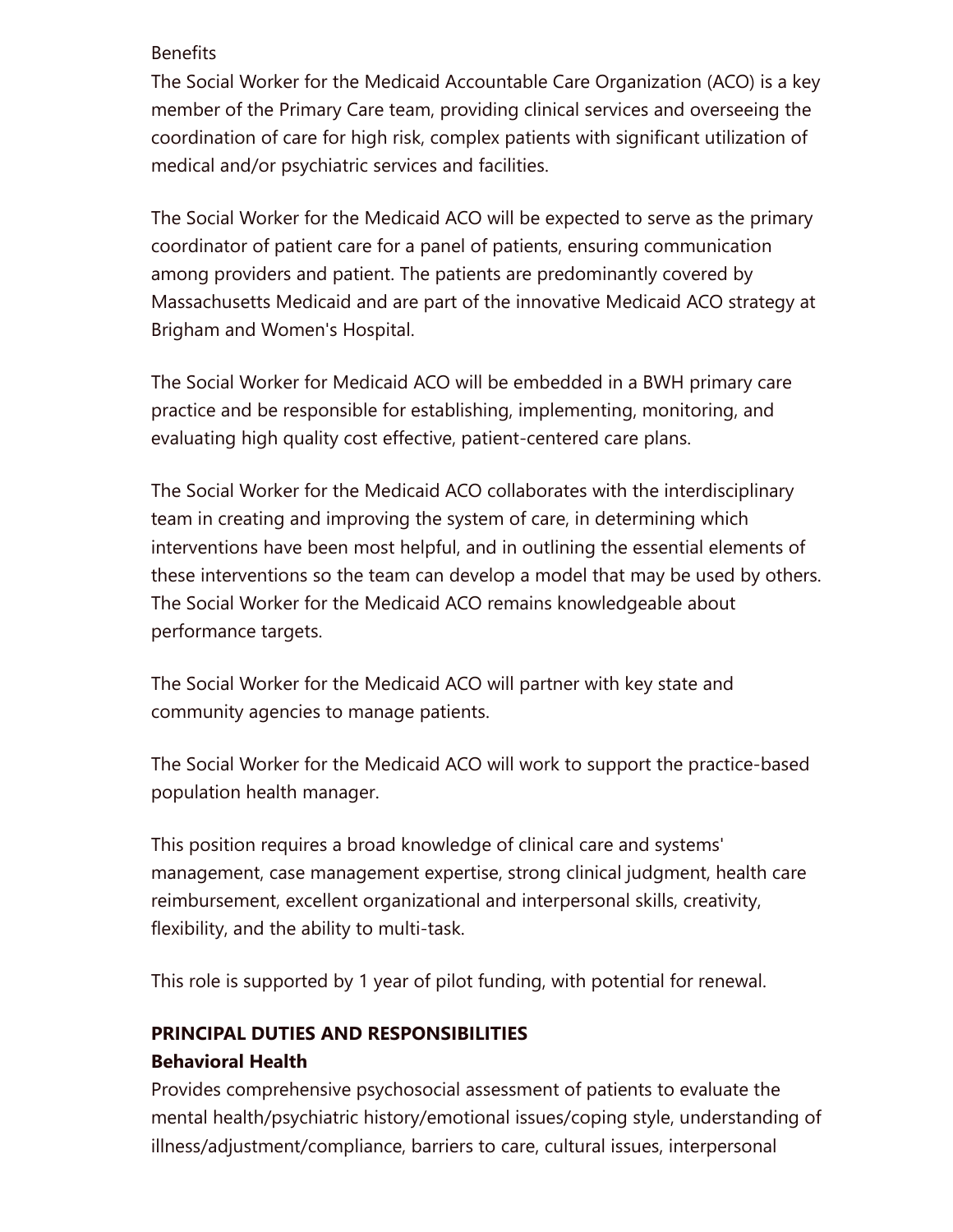violence. Provides mandated assessments when abuse or neglect is suspected (child, disabled adult, elder). Files reports as indicated

Meets with patients/families in person, virtually and/or provide interventions over the phone. Utilizes evidence based practice and national standards to manage high-risk patients in the community.

Provides short-term crisis intervention counseling for patients as needed.

Continually assesses patient's behavioral health status, and provide evidence based interventions and strategies to improve patient/family functioning and /or medical adherence.

Provides recommendation and coordination of external and/or urgent psychiatric/social resources based on assessment and collaboration with patient/family.

Provides risk assessment and intervention as part of the interdisciplinary team, with emphasis on harm reduction. When necessary, refers to and coordinates with appropriate emergency services.

Provides care management around psychosocial/behavioral health needs using an evidence-based collaborative care management approach.

Acts as the lead liaison between patient and psychiatrist and other key treatment providers for patients receiving care management.

Works and collaborates with the Clinical Director for the Medicaid and the BWPO Medicaid ACO team on program intervention and design.

#### Health Behavior

Provides clinical assessment with patients around chronic disease and health behavior self management obstacles.

Provides health behavior interventions to support and increase patient/family self-efficacy that include, but are not limited to, health action plans, change interventions, and motivational and problem solving techniques that address obstacles to goals.

#### Care Management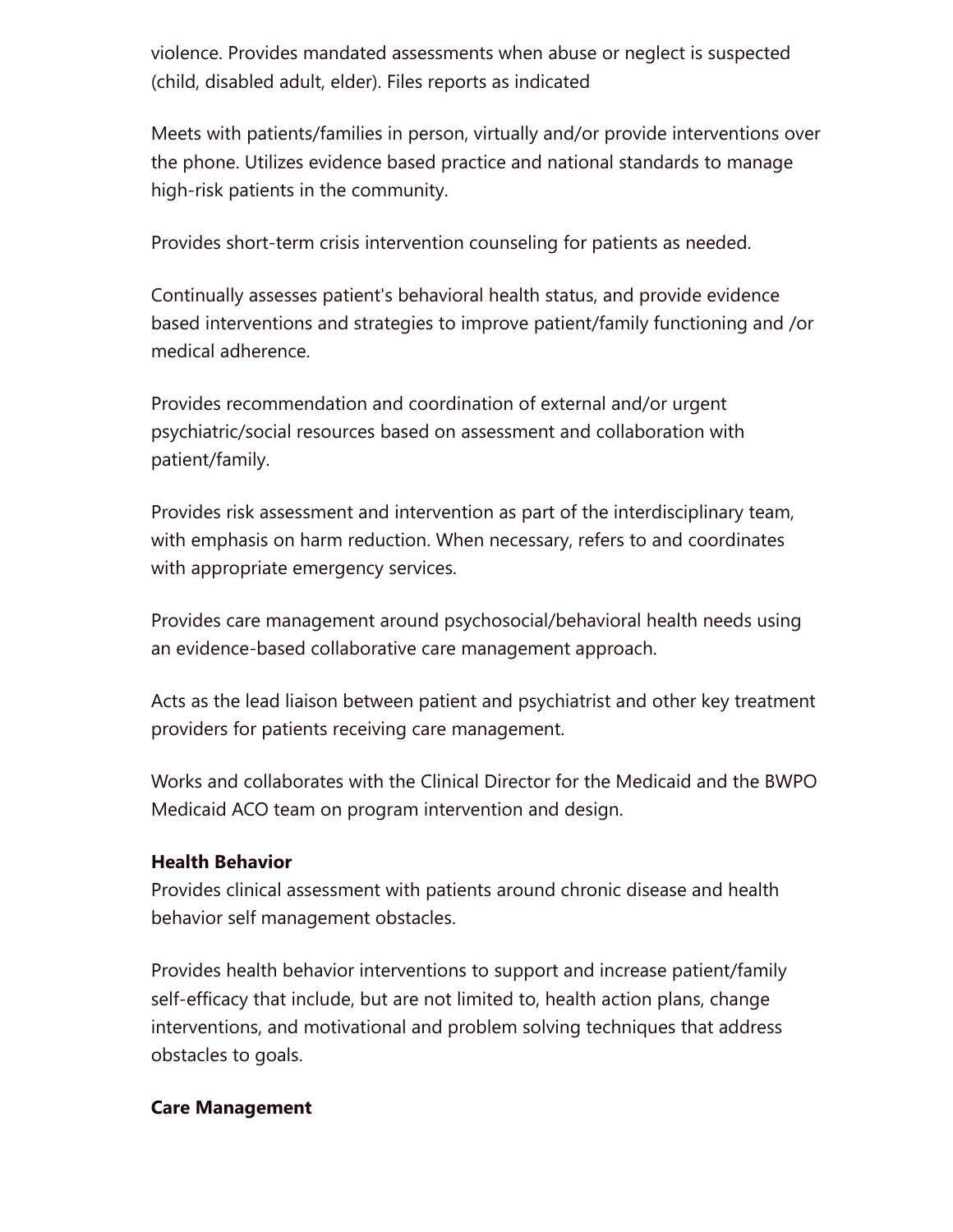Reviews and assists in triaging new patients with the PCP and other primary care team members, as appropriate.

Works to optimize the mental health of the high-risk medical and psychiatric patient population and to maintain these patients in the community, avoiding hospitalization when appropriate.

Improves patient and/or family understanding of and adjustment to the medical/psychiatric diagnoses to maximize benefits of medical/psychiatric intervention and enhance patient functioning throughout the course of illness. Ensures that the patient is involved in all phases of the patient care process.

Provides psycho education to patient/family regarding mental illness recovery and relapse. Works with patient/family to develop relapse prevention strategies.

Identifies resources as needed to encourage patient's progress, and provides evidence based psychotherapeutic interventions to assist patient in accomplishing treatment goals.

Conducts family meetings as needed to support patient progress, collaborates with various medical providers and/or additional service providers to coordinate care.

Works effectively as part of the interdisciplinary health care team, communicating regularly with the PCP, RNCC and other members of the patients care team through the continuum of care.

Monitors the patient's progress and plan of care with the aid of internal and external utilization and quality guidelines. Identifies, documents and reports issues and system barriers. Intervenes as necessary and appropriate to ensure that the plan of care and services provided are patient focused, of high quality, efficient and cost effective.

Monitors patients in non-acute facilities in collaboration with the medical team.

Acts as a resource to staff and works on a case by case basis, to coach and mentor on techniques and approaches to management of psychosocial issues in a high risk population.

Exemplifies program teachings and acts as a role model for patients by practicing behaviors consistent with goals of the program.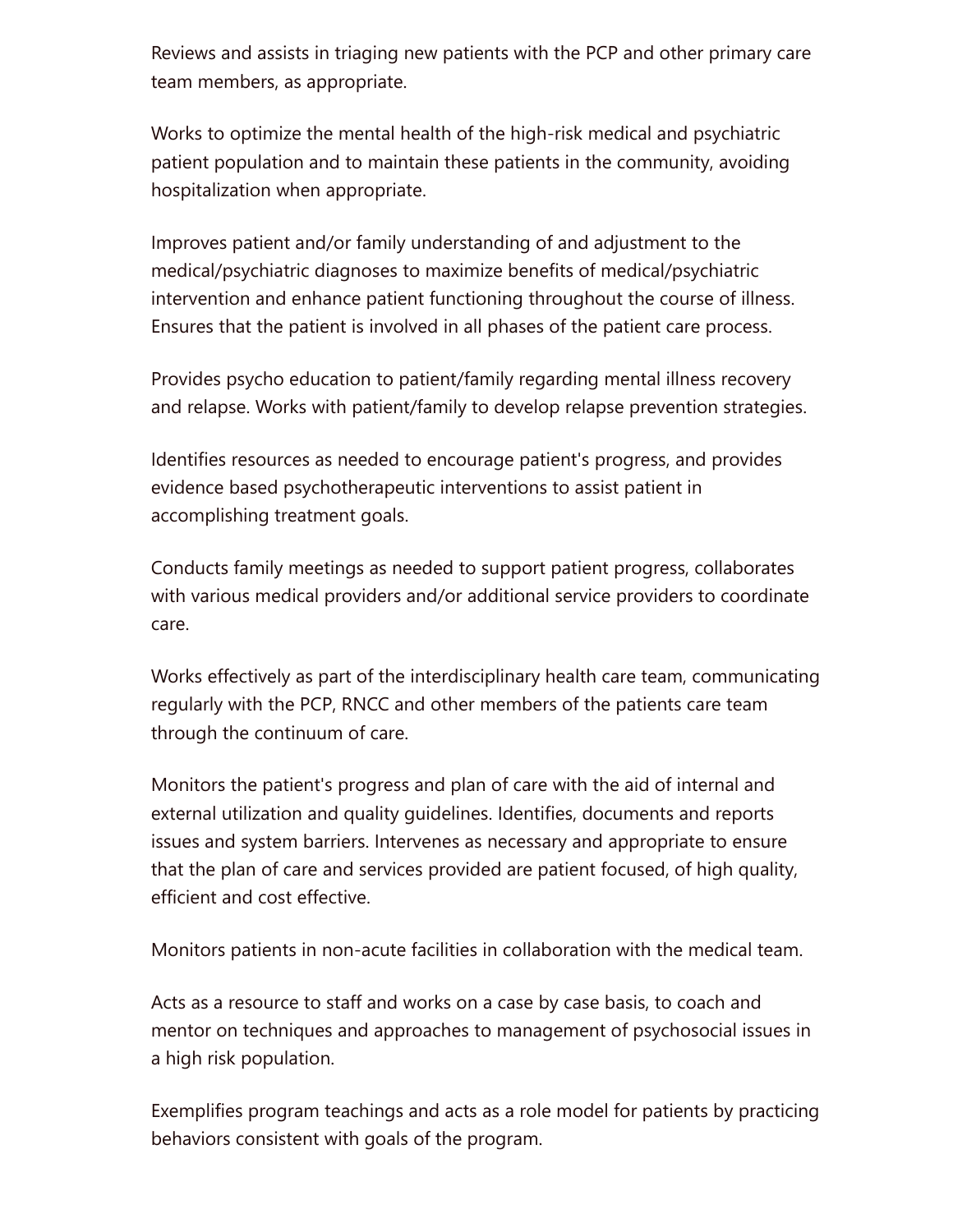Presents and/or discusses clinical work in formal and informal case reviews and seminars as indicated.

May participate in research projects. May initiate/implement psychosocial programs based on patient/family identified need as indicated by the Medicaid ACO initiative. Programs may be intermittent/informal or ongoing.

Performs other duties as assigned.

#### Quality, Utilization Management: High Risk Psychosocial:

Intervenes with appropriate individuals/departments/agencies regarding delays in service that may have an impact on quality of patient care, length of stay or inappropriate patient admissions.

Interacts with home care, community agencies and facilities to ensure safe and timely patient care transitions

Negotiates follow-up contact with patient/family, community agency or facility to evaluate the effectiveness of the patient care transitions and identifies problems in service delivery

Ensures coordination of the communication process with patient/family concerning the plan of care, including coordination of family meetings and warm handoffs.

Ensures that patient/family is involved in all phases of the care process to the greatest extent possible.

Maintains current knowledge of and identifies needs in service delivery within social, governmental, protective services and legal agencies.

Participates in data collection for departmental quality assessment activities in collaboration with the care coordination department.

Participates in quality assessment/improvement activities designed to evaluate the appropriateness and effectiveness of the service delivery system in which care coordination operates.

Ensures that the patient and family receive consistent information regarding all aspects of care.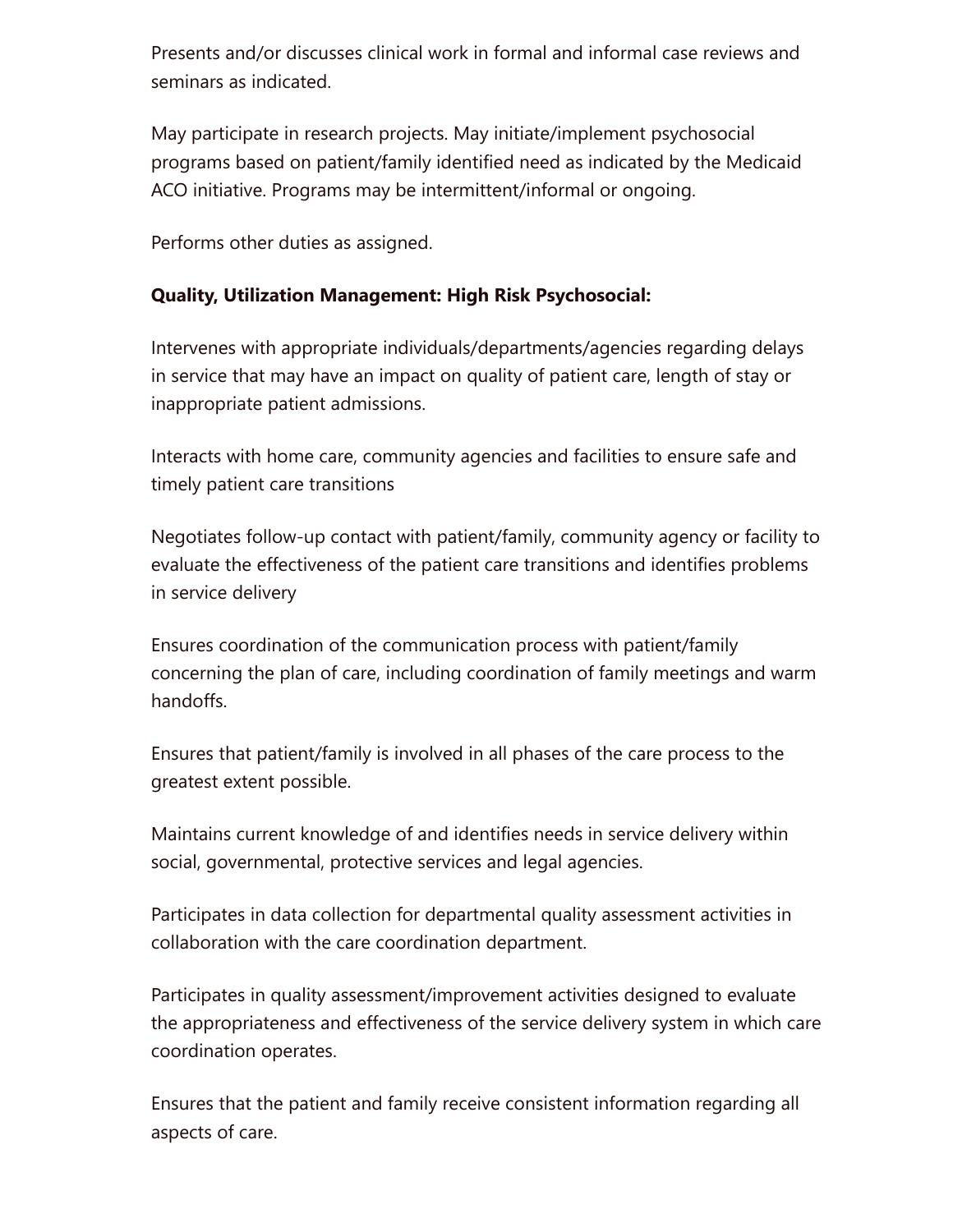#### Leadership, Teaching and Education:

Assesses patient/family learning needs, styles and readiness. Educates patients/families based on treatment plan, identifies barriers to care, diversity issues and learning styles.

Mentors and may supervise students and staff. May teach in Departmental and Hospital seminars, workshops and rounds.

Demonstrates expert social work clinical practice within the department and with interdisciplinary staff. Provides education and consultation to interdisciplinary health care providers, social work staff and community on psychosocial issues for patients.

Demonstrates active, ongoing commitment to professional growth and development of self and creates an environment conducive to the professional growth of others.

Participates in Departmental and Hospital committees. May participate in social work research.

#### Organizational/Administrative Skills:

Takes responsibility for own administrative duties, including timely and appropriate documentation in patient medical records, timely and accurate daily reporting of activities and Hospital's scheduling systems, and accurate reporting of time worked.

Provides clinical documentation including psychosocial assessment, progress notes, and billing compliance (if appropriate).

Attends and participates in Staff Meetings and interdisciplinary meetings/rounds.

#### Professional Conduct:

Adheres to and fosters compliance with NASW Code of Ethics, and Department and Hospital clinical, quality, compliance and safety standards, policies and procedures.

#### Supervisory:

Expected to mentor, precept, teach social workers and social work residents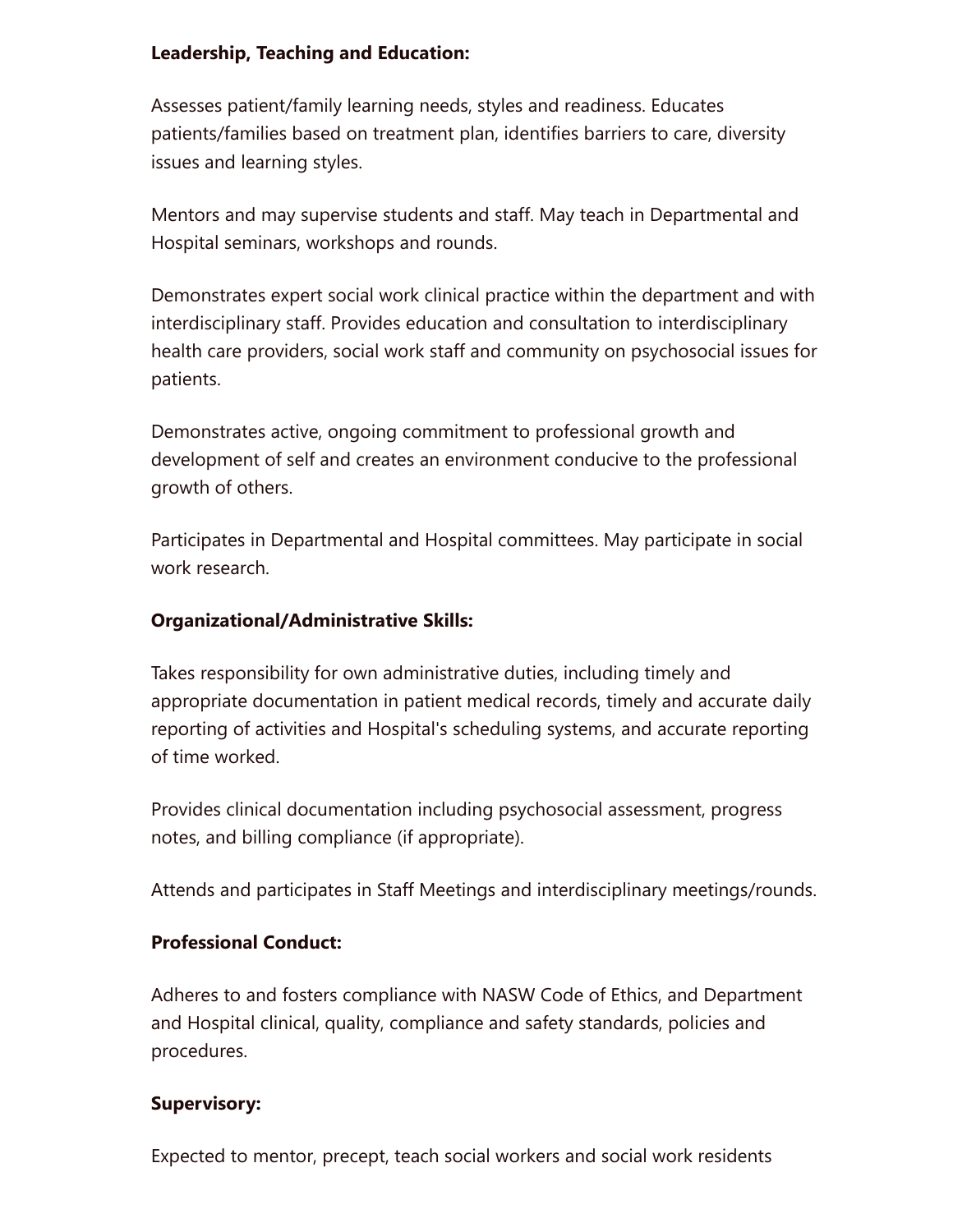#### Fiscal:

Meets Department productivity and standards. Ambulatory staff, ED and ED oncall are responsible for billable hours.

#### Hospital-Wide Responsibility:

Works within legal, regulatory, accreditation and ethical practice standards relevant to the position and as established by BWH/Partners; follows safe practices required for the position; complies with appropriate BWH and Partners policies and procedures; fulfills any training required by BWH and/or Partners, as appropriate; brings potential matters of non-compliance to the attention of the supervisor or other appropriate hospital staff.

#### **Qualifications** QUALIFICATIONS

**Education:** Master's of Social Work Degree from an accredited program required Licensure: Current Massachusetts Licensed Certified Social Worker (LCSW) required.

**Experience:** Previous clinical social work experience in a hospital setting preferred.

#### Bilingual (English/Spanish) strongly preferred.

#### **COMPETENCIES**

- Clinical experience, understanding of, and comfort working with adults who suffer complex medical and psychiatric problems; ability to work with the families of such patients, and ability to help patients and families understand and access the resources required to support care.
- Ability to provide rapid clinical psychosocial assessments and brief, short or long term treatment/management with individuals, families, couples and/or groups.
- Advanced crisis intervention/treatment/management skills; strong assessment and treatment skills.
- Differential diagnosis and treatment with all modalities
- Competence in abuse/neglect/violence, trauma, grief loss and bereavement
- Cultural sensitivity and demonstrated competency in age specific behaviors
- Knowledge of specific medical/psychiatric illnesses, procedures and treatments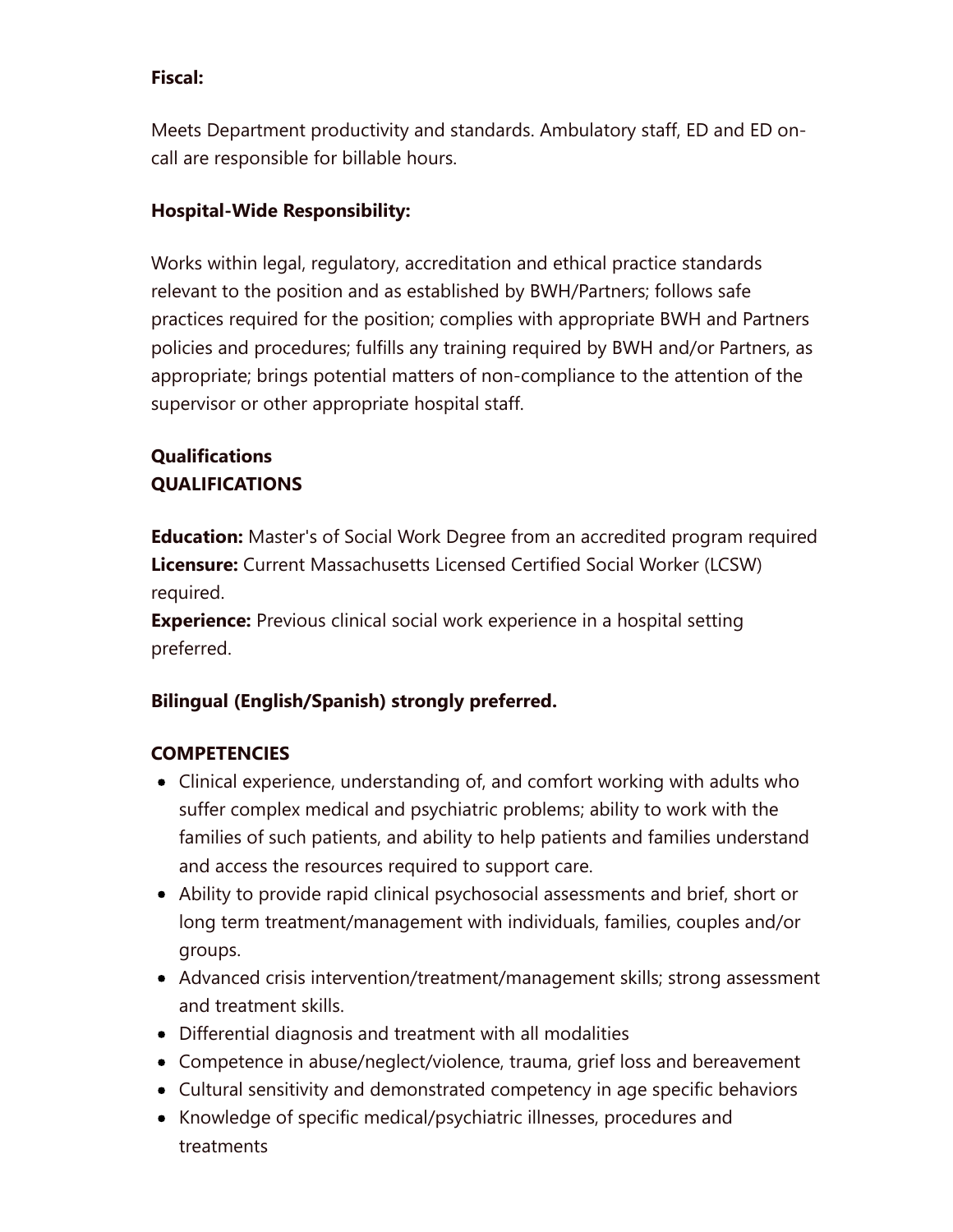- Excellent clinical social work assessment and crisis intervention knowledge and skills
- Strong understanding of psychiatric and family system problems, and ability to use this understanding to formulate succinct case summaries.
- Knowledge of community agencies/resources. Ability to advocate/negotiate systems for/with patients and families.
- Demonstrated ability to understand the role of social worker in a complex, fast-paced medical environment
- Demonstrated ability to consult/teach
- Demonstrated ability to communicate effective orally and in writing. Excellent interpersonal skills including negotiation skills necessary to collaborate within a multi-disciplinary team.
- Tolerance for ambiguity; analytical skills and computer literacy
- A sense of humor

#### WORKING CONDITIONS/PHYSICAL REQUIREMENTS

Social Workers provide clinical care in various settings: at the bedside, in treatment areas and offices; and in patient's homes.

- The Department of Care Coordination /Social Work will operate 7 days per week. Hours and work schedule will be flexible to meet the needs of patients, families, hospital and staff.
- Must be prepared to come in to work or stay at work during a hospital emergency.

#### Patient Population:

Staff member must be able to demonstrate the knowledge and skills necessary to provide care appropriate to the age of the patients served on his/her assigned areas.

#### EEO Statement

Brigham and Women's Hospital is an Equal Opportunity Employer. All qualified applicants will receive consideration for employment without regard to race, sex, color, religion, national origin, sexual orientation, protected veteran status, or on the basis of disability.

#### Brigham and Women's Hospital I CARE Standards

Partner's Healthcare is acting as an Employment Agency in relation to this vacancy.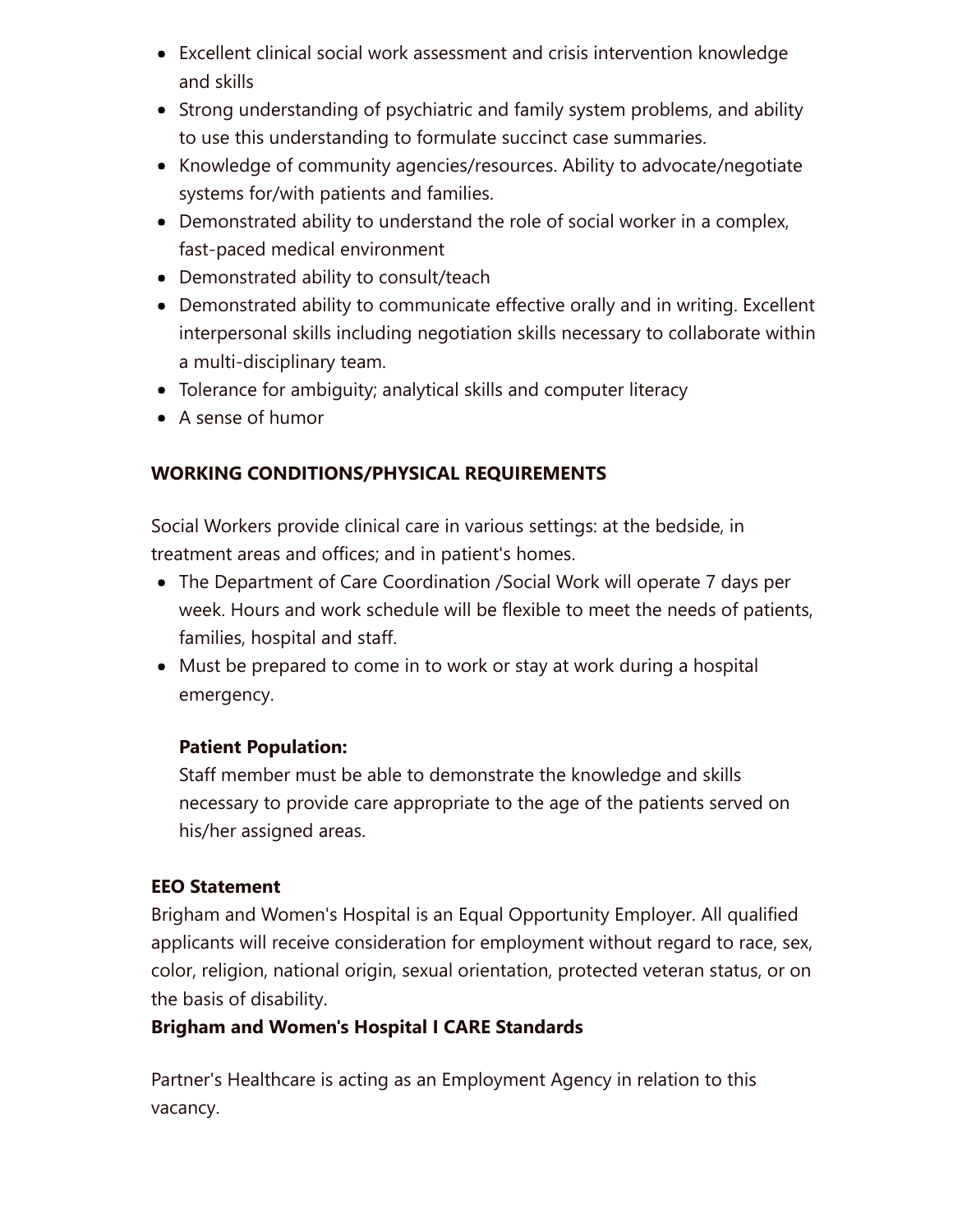### Medicaid Care Advocate - Field Based in San Diego County - Telecommute for Washington State job - UnitedHealth Group - San Diego, CA

SourceURL: https://www.nexxt.com/jobs/medicaid-care-advocate-field-based-in-san-diego-countytelecommute-for-washington-state-san-diego-ca-836277605-job.html? utm\_campaign=google\_for\_jobs&utm\_source=google&utm\_medium=organic&aff=2ED44C72-8FD2-4B5D-BC54- [2F623E88BE26&utm\\_campaign=google\\_jobs\\_apply&utm\\_source=google\\_jobs\\_apply&utm\\_medium=organic](https://www.nexxt.com/jobs/medicaid-care-advocate-field-based-in-san-diego-county-telecommute-for-washington-state-san-diego-ca-836277605-job.html?utm_campaign=google_for_jobs&utm_source=google&utm_medium=organic&aff=2ED44C72-8FD2-4B5D-BC54-2F623E88BE26&utm_campaign=google_jobs_apply&utm_source=google_jobs_apply&utm_medium=organic)

### Medicaid Care Advocate - Field Based in San Diego County - Telecommute for Washington State

UnitedHealth Group • San Diego, CA 92108

Job #836277605

You're looking for something bigger for your career. How about inventing the future of health care? UnitedHealthcare is offering an innovative new standard for care management. We're going beyond counseling services and verified referrals to behavioral health programs integrated across the entire continuum of care. Our growth is fueling the need for highly qualified professionals to join our elite team. Bring your skills and talents to a role where you'll have the opportunity to make an impact on a huge scale. Join us. Take this opportunity to start doing your life's best work.(sm)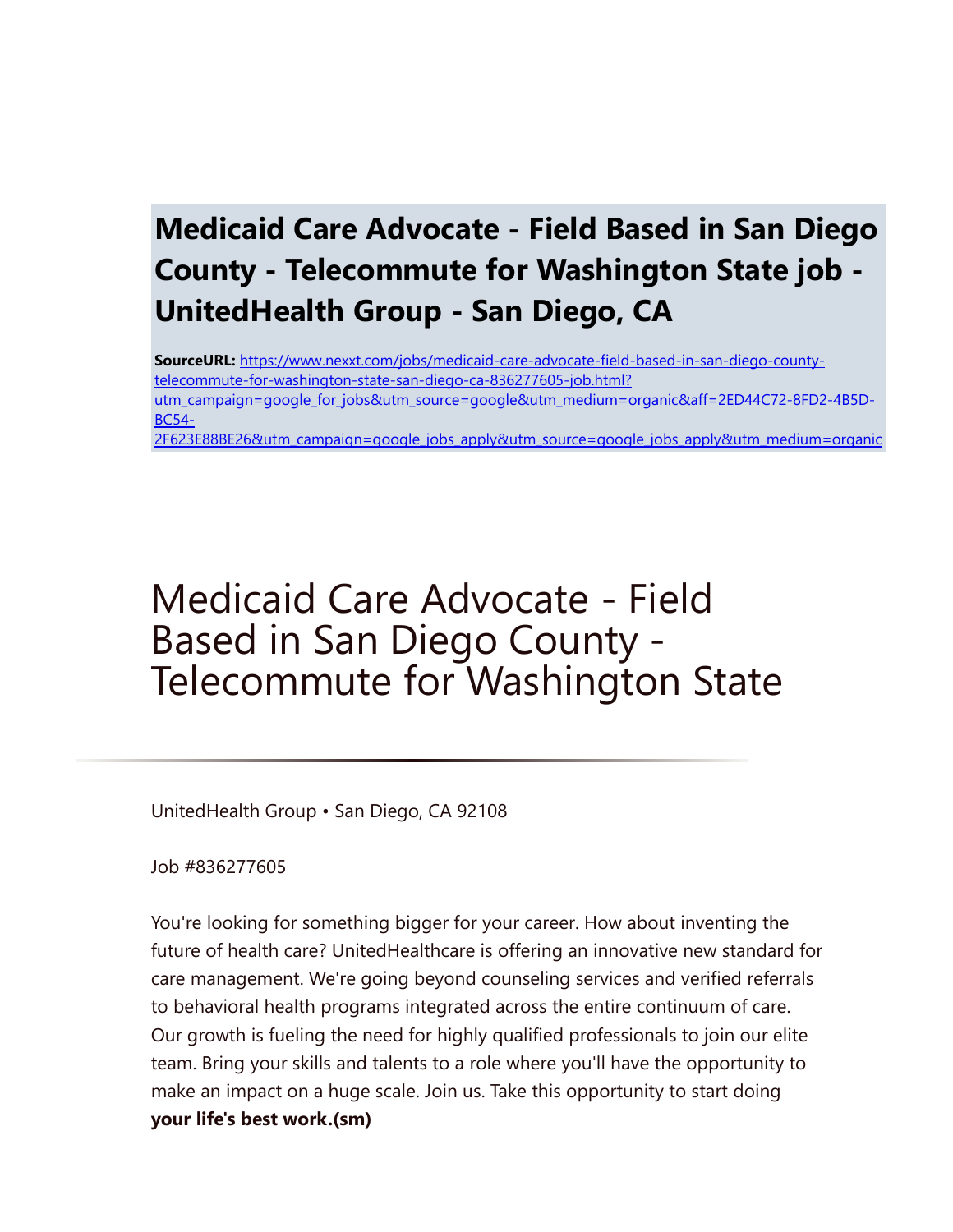As a Behavioral Health Care Advocate you will be responsible for case management and utilization review of behavioral health and substance abuse cases. You'll have a direct impact on the lives of our members as you recommend and manage the appropriate level of care throughout the entire treatment plan.

#### This position is both field-based and telephonic. Field based and telephonic for San Diego County, California and telephonic only for Washington State. When not in the field, this will be a telecommute / work from home position.

If you are located within commutable distance of San Diego County, California, you will have the flexibility to telecommute\* as you take on some tough challenges.

What makes your clinical career greater with UnitedHealth Group? You can improve the health of others and help heal the health care system. You will work within an incredible team culture; a clinical and business collaboration that is learning and evolving every day. And, when you contribute, you'll open doors for yourself that simply do not exist in any other organization.

#### Primary Responsibilities:

- Make patient assessments and determining appropriate levels of care
- Obtain information from providers on outpatient requests for treatment
- Determine if additional clinical treatment sessions are needed
- Manage inpatient and outpatient mental health cases throughout the entire treatment plan
- Administer benefits and review treatment plans
- Coordinate benefits and transitions between various areas of care
- Identify ways to add value to treatment plans and consulting with facility staff or outpatient care providers on those ideas

#### Required Qualifications:

- Licensed Master's degree in Psychology, Social Work, Counseling or Marriage or Family Counseling, OR Licensed Ph.D. Licenses must be active and unrestricted in the states of California and Washington
- 2+ years of post Masters experience in a related mental health environment
- Proficient Microsoft skills (Word, Excel, Outlook)
- Ability to travel within San Diego County California
- Access to high speed internet from home / Broadband cable or DSL
- Dedicated workspace from home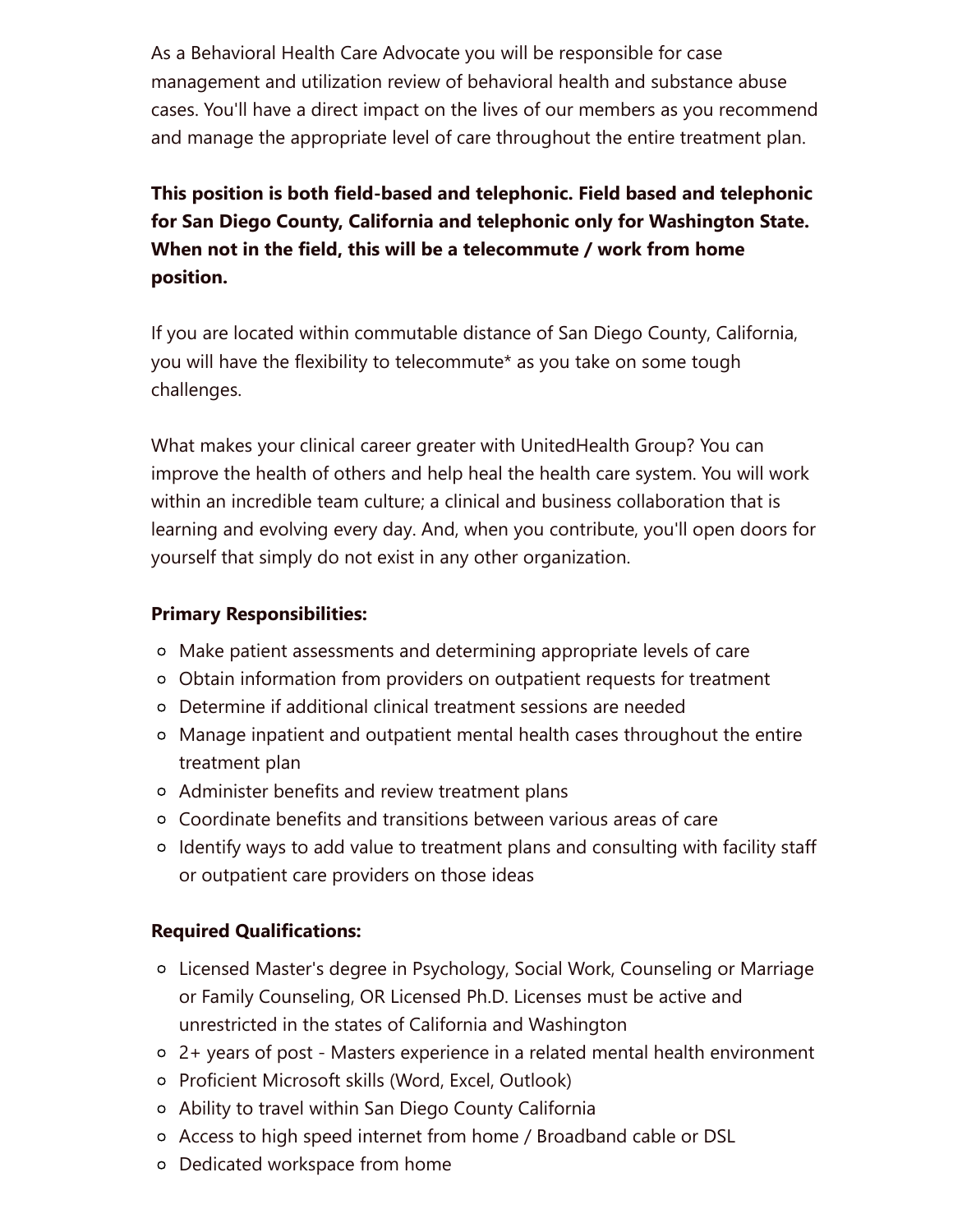#### Preferred Qualifications:

- Dual diagnosis experience with mental health and substance abuse
- Experience working in an environment that required coordination of benefits and utilization of multiple groups and resources for patients
- Medicaid experience
- Reside in a commutable distance of San Diego County, California

Careers with Optum. Here's the idea. We built an entire organization around one giant objective; make the health system work better for everyone. So when it comes to how we use the world's large accumulation of health-related information, or guide health and lifestyle choices or manage pharmacy benefits for millions, our first goal is to leap beyond the status quo and uncover new ways to serve. Optum, part of the UnitedHealth Group family of businesses, brings together some of the greatest minds and most advanced ideas on where health care has to go in order to reach its fullest potential. For you, that means working on high performance teams against sophisticated challenges that matter. Optum, incredible ideas in one incredible company and a singular opportunity to do your life's best work.(sm)

\*All Telecommuters will be required to adhere to UnitedHealth Group's Telecommuter Policy

Diversity creates a healthier atmosphere: UnitedHealth Group is an Equal Employment Opportunity/Affirmative Action employer and all qualified applicants will receive consideration for employment without regard to race, color, religion, sex, age, national origin, protected veteran status, disability status, sexual orientation, gender identity or expression, marital status, genetic information, or any other characteristic protected by law.

UnitedHealth Group is a drug-free workplace. Candidates are required to pass a drug test before beginning employment.

Job Keywords: Behavioral Health, Mental Health, Case Manager, Care Coordinator, Care Advocate,Telecommute, Work From Home, Virtual, Nurse, RN, Social Worker, Psychologist, Medicaid, California, San Diego, Washington, Counselor, :PC, LCSW, LMFT, LMHC,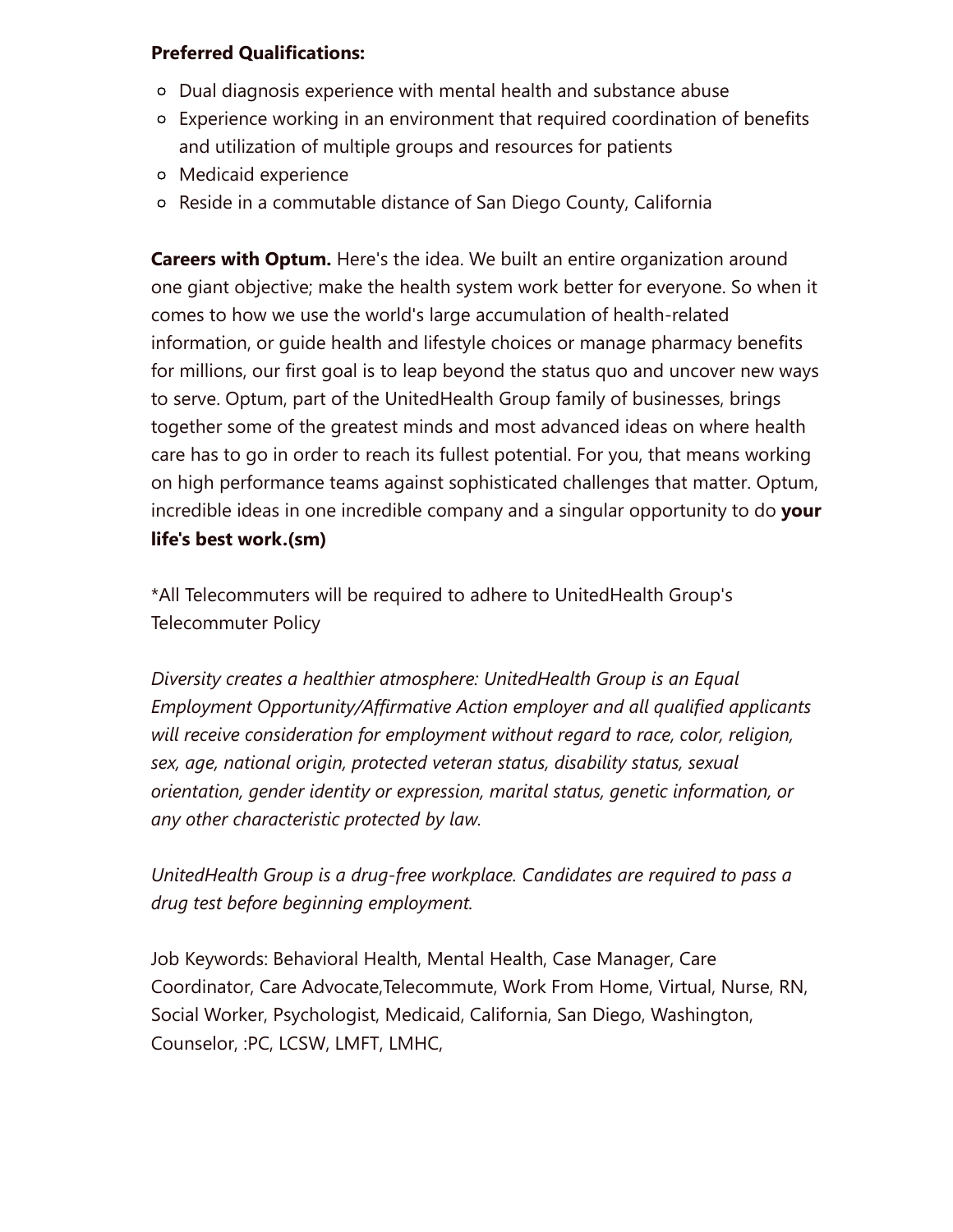### (1) Care Manager\_LVN\_LPN | WellCare Health Plans | LinkedIn

SourceURL: https://www.linkedin.com/jobs/view/care-manager-lvn-lpn-at-wellcare-healthplans-1128420377/? [utm\\_campaign=google\\_jobs\\_apply&utm\\_source=google\\_jobs\\_apply&utm\\_medium=organic](https://www.linkedin.com/jobs/view/care-manager-lvn-lpn-at-wellcare-health-plans-1128420377/?utm_campaign=google_jobs_apply&utm_source=google_jobs_apply&utm_medium=organic)

# (1) Care Manager\_LVN\_LPN

Utilizes care coordination tools, criteria and protocols to provide care coordination to lower acuity members with acute and chronic health care needs. Provides education and support in assisting members to achieve optimal level of wellness. Works with member to support compliance with care and treatment plans in collaboration with the interdisciplinary care team.

#### Essential Functions

- Perform member interviews to assist with gathering of information
- Perform follow up with members engaged in case management
- Facilitate provider contact as needed to coordinate member's care needs. Initiates appropriate referrals and inputs authorizations as needed for members active in case management.
- Support the identification of high-risk members for disease or case management needs and works with member, physician and other Health care providers to meet the member's individual needs.
- Identifies and escalates member cases with complex medical needs to Supervisor or Manager.
- Act as liaison and member advocate between the member/family, physician and facilities/agencies.
- Coordinates community resources, with emphasis on medical, behavioral, and social services. Applies case management standards, maintains HIPAA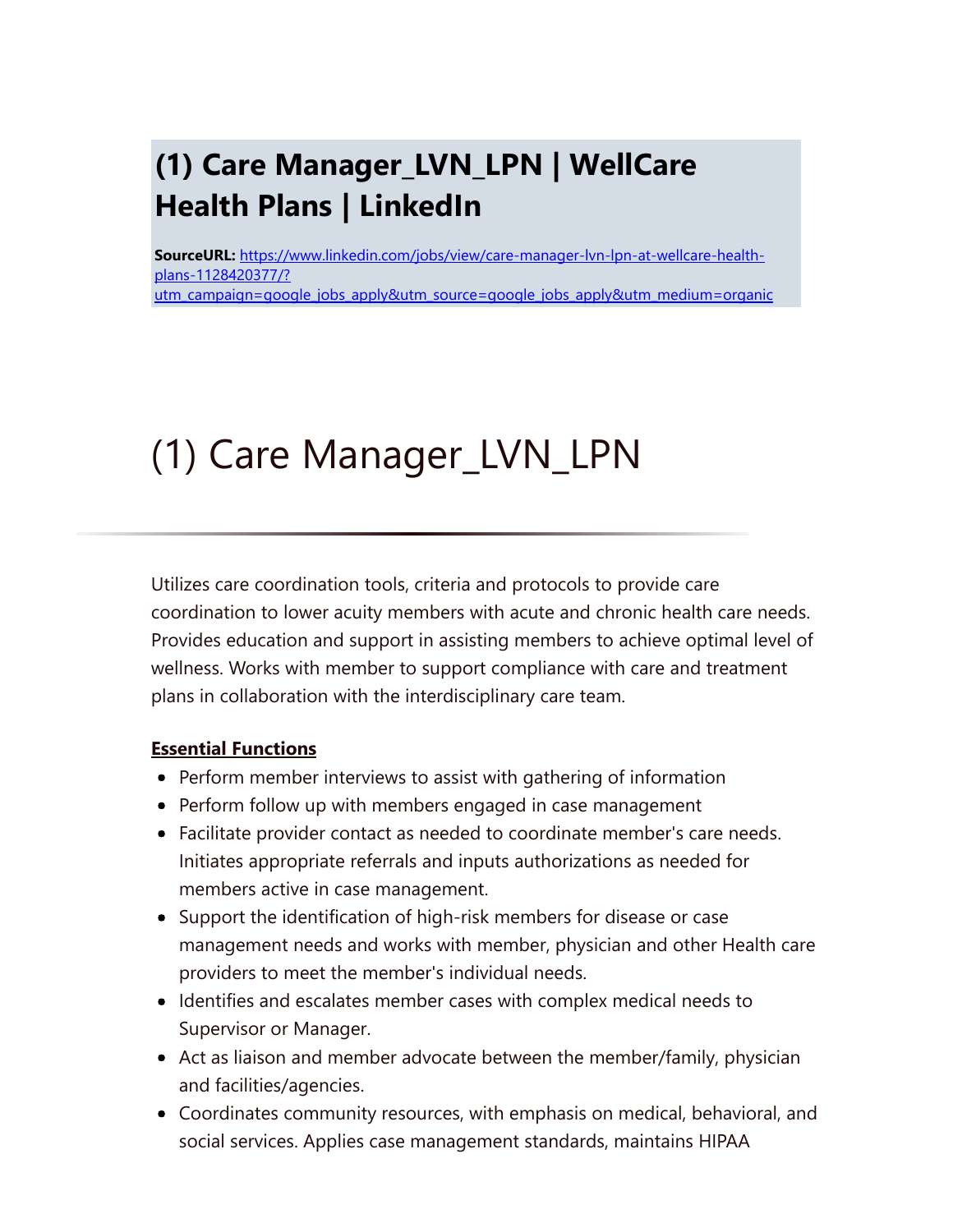standards and confidentiality of protected health information and reports critical incidents and information regarding quality of care issues.

- Instructs the member on how to access the program resources, suggest and/ or arrange follow-up including mailing of educational materials, contact with community resources, facilitate physician visits.
- Documents all contacts in the Health Services clinical documentation system.
- Manage members in disease management program, completing and revising as necessary, the information in clinical documentation system.
- Ensures compliance with all state and federal regulations as well as Corporate guidelines in day-to-day activities.
- Meets with clients in their homes, work-sites, physician's or hospital to provide management of services.
- Adapts to changes in policies, procedures, new techniques and additional responsibilities.
- Participates with other Case Managers and Medical Directors in regular or special meetings such as Clinical rounds.
- Complies with all guidelines established by the Centers for Medicare and Medicaid (CMS) and guidelines set forth by other regulatory agencies, where applicable, and Corporate and department policies and procedures.
- Identifies potential quality of care issues and appropriately refers to the quality department.
- Assists in the implementation of specific strategies that improve the quality and outcomes of care.
- Educates members and facilitates HEDIS gap closure.
- Performs all other duties assigned.
- Works under direct supervision of a Registered Nurse

#### Additional Responsibilities:

Travel to inpatient bedside, member's home, provider's office, hospitals, etc required with dependable car. May spend up to 70% of time traveling with exposure to inclement weather and normal road hazards. May require climbing multiple flights of stairs to a member's home, provider's office, etc.

#### Candidate Education:

- Required A High School or GED
- Preferred An Associate's Degree in nursing

#### Candidate Experience:

Required 2 years of experience in utilization management and/or case management in a hospital or home health setting or with a managed care organization.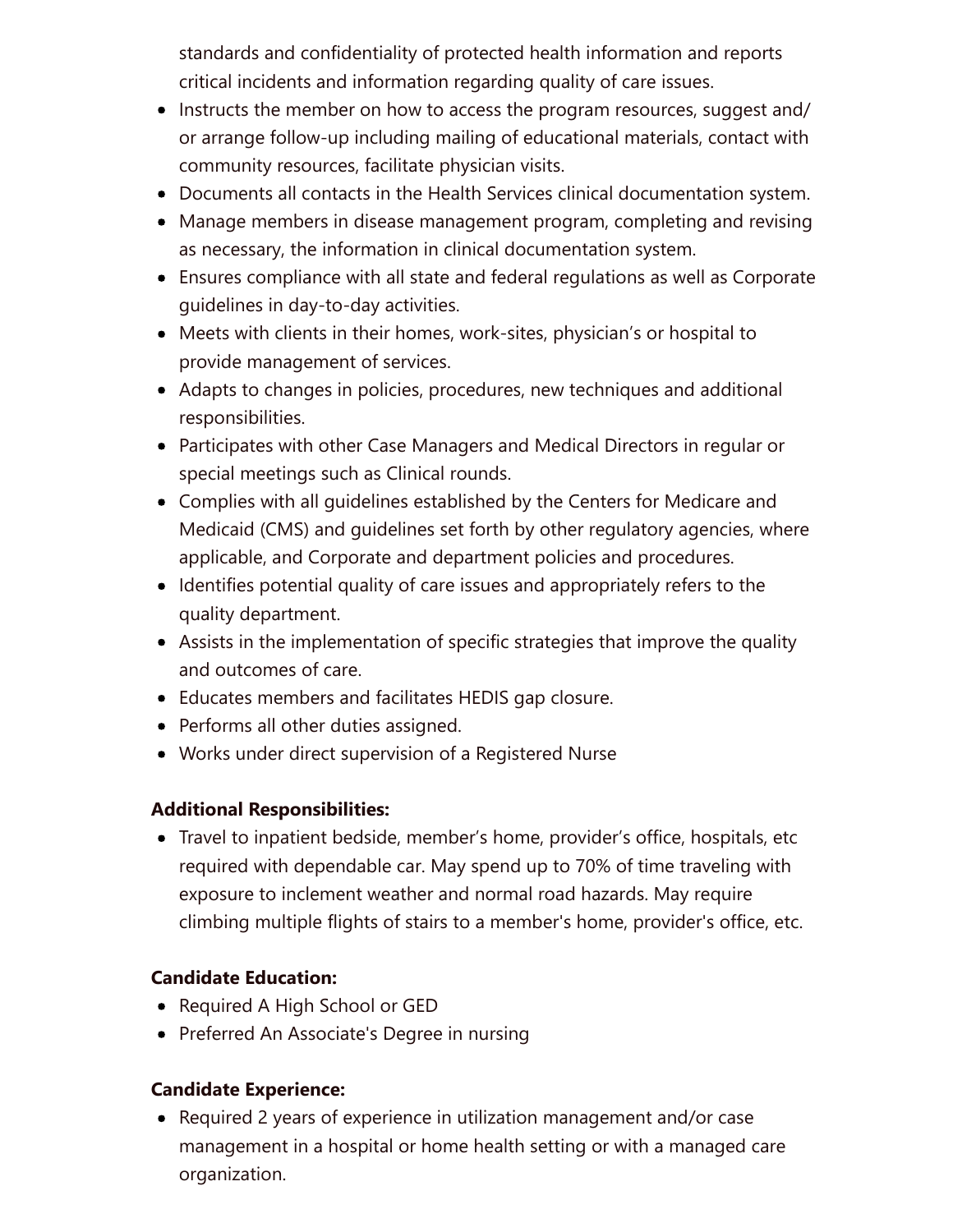- Preferred Other prior experience working with a geriatric population
- Required Other In the Florida market, 4 years in pediatric experience
- Required Other Work experience requirements may be waived for associates engaged in Florida's CMS contract that worked in a similar capacity for Florida's Department of Health in 2018.

#### Candidate Skills:

- Intermediate Ability to drive multiple projects
- Intermediate Ability to multi-task
- Intermediate Ability to work in a fast paced environment with changing priorities
- Intermediate Ability to work independently
- Intermediate Demonstrated time management and priority setting skills
- Intermediate Demonstrated interpersonal/verbal communication skills
- Intermediate Other Ability to provide input to care/treatment plan
- Intermediate Demonstrated negotiation skills
- Intermediate Ability to effectively present information and respond to questions from families, members, and providers
- Intermediate Ability to implement process improvements

#### Licenses and Certifications:

#### A License In One Of The Following Is Required

• Required Other Current unrestricted LPN/LVN state license

#### Technical Skills:

- Required Intermediate Microsoft Excel
- Required Intermediate Microsoft Word
- Required Intermediate Microsoft PowerPoint
- Required Intermediate Microsoft Outlook

#### Languages:

#### About Us

Headquartered in Tampa, Fla., WellCare Health Plans, Inc. (NYSE: WCG) focuses primarily on providing government-sponsored managed care services to families, children, seniors and individuals with complex medical needs primarily through Medicaid, Medicare Advantage and Medicare Prescription Drug Plans, as well as individuals in the Health Insurance Marketplace. WellCare serves approximately 5.5 million members nationwide as of September 30, 2018. WellCare is a Fortune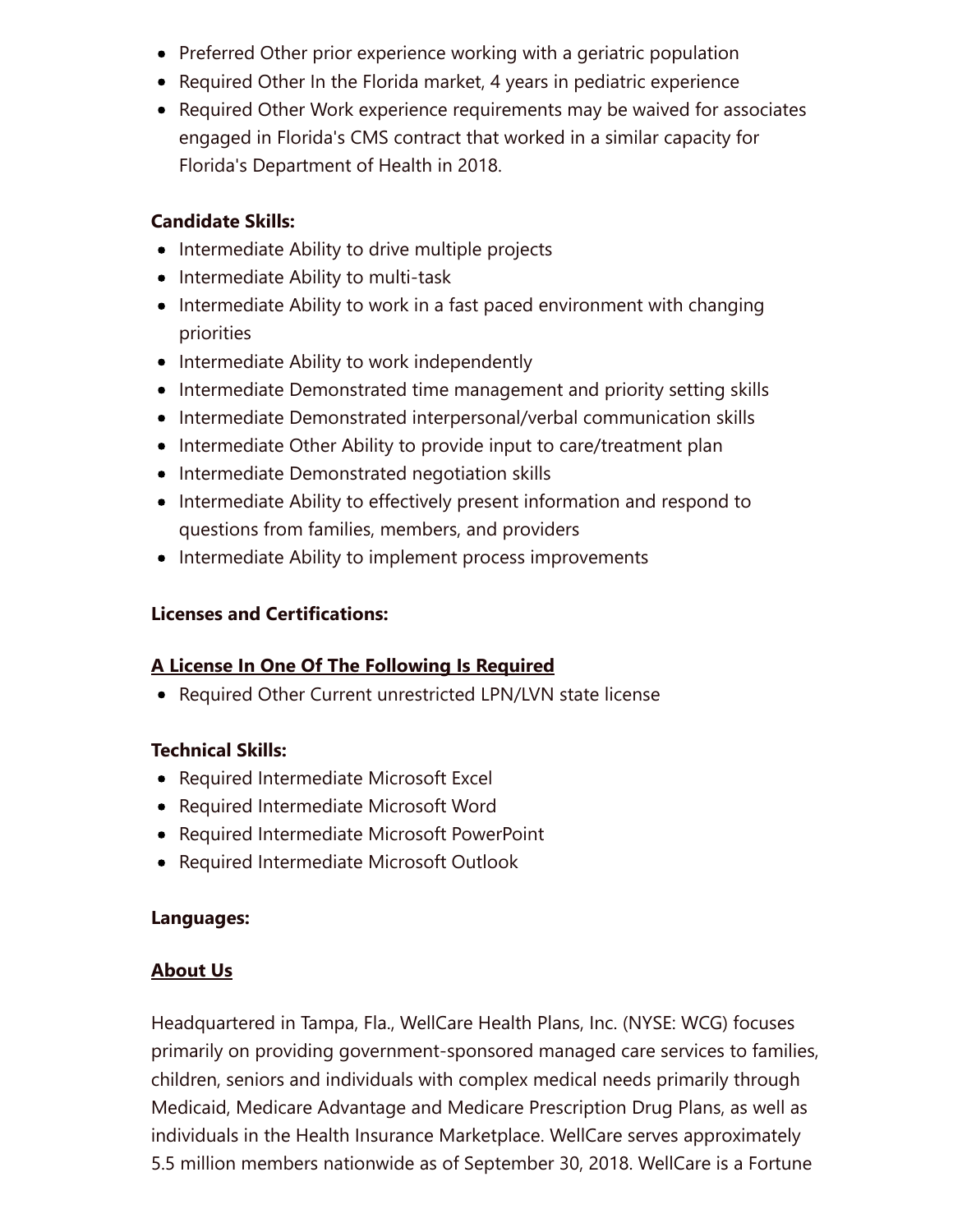500 company that employs nearly 12,000 associates across the country and was ranked a "World's Most Admired Company" in 2018 by Fortune magazine. For more information about WellCare, please visit the company's website at www.wellcare.com. EOE: All qualified applicants shall receive consideration for employment without regard to race, color, religion, creed, age, sex, pregnancy, veteran status, marital status, sexual orientation, gender identity or expression, national origin, ancestry, disability, genetic information, childbirth or related medical condition or other legally protected basis protected by applicable federal or state law except where a bona fide occupational qualification applies. Comprehensive Health Management, Inc. is an equal opportunity employer, M/F/D/V/SO.

### Health Insurance Specialist Job in CHICAGO, IL

SourceURL: http://federalgovernmentjobs.us/jobs/Health-Insurance-Specialist-524676100.html? [utm\\_campaign=google\\_jobs\\_apply&utm\\_source=google\\_jobs\\_apply&utm\\_medium=organic](http://federalgovernmentjobs.us/jobs/Health-Insurance-Specialist-524676100.html?utm_campaign=google_jobs_apply&utm_source=google_jobs_apply&utm_medium=organic)

# Health Insurance Specialist Job in CHICAGO, IL

Requirements

### **Requirements**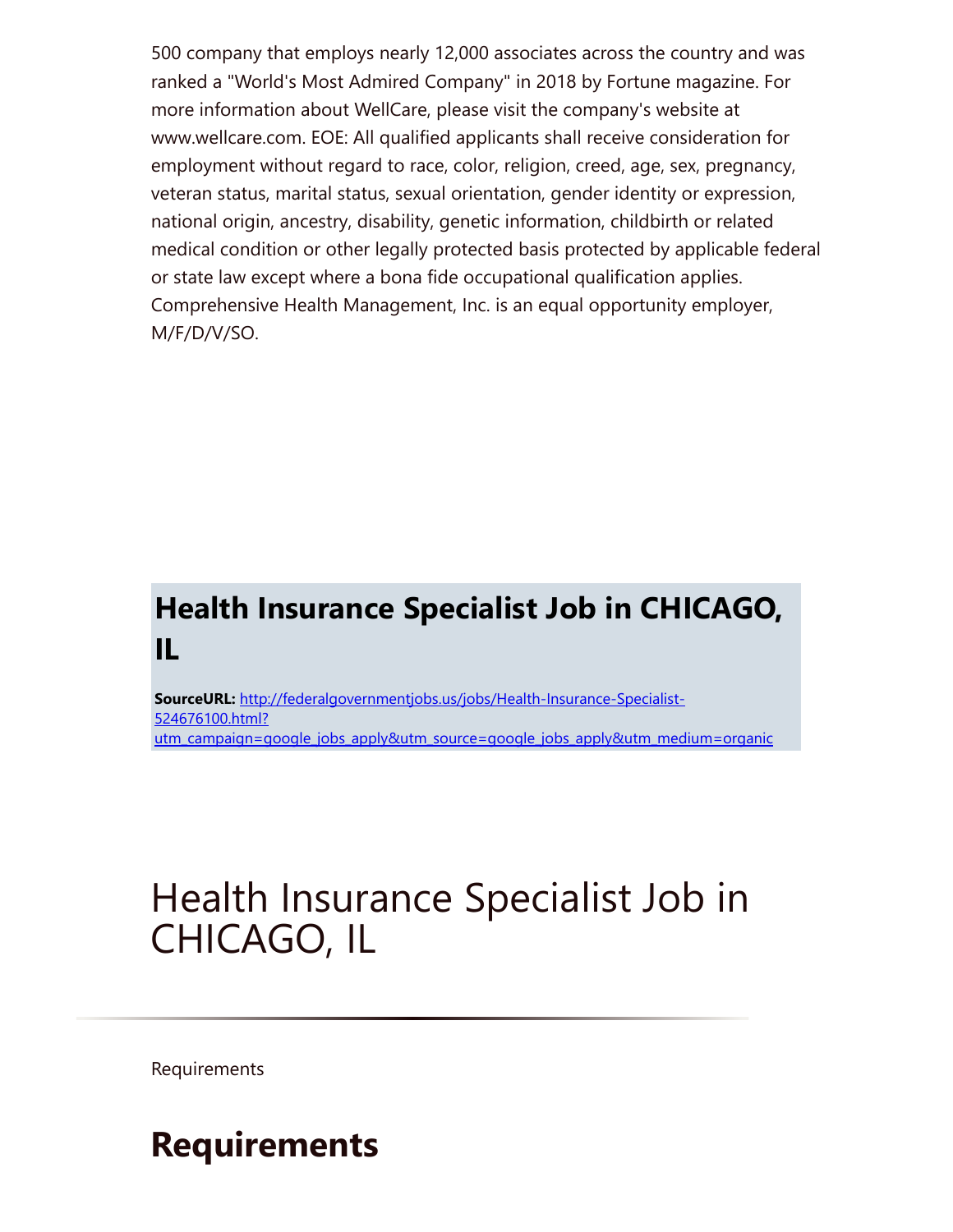### Conditions of Employment

- You must be a U.S. Citizen or National to apply for this position.
- You will be subject to a background and suitability investigation.
- Time-in-Grade restrictions apply.

# **Qualifications**

ALL QUALIFICATION REQUIREMENTS MUST BE MET WITHIN 30 DAYS OF THE CLOSING DATE OF THIS ANNOUNCEMENT.

In order to qualify for the GS-13 , you must meet the following: You must demonstrate in your resume at least one year (52 weeks) of qualifying specialized experience equivalent to the GS-12 grade level in the Federal government, obtained in either the private or public sector, to include: (1) Evaluating health insurance program vulnerabilities to detect fraud, waste, or abuse; AND (2) Collaborating across organizational lines on investigations, audits, or oversight of health insurance programs; AND (3) Proposing policy changes relating to program integrity.

Experience refers to paid and unpaid experience, including volunteer work done through National Service programs (e.g., Peace Corps, AmeriCorps) and other organizations (e.g., professional; philanthropic; religious; spiritual; community, student, social). Volunteer work helps build critical competencies, knowledge, and skills and can provide valuable training and experience that translates directly to paid employment. You will receive credit for all qualifying experience, including volunteer experience.

Time-in-Grade: To be eligible, current Federal employees must have served at least 52 weeks (one year) at the next lower grade level from the position/grade level(s) to which they are applying.

Click the following link to view the occupational questionnaire: [https://apply.usastaffing.gov/ViewQuestionnaire/10420562](http://federalgovernmentjobs.us/redirect.html?url=104116116112115058047047097112112108121046117115097115116097102102105110103046103111118047086105101119081117101115116105111110110097105114101047049048052050048053054050)

### Education

This job does not have an education qualification requirement.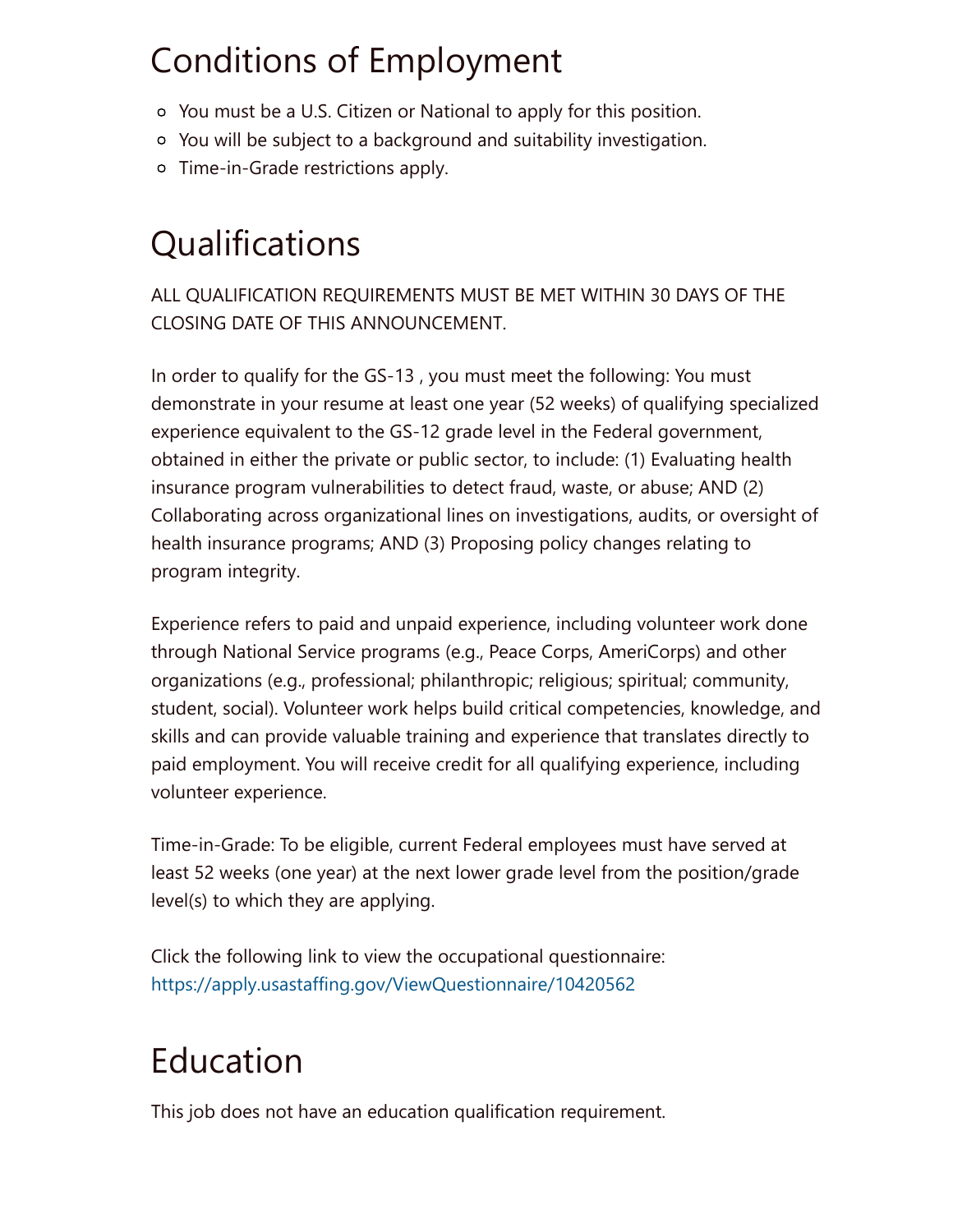### Additional information

Bargaining Unit Position: Yes Tour of Duty: Flexible Recruitment/Relocation Incentive: Not Authorized Financial Disclosure: Not Required

CMS employees currently participating in 100% Full-Time Telework Program may be eligible to remain in the program. If an employee in this program is selected, the pay will be set in accordance with the locality pay for the applicable duty station. The listed salary range reflects the locality pay assigned to the duty location(s) listed in the vacancy announcement. For more information about pay based on locality, please visit the [Office of Personnel Management \(OPM\) Salaries](http://federalgovernmentjobs.us/redirect.html?url=104116116112115058047047119119119046111112109046103111118047112111108105099121045100097116097045111118101114115105103104116047112097121045108101097118101047115097108097114105101115045119097103101115047) & Wages Page.

The Interagency Career Transition Assistance Plan (ICTAP) and Career Transition Assistance Plan (CTAP) provide eligible displaced federal employees with selection priority over other candidates for competitive service vacancies. To be qualified you must submit the required documentation and be rated wellqualified for this vacancy. Click here for a detailed description of the required [supporting documents. A well-qualified applicant is one whose knowledge, sk](http://federalgovernmentjobs.us/redirect.html?url=104116116112058047047119119119046099109115046103111118047065098111117116045067077083047067097114101101114045073110102111114109097116105111110047067097114101101114115097116067077083047068111119110108111097100115047082101113117105114101100068111099117109101110116115045046112100102)ills and abilities clearly exceed the minimum qualification requirements of the position. Additional information about ICTAP and CTAP eligibility is on OPM's Career Transition Resources website at

[www.opm.gov/rif/employee\\_guides/career\\_transition.asp.](http://federalgovernmentjobs.us/redirect.html?url=104116116112058047047119119119046111112109046103111118047114105102047101109112108111121101101095103117105100101115047099097114101101114095116114097110115105116105111110046097115112)

Additional Forms REQUIRED Prior to Appointment:

- Optional Form 306, Declaration of Federal Employment and the Background/Suitability Investigation - A background and suitability investigation will be required for all selectees. Appointment will be subject to the successful completion of the investigation and favorable adjudication. Failure to successfully meet these requirements may be grounds for appropriate personnel action. In addition, if hired, a reinvestigation or supplemental investigation may be required at a later time. If selected, the [Optional Form 306 will be required prior to final job offer.](http://federalgovernmentjobs.us/redirect.html?url=104116116112115058047047119119119046111112109046103111118047102111114109115047112100102095102105108108047079070048051048054046112100102) Click here to obtain a copy of the Optional Form 306.
- Form I-9, Employment Verification and the Electronic Eligibility Verification Program - CMS participates in the Electronic Employment Eligibility Verification Program (E-Verify). E-Verify helps employers determine employment eligibility of new hires and the validity of their Social Security numbers. If selected, the Form I-9 will be required at the time of in-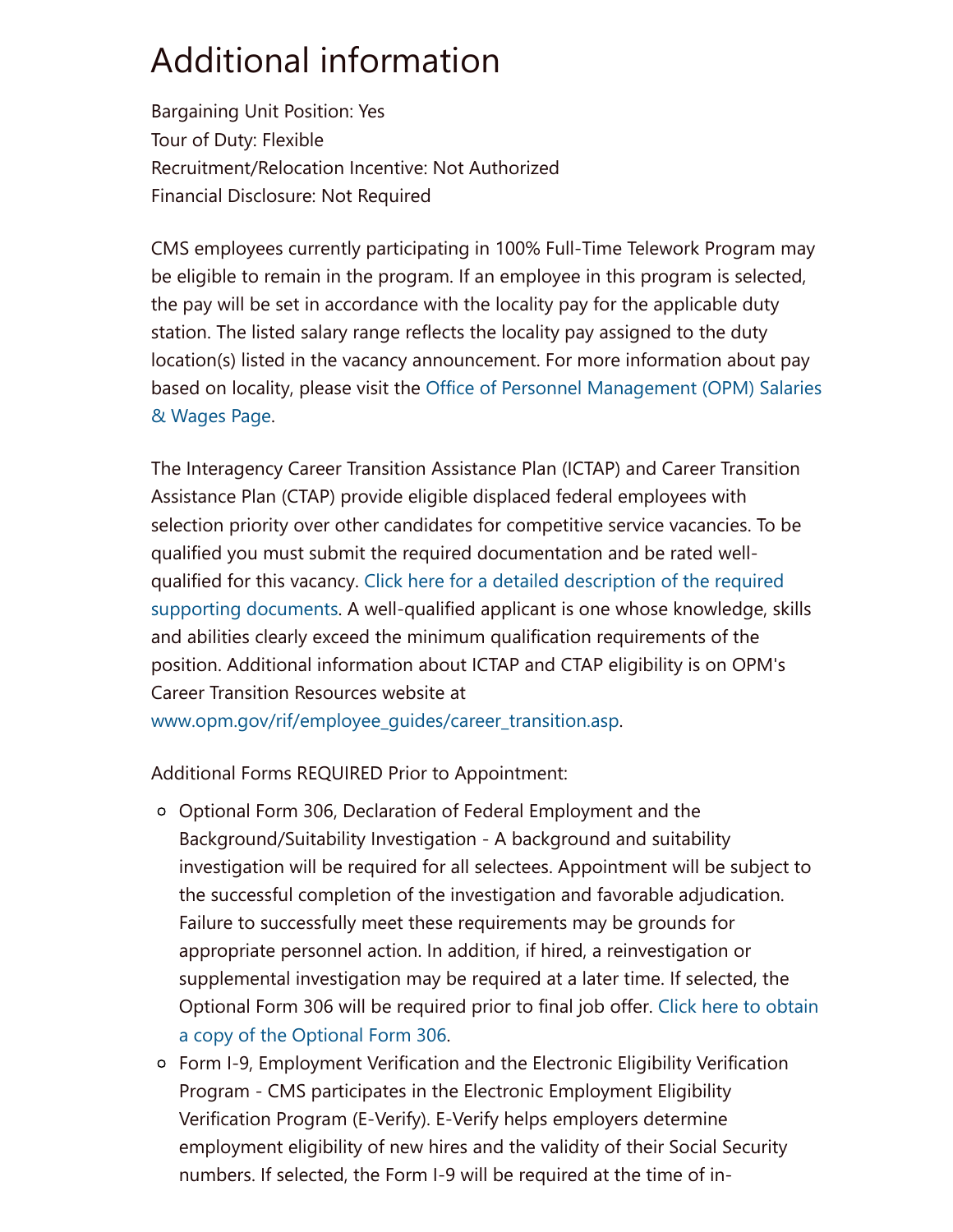processing. [Click here for more information about E-Verify and to obtain a](http://federalgovernmentjobs.us/redirect.html?url=104116116112115058047047119119119046117115099105115046103111118047101045118101114105102121047101109112108111121101101115047101045118101114105102121045111118101114118105101119) copy of the Form I-9.

o Standard Form 61, Appointment Affidavits - If selected, the Standard Form 61 [will be required at the time of in-processing.](http://federalgovernmentjobs.us/redirect.html?url=104116116112115058047047119119119046111112109046103111118047102111114109115047112100102095102105108108047115102054049046112100102) Click here to obtain a copy of the Standard Form 61.

Additional selections may be made from this announcement for similar positions within CMS in the same geographical location. For Central Office vacancies, the "same geographical location" includes Baltimore, Maryland; Bethesda, Maryland; and Washington, D.C.

If you are unable to apply online or need to fax a document you do not have in [electronic form, view the following link for information regarding an](http://federalgovernmentjobs.us/redirect.html?url=104116116112115058047047104101108112046117115097115116097102102105110103046103111118047065112112108121047105110100101120046112104112063116105116108101061065108116101114110097116101095065112112108105099097116105111110095073110102111114109097116105111110) Alternate Application.

### How You Will Be Evaluated

You will be evaluated for this job based on how well you meet the qualifications above.

Once the announcement has closed, your online application, resume, and CMS required documents will be used to determine if you meet eligibility and qualification requirements listed on this announcement. If you are found to be among the top qualified candidates, you will be referred to the selecting official for employment consideration. Please follow all instructions carefully. Errors or omissions may affect your rating.

Your qualifications will be evaluated on the following competencies (knowledge, skills, abilities and other characteristics):

- Oral Communication
- Policy Analysis
- o Program Integrity
- Written Communication

### Background checks and security clearance

#### Security clearance

#### [Not Required](http://federalgovernmentjobs.us/Help/faq/job-announcement/security-clearances/)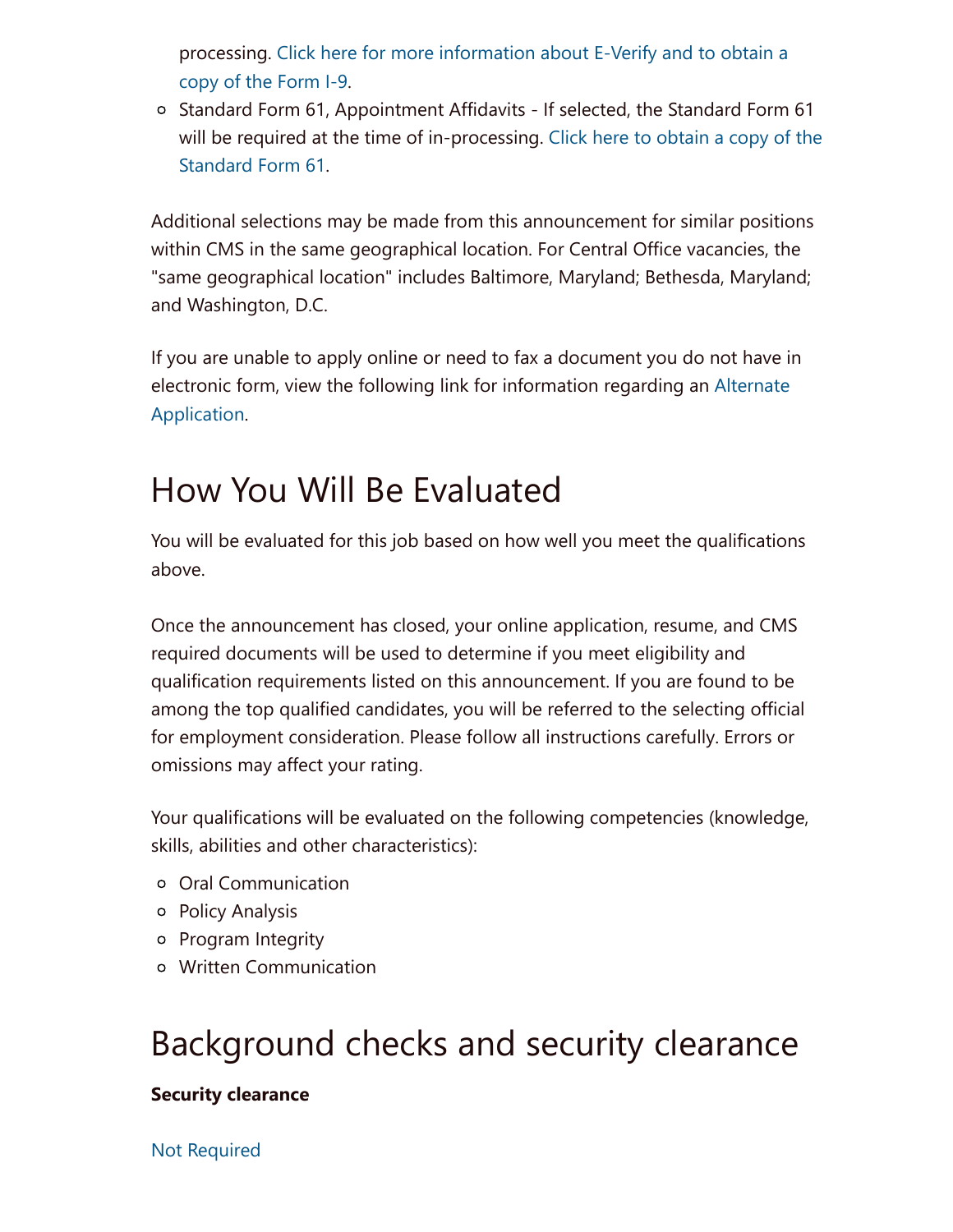#### Drug test required

No

### (1) Integrated Care Mgr (RN) | Optima Health | LinkedIn

SourceURL: https://www.linkedin.com/jobs/view/integrated-care-mgr-%28rn%29-at-optimahealth-1128515992/? [utm\\_campaign=google\\_jobs\\_apply&utm\\_source=google\\_jobs\\_apply&utm\\_medium=organic](https://www.linkedin.com/jobs/view/integrated-care-mgr-%28rn%29-at-optima-health-1128515992/?utm_campaign=google_jobs_apply&utm_source=google_jobs_apply&utm_medium=organic)

# Integrated Care Mgr (RN)

### Company Name [Optima Health](https://www.linkedin.com/company/373482/) Company Location Norfolk, VA, US

New Posted Date Posted 14 hours ago Number of applicants Be among the first 25 applicants

#### **Job Description**

Responsible and accountable for the provision and facilitation of comprehensive care coordination services and quality outcomes for patients across the continuum. Promotes effective utilization and monitoring of health services, collaborates and communicates with the healthcare team and patient/caregiver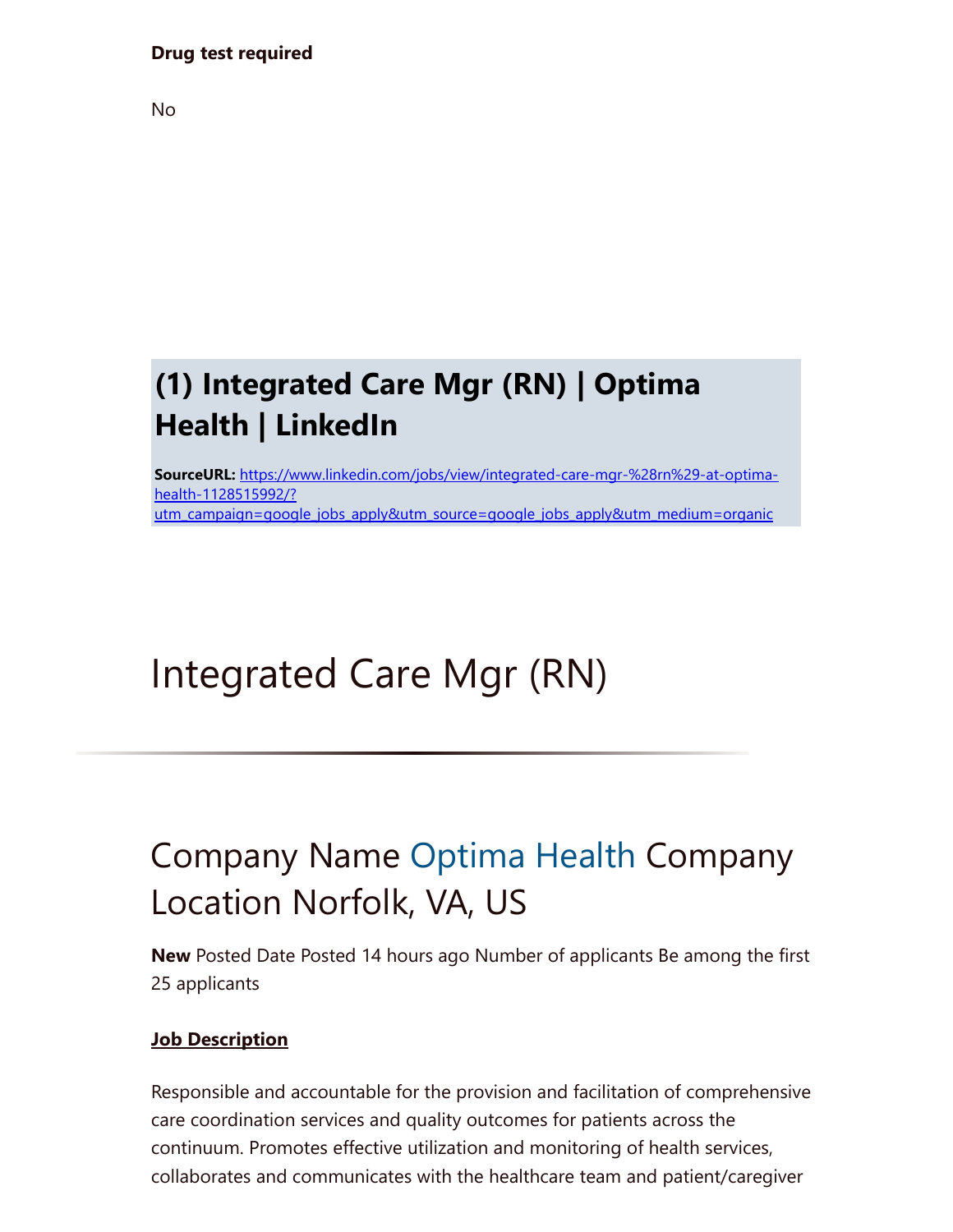to manage care and transitions. Develops and/or implements a comprehensive care plan based on assessment and evaluation of patient/caregiver needs. Functions in one of the following practice settings: Acute Care, Service Lines, Ambulatory/Community-based, Home Health, and Long Term Care.

#### Physical Location

Norfolk

Department Number and Name 766122328 Government LTSS Employment Status Full time **Shifts** First (Days) Job Category Optima Health Job Posting

Optima Health Community Care is hiring a Integrated Care Manager (RN) for the LTSS/Government Authorizations team in Norfolk, VA.

Degree: ADN OR BSN

#### Hours/Shift

Monday - Friday, 8am-5pm

#### Department/Position Overview

In this office-based position the Registered Nurse (RN) will be responsible for providing thorough evaluation and superior service to our valued members. The Registered Nurse (RN) will be responsible for the review for the following:

Responsible and accountable for the provision and facilitation of comprehensive care coordination services and quality outcomes for patients across the continuum. Promotes effective utilization and monitoring of health services, collaborates and communicates with the healthcare team and patient/caregiver to manage care and transitions. Develops and/or implements a comprehensive care plan based on assessment and evaluation of patient/caregiver needs. Functions in one of the following practice settings: Acute Care, Service Lines, Ambulatory/Communitybased, Home Health, and Long Term Care.

Minimum BSN degree required and at least 3 years of RN experience, preferably in case management.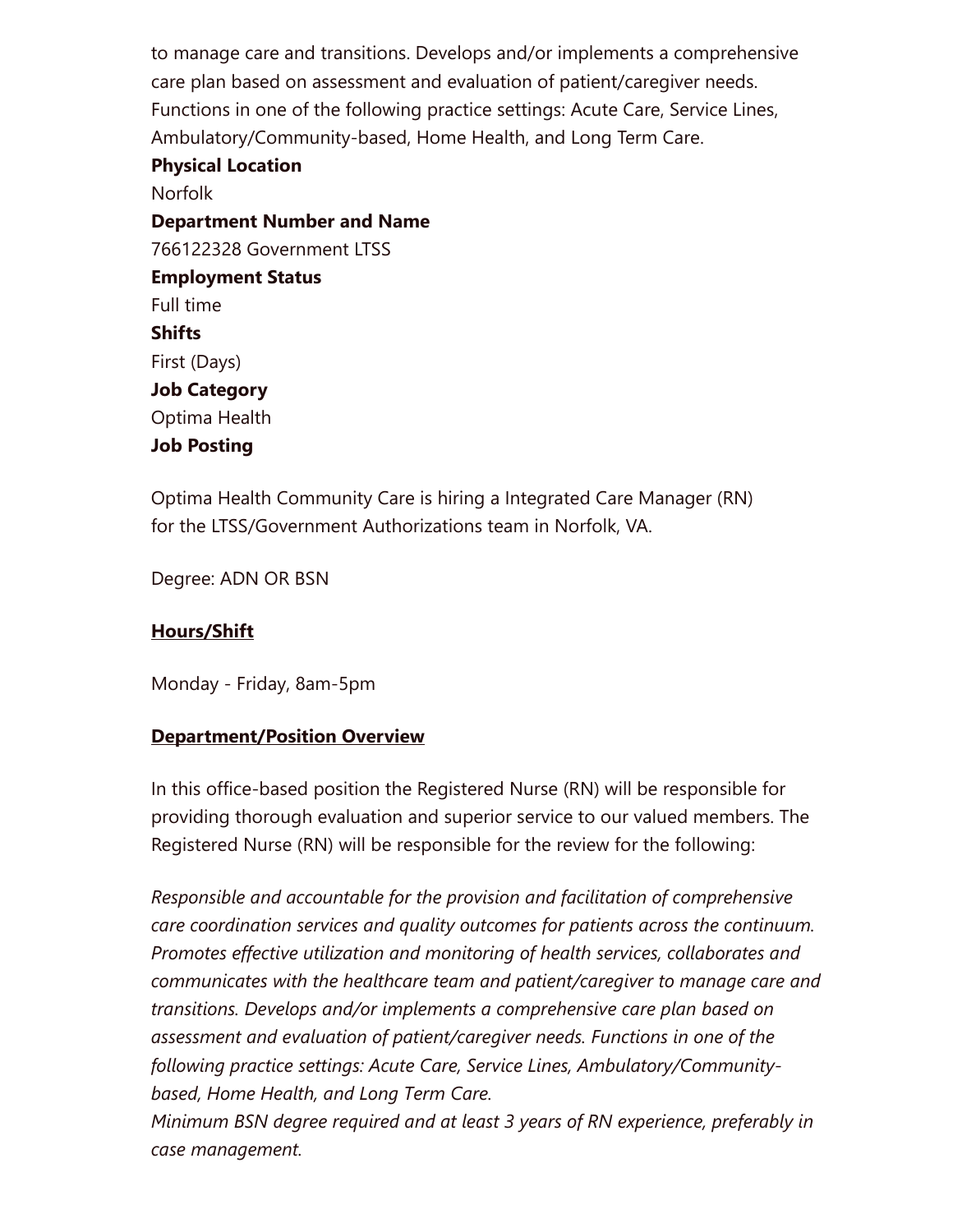#### Division Highlights

Optima Health Community Care is a Commonwealth Coordinated Care Plus (CCC Plus) Medicaid plan for many older people and those with disabilities. CCC Plus is a Medicaid managed care program through the Virginia Department of Medical Assistance Services (DMAS).

With Optima Health Community Care, members benefit from an individualized, fully-integrated program with a state-wide network of providers. As an Optima Health Community employee, you will join a care team committed to providing customized and personalized support and services in the community that our members can count on. Optima Health is a service of Sentara Healthcare, so joining Optima is joining the Sentara Healthcare family.

#### Sentara Benefits

Sentara employees strive to make our communities healthier places to live. We're setting the standard for medical excellence within a vibrant, creative, and highly productive workplace. For more information about our employee benefits, CLICK HERE!

Join our team, where we are committed to quality healthcare, improving health every day, and provide the opportunity for training, development, growth!

#### Required Education

RN-Associate's or Bachelor's Level Degree

#### Experience

Required: Nursing - 3 years

Preferred: None, unless noted in the "Other" section below Licenses and Certifications Required: Basic Life Support, Registered Nurse

Preferred: None, unless noted in the "Other" section below

#### **Required**

Skills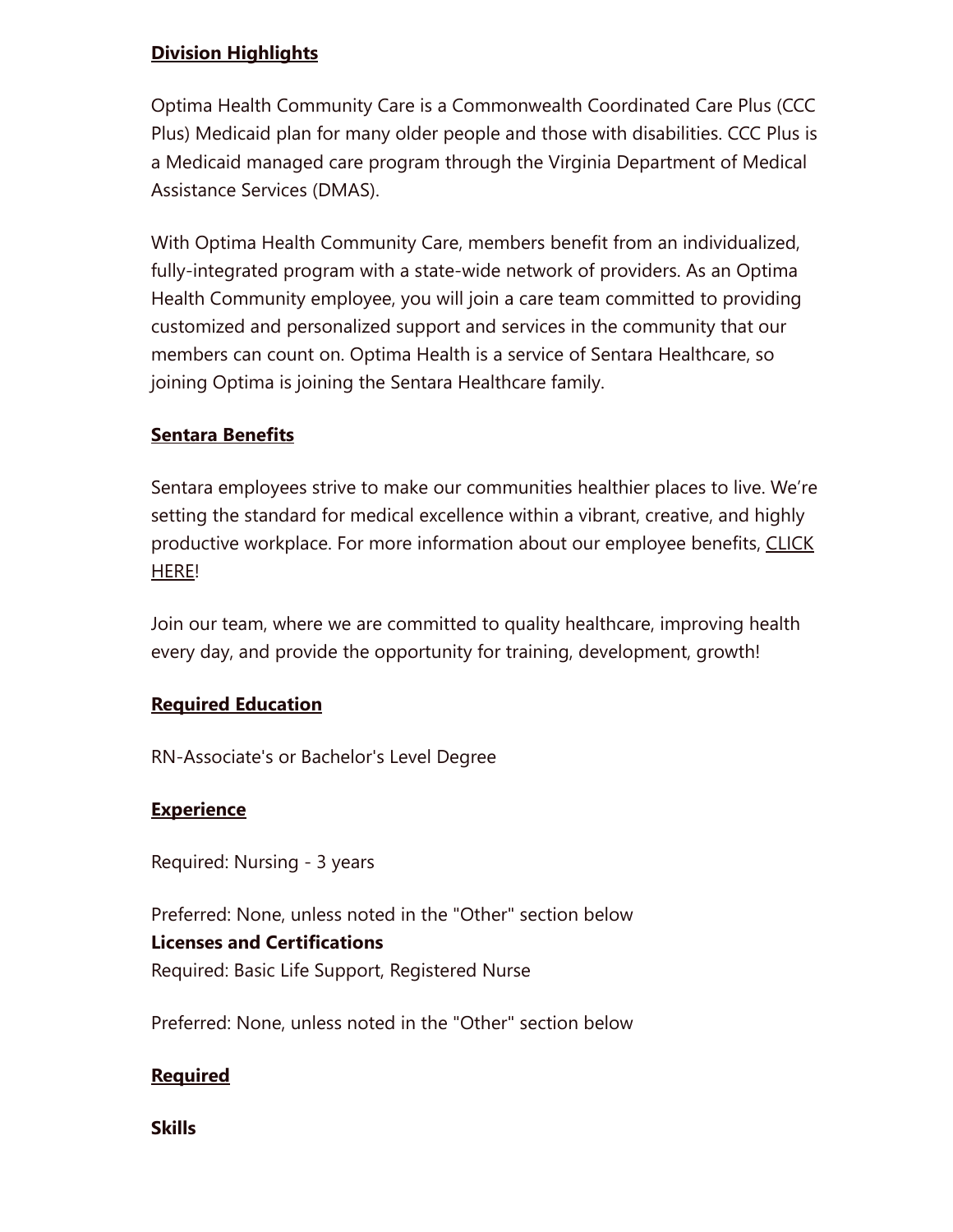Preferred: None, unless noted in the "Other" section below

#### **Other**

BLS (if in a clinical setting). 3 years  $\chi$  Nursing  $\chi$  directly working with individuals who meet the long term and support services population criteria. For Integrated Care Management departments, specialty certification required within one year of eligibility (ACM, CCM, CCCTM or RN-BC). For other service lines, certification based on specialty area required within one year of eligibility. 3 years Case Management experience preferred.

**City** 

Norfolk, VA

### Seniority Level

Associate

# Industry

- Insurance
- Health, Wellness & Fitness
- Hospital & Health Care

# Employment Type

Full-time

# Job Functions

• Health Care Provider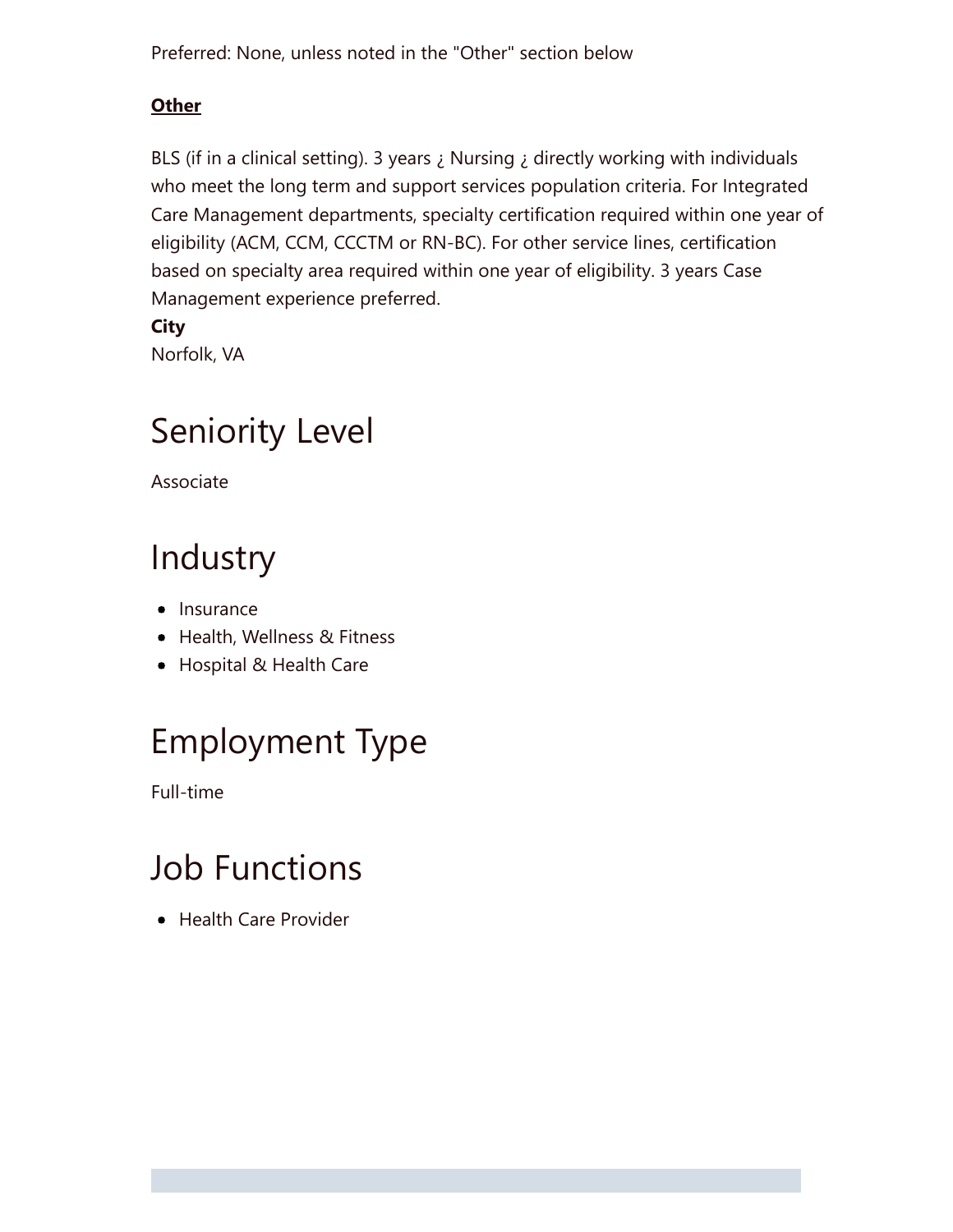### (1) Administrative Assistant and Office Coordinator | Independent Care Health Plan | LinkedIn

SourceURL: https://www.linkedin.com/jobs/view/administrative-assistant-and-officecoordinator-at-independent-care-health-plan-1129808785/? [utm\\_campaign=google\\_jobs\\_apply&utm\\_source=google\\_jobs\\_apply&utm\\_medium=organic](https://www.linkedin.com/jobs/view/administrative-assistant-and-office-coordinator-at-independent-care-health-plan-1129808785/?utm_campaign=google_jobs_apply&utm_source=google_jobs_apply&utm_medium=organic)

# Administrative Assistant and Office Coordinator

# Company Name [Independent Care Health](https://www.linkedin.com/company/102783/) Plan Company Location Madison, WI, US

New Posted Date Posted 2 hours ago Number of applicants Be among the first 25 applicants

This position serves as an Administrative Assistant to the Vice-President, LTC-Community Inclusion and our Dane County office as well as the Office Coordinator for our Dane County office. Work may include greeting guests, processing mail, assembling and submitting proposals, maintaining meeting schedules, serving chartered committees, and related duties.

Administrative Assistant Responsibilities

Provide administrative support for assigned departments and functions within the iCare organization.

Serve as a liaison between assigned iCare functions and/or principals and varying internal and external contacts.

Assist with the planning, scheduling, coordinating, and implementing organizational activities and meetings.

Professionally prepare, proof read, wordsmith, organize, assemble, and prepare for submission official organizational documents.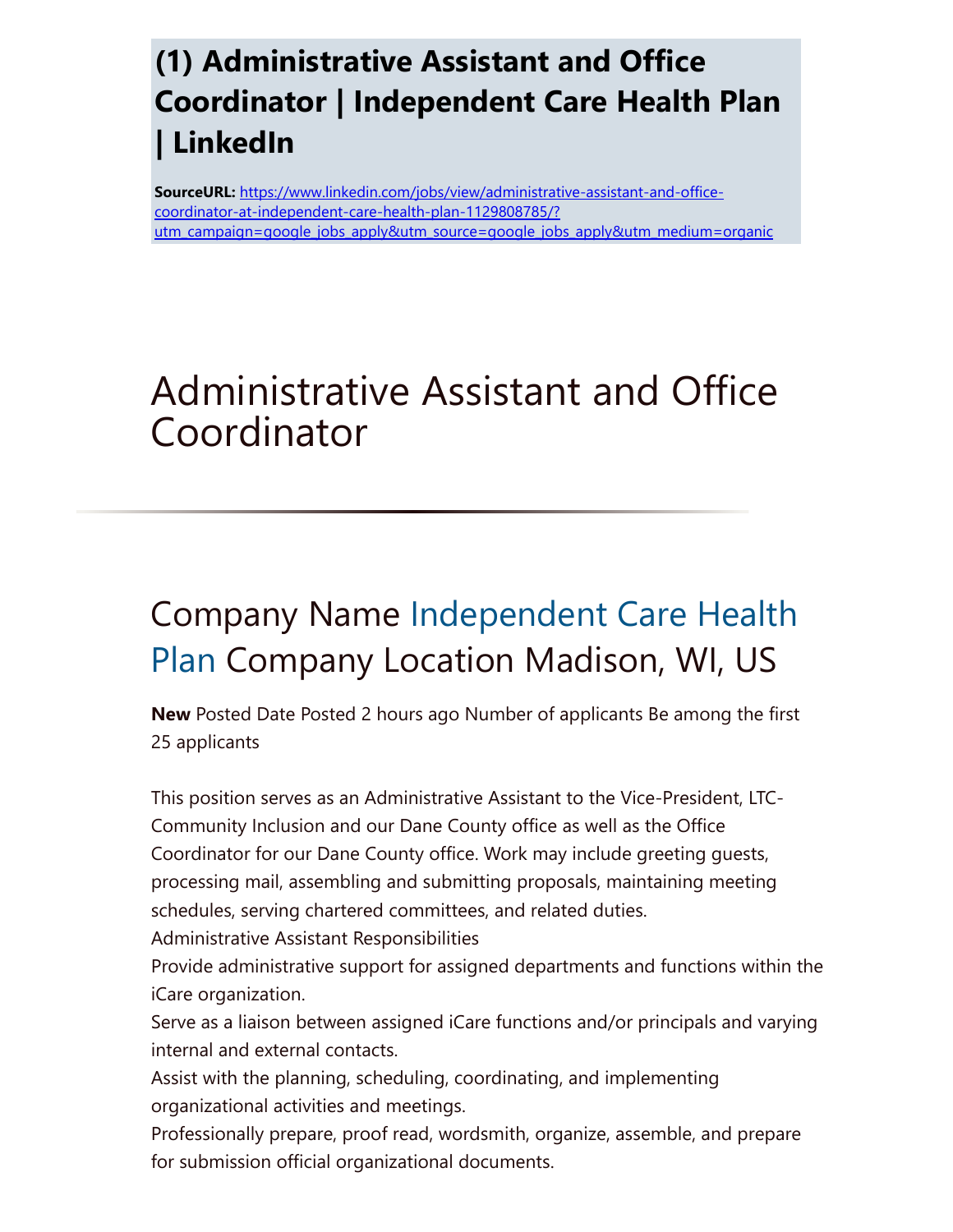#### Office Coordinator Responsibilities

Present a professional \"face of iCare\" when greeting guests, vendors and employees in person, assist and direct clients and visitors to the area; carefully and accurately check clients/visitors in and out.

Maintain a professional environment in the lobby and front desk area. Prepare all outgoing certified mail on a daily basis and log/route any returned certified mail to the appropriate department/person.

Acts as primary contact for all conference room scheduling and assists staff with conference room conflicts.

Maintains/orders office supplies for the entire Dane County location. Verifies accuracy of incoming supply orders and distributes to appropriate staff.

Prepares setup for new employee workstation and provide support for new employee orientation and training.

Conducts general office overview orientation for new employees.

Maintain positive, professional and friendly communication practices.

Fully participate in iCare's Compliance Program, including compliance with iCare's Code of Conduct, policies and procedures, and all applicable Privacy and Security laws.

Perform related duties as assigned.

Expertise in the use of Word, Excel, PowerPoint, Adobe Acrobat Pro, Outlook and other Microsoft office solutions.

Professional error-free document organizational and preparation skills.

Skill in managing document, scheduling and meeting detail.

Proficiency in organizing and managing office and principal support functionality. Ability to protect, organize and manage confidential documents and information. Ability to accomplish and manage multiple tasks and conflicting priorities in a timely manner.

Professional composure under stress.

\"Do whatever it takes\" teamwork attitude.

Effective consumer relationship skills.

Knowledge of and ability to follow sound business practices and work rules. Related Keywords: Administrative Assistant and Office Coordinator

# Seniority Level

Entry level

# Industry

• Insurance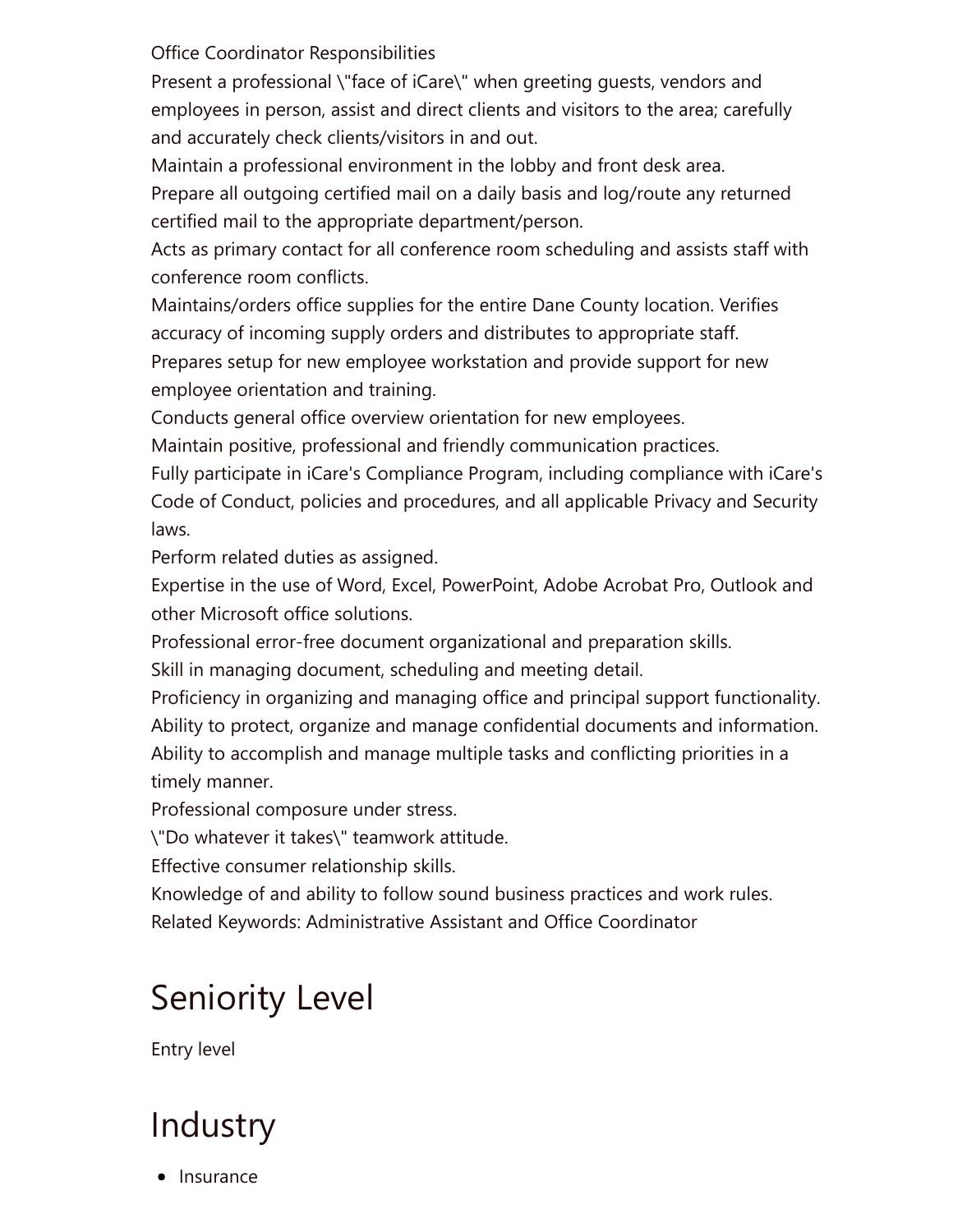- Medical Practice
- Hospital & Health Care

# Employment Type

Full-time

### Job Functions

• Administrative

### (1) DIRECTOR CLINICAL ACCOUNT MANAGEMENT - MEDICAID | Beacon Health Options | LinkedIn

SourceURL: https://www.linkedin.com/jobs/view/director-clinical-account-managementmedicaid-at-beacon-health-options-1127303162/? [utm\\_campaign=google\\_jobs\\_apply&utm\\_source=google\\_jobs\\_apply&utm\\_medium=organic](https://www.linkedin.com/jobs/view/director-clinical-account-management-medicaid-at-beacon-health-options-1127303162/?utm_campaign=google_jobs_apply&utm_source=google_jobs_apply&utm_medium=organic)

# DIRECTOR CLINICAL ACCOUNT MANAGEMENT - MEDICAID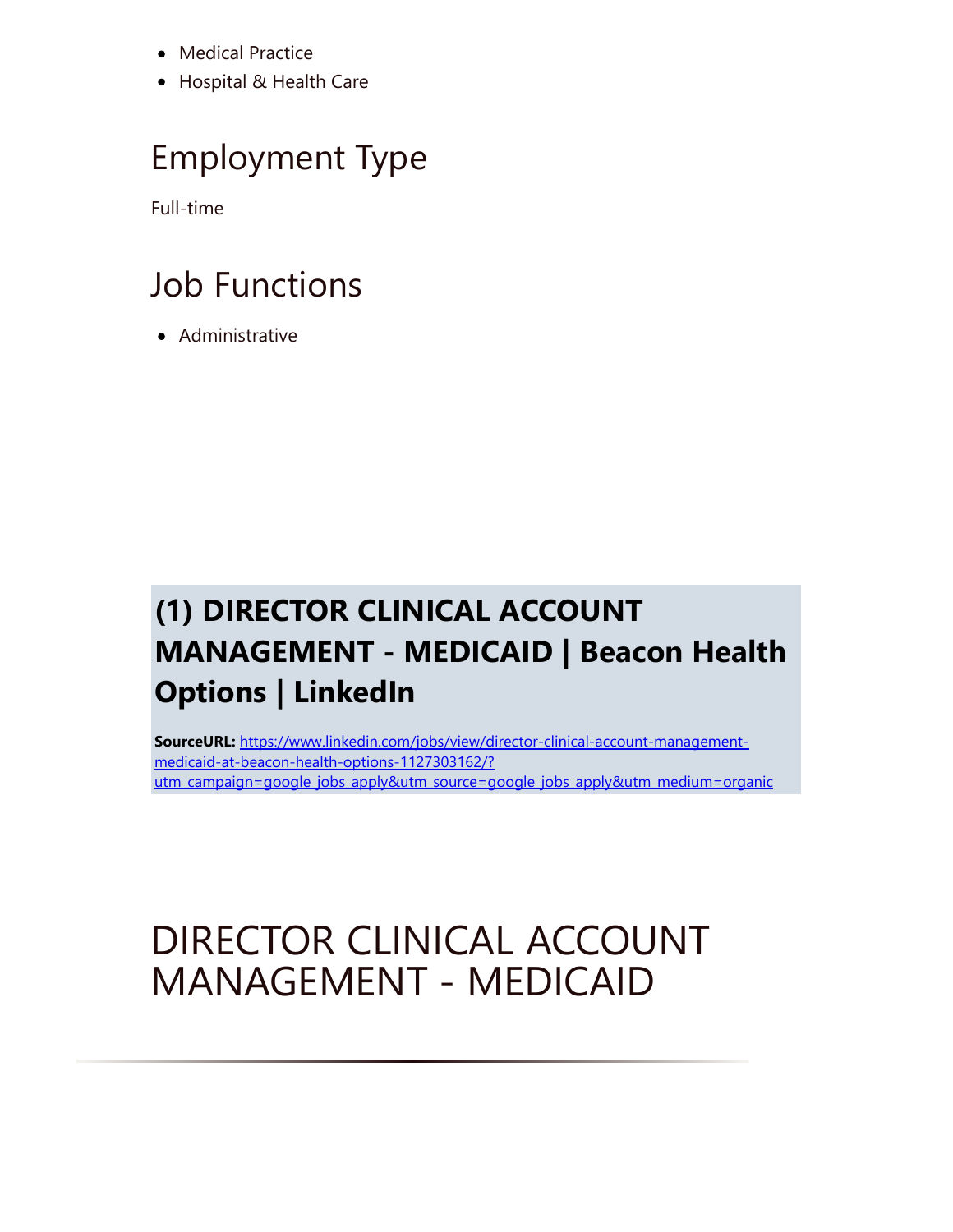# Company Name [Beacon Health Options](https://www.linkedin.com/company/9235388/) Company Location Massachusetts, MA, US

Posted Date Posted 2 days ago Number of applicants Be among the first 25 applicants

Location MA: Woburn

Job Family Account Management

#### Job Brief

The Director of Clinical Account Management - Medicaid is responsible for providing consultative and strategic oversight for assigned strategic Beacon Health Options Care Management accounts to meet the needs of the customer.

#### About The Position

The Director of Clinical Account Management - Medicaid is responsible for providing consultative and strategic oversight for assigned strategic Beacon Health Options Care Management accounts to meet the needs of the customer. In collaboration with the Regional Sales, Account Management, and Clinical teams, cultivates relationships, liaise with vendors and service accounts to support custom clinical/medical management program(s). Responsible for identifying clinical, operational and financial gaps utilizing client data/metrics to develop clinical opportunities. The Director, Clinical Account Management, will collaborate in development and execution of clinical programs and solutions as a dedicated resource for this assigned account and champion communication to the client. This role will focus on enhancing the client relationship and serve as a clinical consultant for overall service delivery for clinical programs This person will represent the client internally and coordinate with other departments, including the assigned regional account partnership and clinical team to implement client systems, complete projects, and address ongoing needs. This individual will be relied upon to provide proactive clinical recommendations, information regarding clinical trends, programs and industry changes and to foster consultative relationships to the client and their members, with the overall goal of increasing the client experience.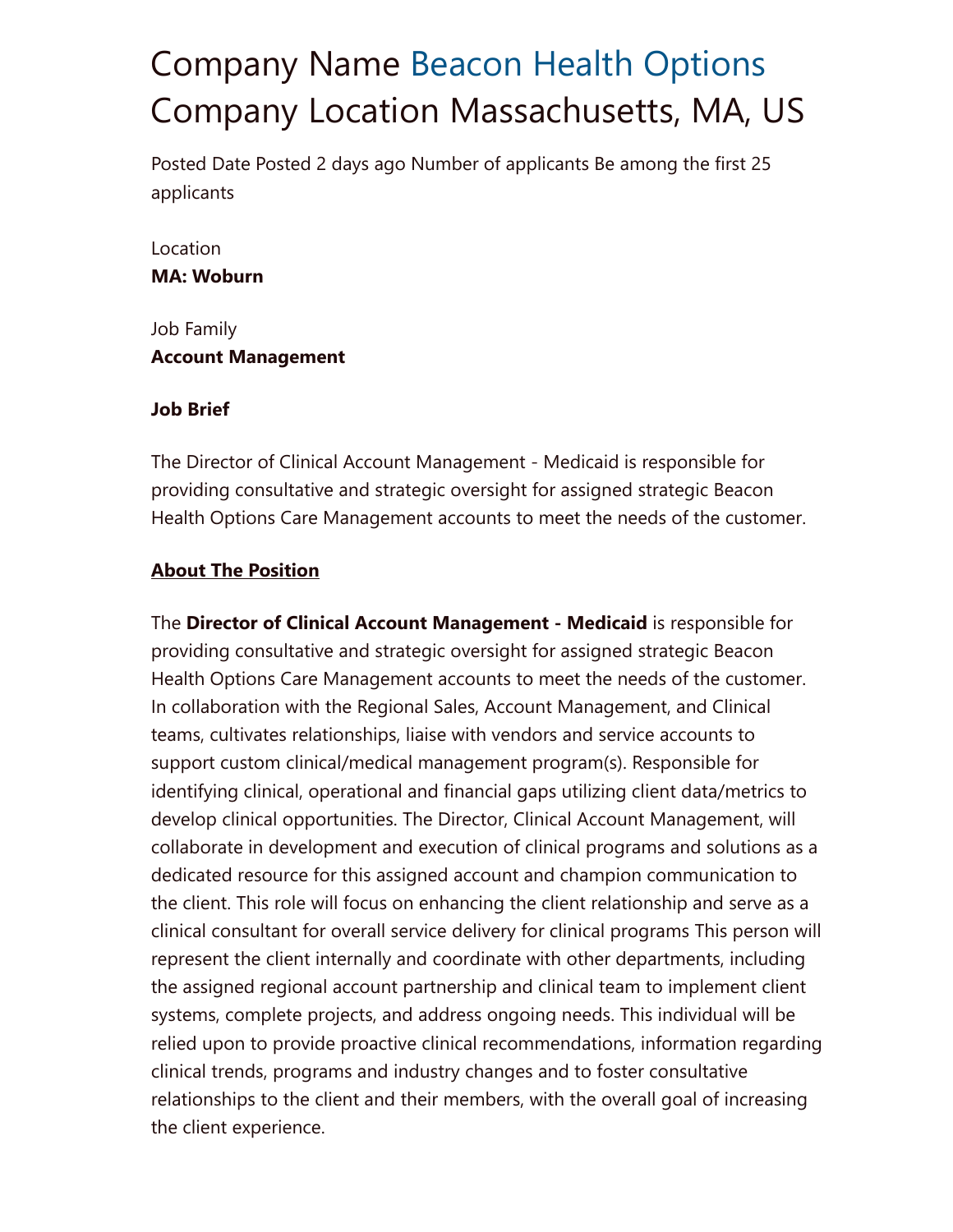#### Duties And Responsibilities

- Provide superior clinical consultation and clinical account management with a focus on client and member satisfaction, client retention, and trend management
- Comprehends and effectively explains clinical program changes
- Stays aware of and provides clinical market intelligence to clients
- Makes clinically sound recommendations to clients based on trend
- Able to incorporate treatment & practice guidelines into client presentations
- Will demonstrate strong leadership skills and able to adapt quickly to new and changing situations
- Evaluate and make recommendations for business development and expansion opportunities within assigned territories
- Provide continual process improvement including all clinical processes and/or services
- Ensure all operational services meet clinical regulatory and quality standards
- Actively participate in the preparation and delivery of business development presentations to potential sponsors and clients.
- Actively participate in the generation of proposals, bid defenses and client presentations.
- Perform other duties as assigned.

#### Position Requirements

**Education:** Master's degree in the Behavioral health field required.

**Licensure:** Current valid and unrestricted license in a state or territory of the United States in a mental health field (RN, Ph.D, LMSW/LCSW, MHC, LLP, LPC, etc.

Years and Type of Relevant Work Experience: At least five (5) years of management experience in a healthcare managed care behavioral health setting preferred). Additionally, at least five (5) years of experience in psychiatric or substance abuse treatment setting that included inpatient, partial, and /or outpatient care is required. Management experience in an organization serving publicly funded clients preferred. Deep understanding of clinical development process

#### **Skills**

- Exceptional written and verbal skills, particularly in client presentations.
- Previous experience in managed care quality programs preferred.
- Ability to maintain confidentiality and adhere to regulatory compliance requirements.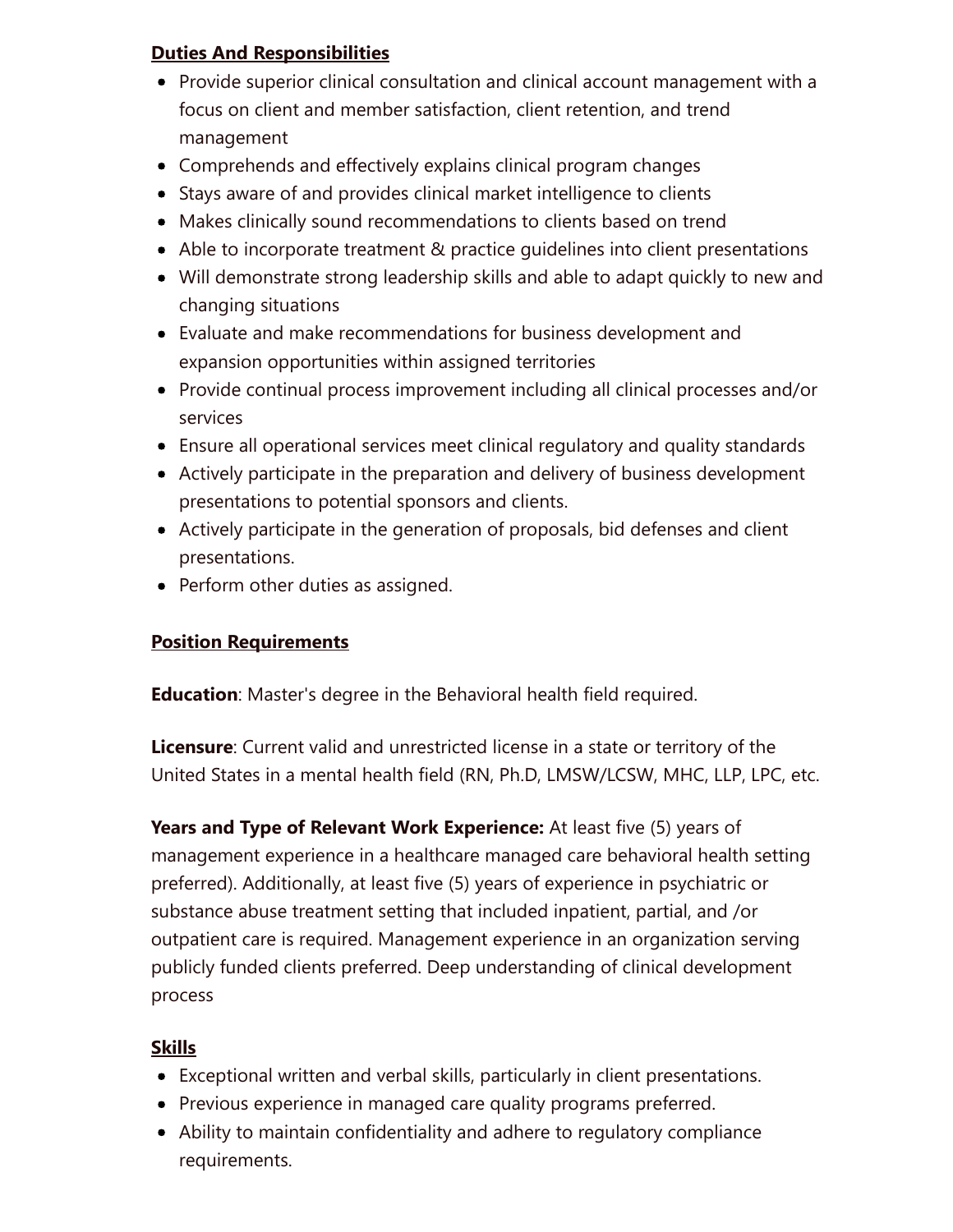- The candidate must combine a hands-on management style with the ability to lead, empower and mentoring staff.
- He/she must be a dedicated self-starter with a high energy level and able to achieve results.

#### TO APPLY

Click below on "Apply for this Position" to create a profile and apply for the position

Beacon Health Strategies, LLC., a Beacon Health Options company, is proud to be an Equal Opportunity Employer as well as a Drug Free Work Environment. EOE/M/F/Veterans/Disabled

\$REM

#GD

#CB

PM16

AAP Reporting Location:

#### MA - Woburn

ID (Req #):

56466

FTE Status

Full Time

**Schedule** 

8:30 - 5 pm

Exempt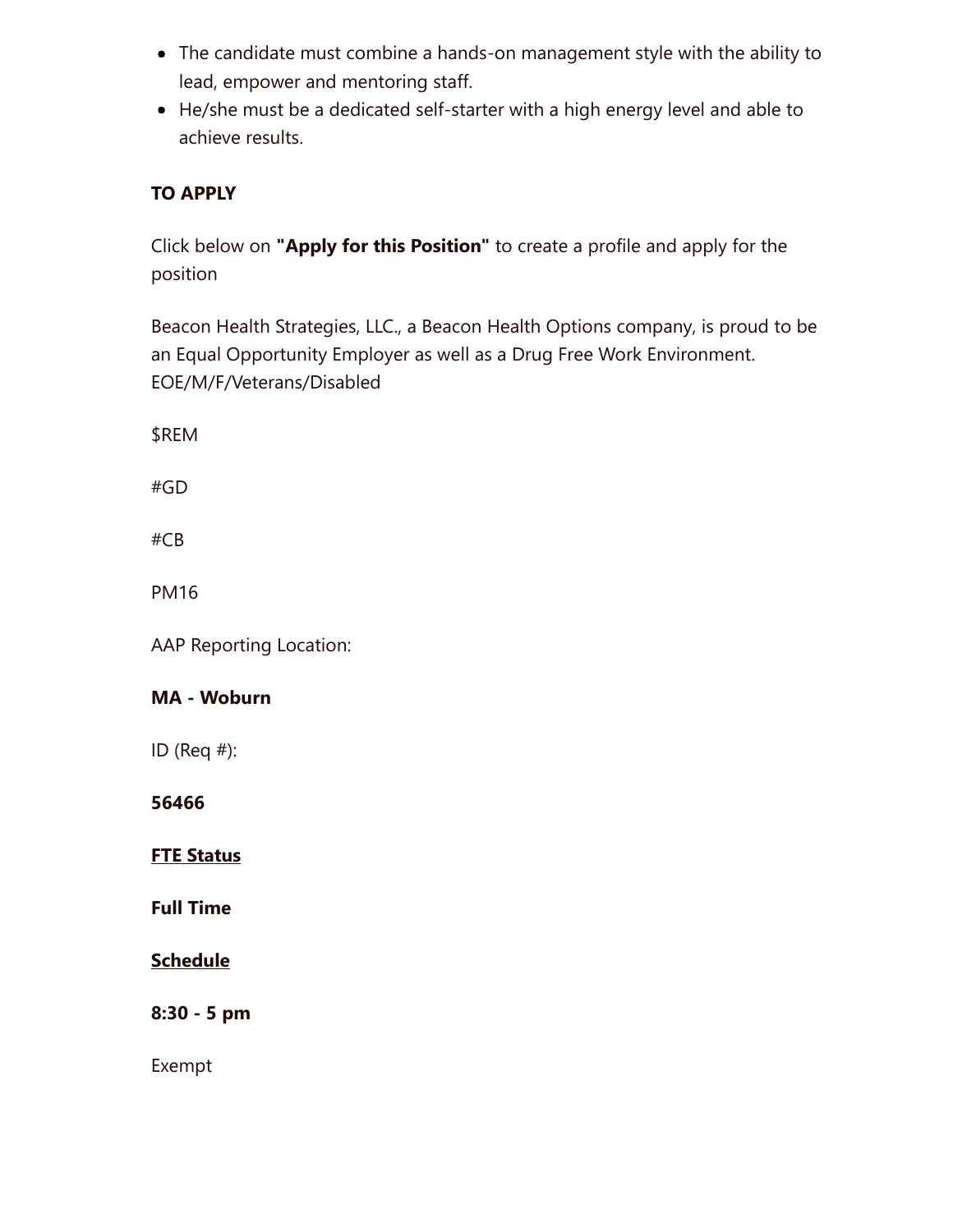### (1) PATIENT SERVICES COORD | Optima Health | LinkedIn

SourceURL: https://www.linkedin.com/jobs/view/patient-services-coord-at-optima-health-1128518133/? [utm\\_campaign=google\\_jobs\\_apply&utm\\_source=google\\_jobs\\_apply&utm\\_medium=organic](https://www.linkedin.com/jobs/view/patient-services-coord-at-optima-health-1128518133/?utm_campaign=google_jobs_apply&utm_source=google_jobs_apply&utm_medium=organic)

# PATIENT SERVICES COORD

### Company Name [Optima Health](https://www.linkedin.com/company/373482/) Company Location Virginia Beach, VA, US

New Posted Date Posted 14 hours ago Number of applicants Be among the first 25 applicants

#### **Job Description**

Patient Service Coordinator works in a collaborative role with all members of the professional health care team and with community service agencies to coordinate care for members to improve health outcomes. Assists with gathering information for the health care team regarding barriers or other health information. Implements the interventions to promote improved health and compliance with recommended plan of care, as approved by the Health Care Team. This includes functions associated with the screening for changes in health status, coaching for improved self-management, reminders of necessary testing as determined by clinical guidelines, and support of the professional clinical staff in Health Care Services.

#### Physical Location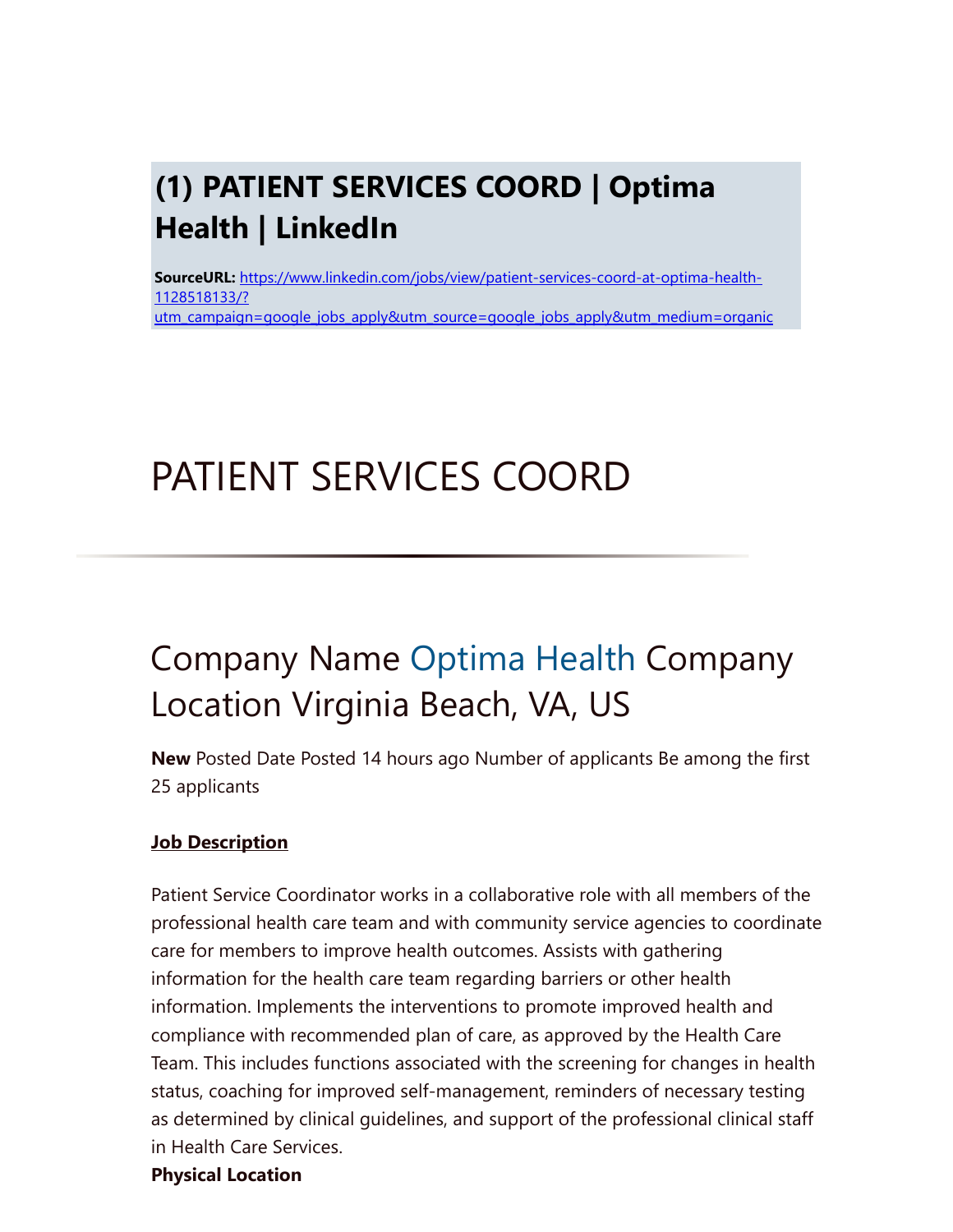Optima Health - Va Bch Department Number and Name 706502313 Health Care Services Employment Status Full time **Shifts** First (Days) Job Category Clinical - Non Nursing, Optima Health Job Posting

Optima Health, Virginia Beach, has an opening for a Patient Services Coordinator. This position is full time, day shift.

This position is a collaborative role with all members of the professional health care team and with community service agencies to coordinate care for members to improve health outcomes.

Optima Health is a service of Sentara Healthcare, so joining Optima is joining the Sentara Healthcare family. Optima Health offers a full suite of commercial health insurance products including employee-owned and employer-sponsored plans, as well as Individual and Family health plans, employee assistance plans and plans serving Medicare and Medicaid enrollees. We offer programs to support members with chronic illnesses, customized wellness programs, and integrated clinical and behavioral health services.

As a nationally recognized provider of health plan coverage and innovative wellness programs, we live our mission "to improve health everyday." This same commitment and dedication directs our philosophy as an employer. When you join Optima Health, you will experience our deep passion for heal and service excellence while benefiting from a culture of opportunity, learning, career growth, and support --every day.

Sentara employees strive to make our communities healthier places to live. We're setting the standard for medical excellence within a vibrant, creative, and highly productive workplace. For more information about our employee benefits, CLICK HERE!

Join our team, where we are committed to quality healthcare, improving health every day, and provide the opportunity for training, development, growth!

#### Required Education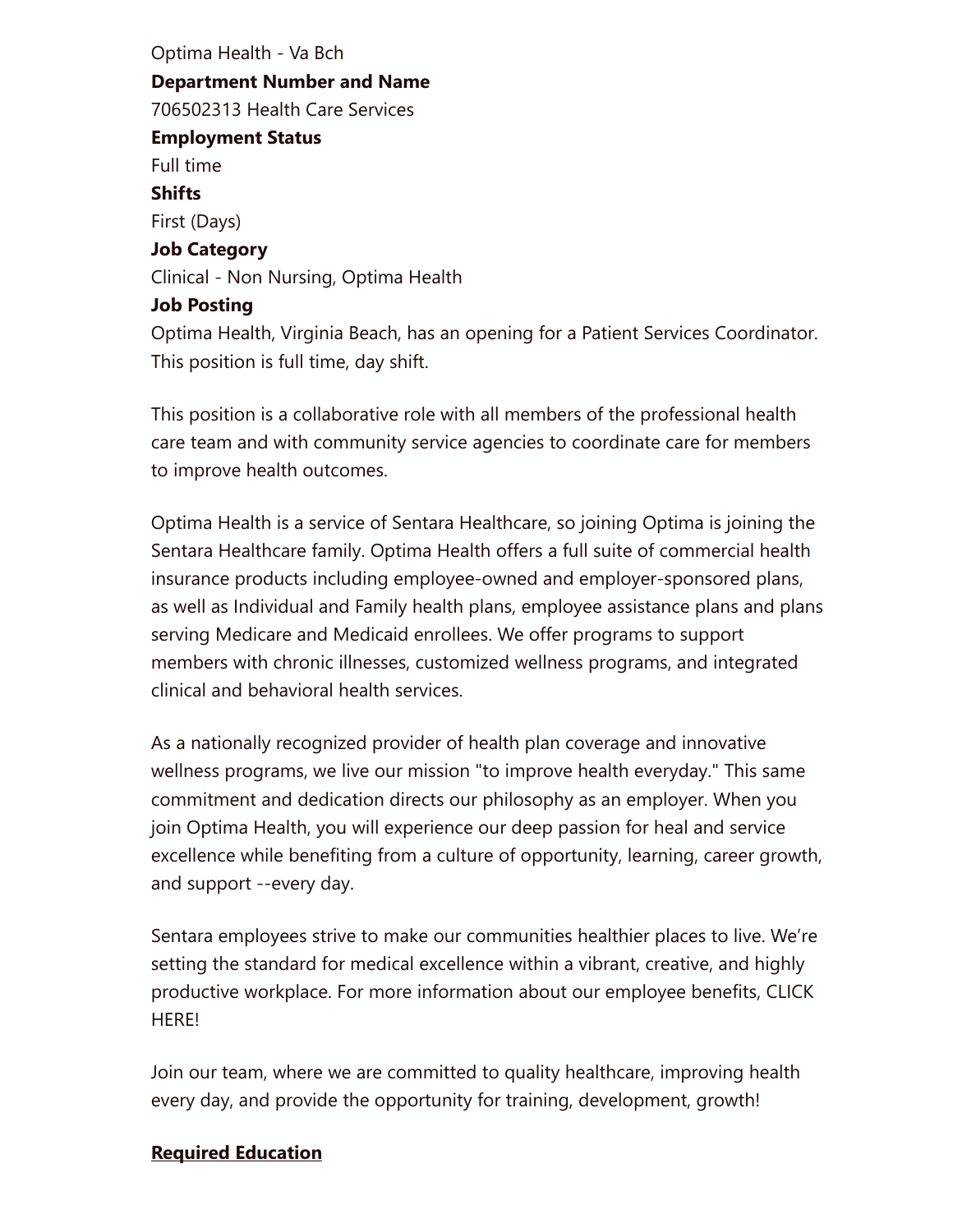High School Grad or Equivalent

#### **Experience**

Required: Clinical - 2 years

Preferred: None, unless noted in the "Other" section below Licenses and Certifications None, unless noted in the "Other" section below

#### **Required**

#### Skills

Preferred: None, unless noted in the "Other" section below **City** Virginia Beach, VA

### Seniority Level

Entry level

### Industry

- Insurance
- Health, Wellness & Fitness
- Hospital & Health Care

### Employment Type

Full-time

### Job Functions

Health Care Provider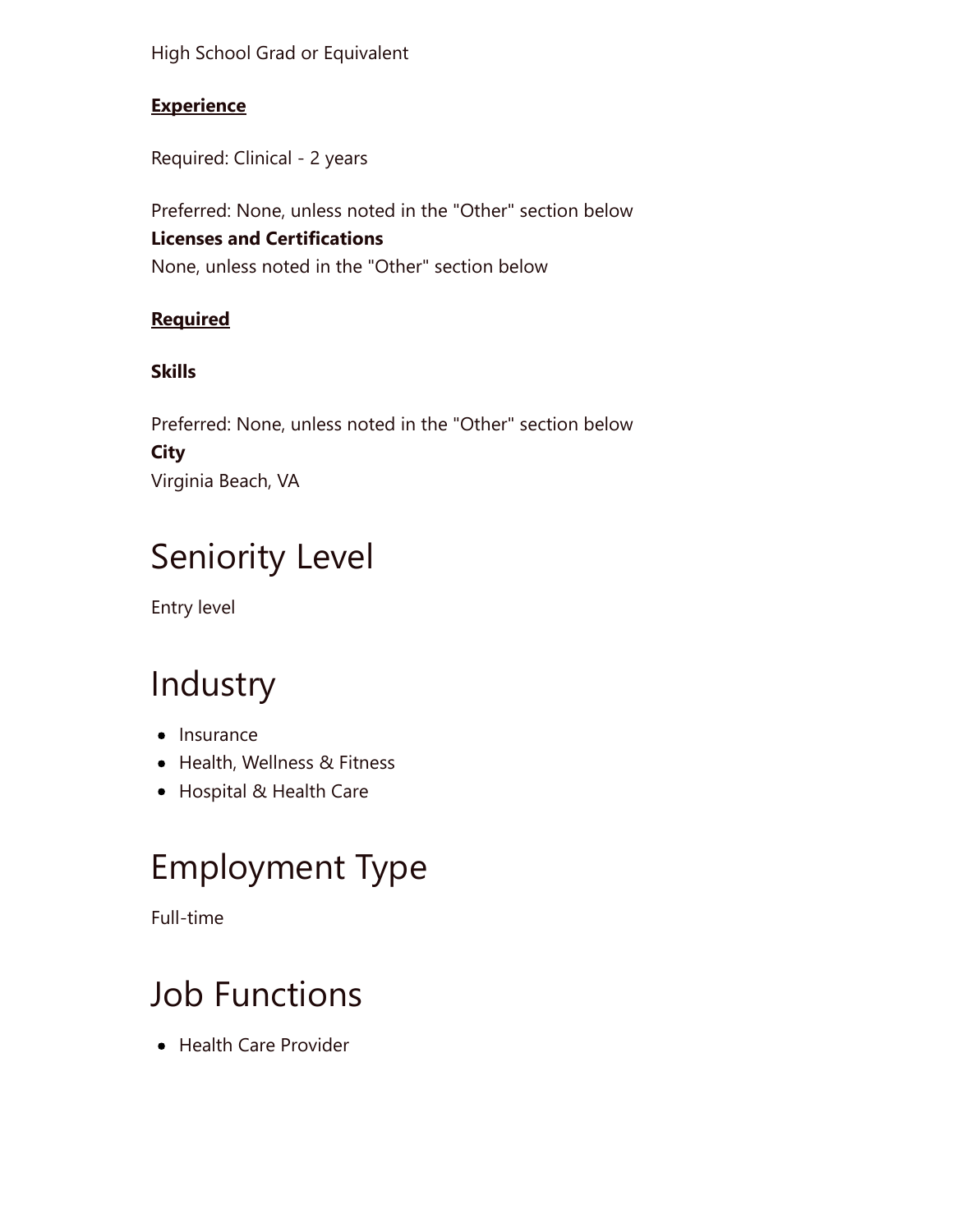### (1) Director Enterprise Clinical Quality (Medicaid) - Philadelphia | Apploi | LinkedIn

SourceURL: https://www.linkedin.com/jobs/view/director-enterprise-clinical-quality- %28medicaid%29-philadelphia-at-apploi-1128753185/? [utm\\_campaign=google\\_jobs\\_apply&utm\\_source=google\\_jobs\\_apply&utm\\_medium=organic](https://www.linkedin.com/jobs/view/director-enterprise-clinical-quality-%28medicaid%29-philadelphia-at-apploi-1128753185/?utm_campaign=google_jobs_apply&utm_source=google_jobs_apply&utm_medium=organic)

### Director Enterprise Clinical Quality (Medicaid) - Philadelphia

### Company Name [Apploi](https://www.linkedin.com/company/2909122/) Company Location Philadelphia, PA, US

New Posted Date Posted 10 hours ago Number of applicants Be among the first 25 applicants

At AmeriHealth Caritas, we're passionate about helping people get care, stay well and build healthy communities. As one of the nations leaders in health care solutions, we offer our associates the opportunity to impact the lives of millions of people through our national footprint of products, services and award-winning programs. AmeriHealth Caritas is seeking talented, passionate individuals to join our team. Together we can build healthier communities. If you want to make a difference, we'd like to hear from you. Headquartered in Philadelphia, AmeriHealth Caritas is a mission-driven organization with more than 30 of experience. We deliver comprehensive, outcomes-driven care to those who need it most. We offer integrated managed care products, pharmaceutical benefit management and specialty pharmacy services, behavioral health services, and other administrative services. Discover more about us at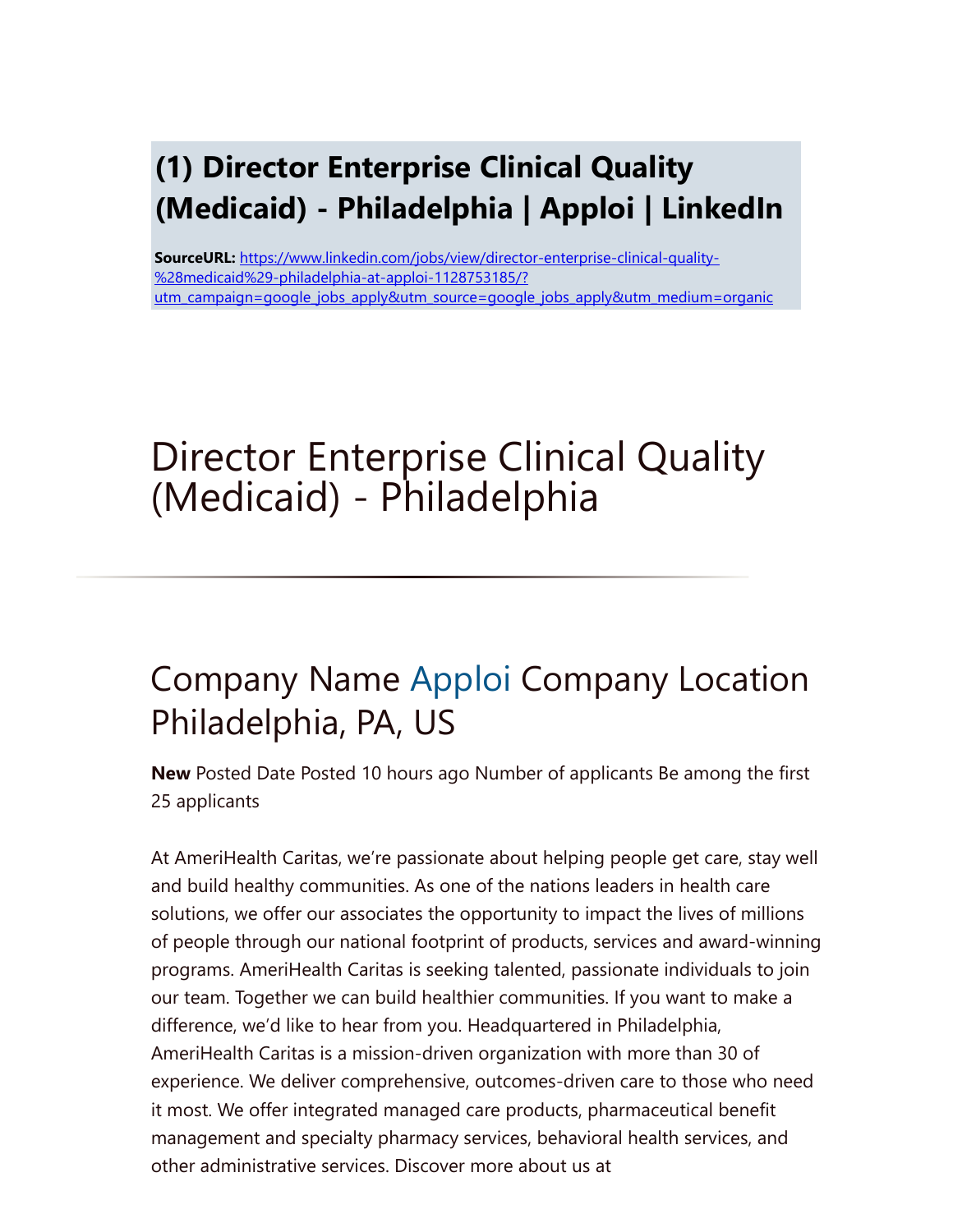www.amerihealthcaritas.com. Responsibilities: Under the general direction of the Vice , Corporate Quality Management, the , Medicaid Clinical Quality provides operational and strategic leadership to the AmeriHealth Caritas Medicaid Quality Management program and initiatives. This position provides direction for the implementation of performance improvement initiatives to drive improvements in health outcome metrics including HEDIS, CAHPS and other industry metrics plan-level and corporate goals. Ensures consistency of all new and existing quality management policies, practices and programs across the company. Major accountabilities:

Drives excellence in improving provider and member satisfaction, HEDIS, achieving operational excellence;

Provides direction for ongoing monitoring and updating of accreditation and medical management aspects of the enterprise infrastructure;

Works collaboratively with all areas of the organization to integrate Quality Management initiatives and goals with organizational programs; champions the use of and acts as a resource for the dissemination of the Quality Management best practices throughout the AmeriHealth Family of Companies.

Participates in the development and response for new business opportunities.Provides support and resources for new business implementation.

Provides leadership through both direct and indirect matrixes reporting structures.

Collects and disseminates 'best practices' in performance improvement across the Medicaid LOB and the enterprise.

Stays abreast of policy, measurement and accreditation evolution impacting the Medicaid Line of Business. Education/Experience:

Bachelor's Degree in in health care, public administration or related field required.

's Degree in health care, public administration or related field highly preferred.

Registered Nurse - state license required.

8 –10 of progressive management experience (including staff management) in a managed care environment. Experience with Managed Medicaid programs highly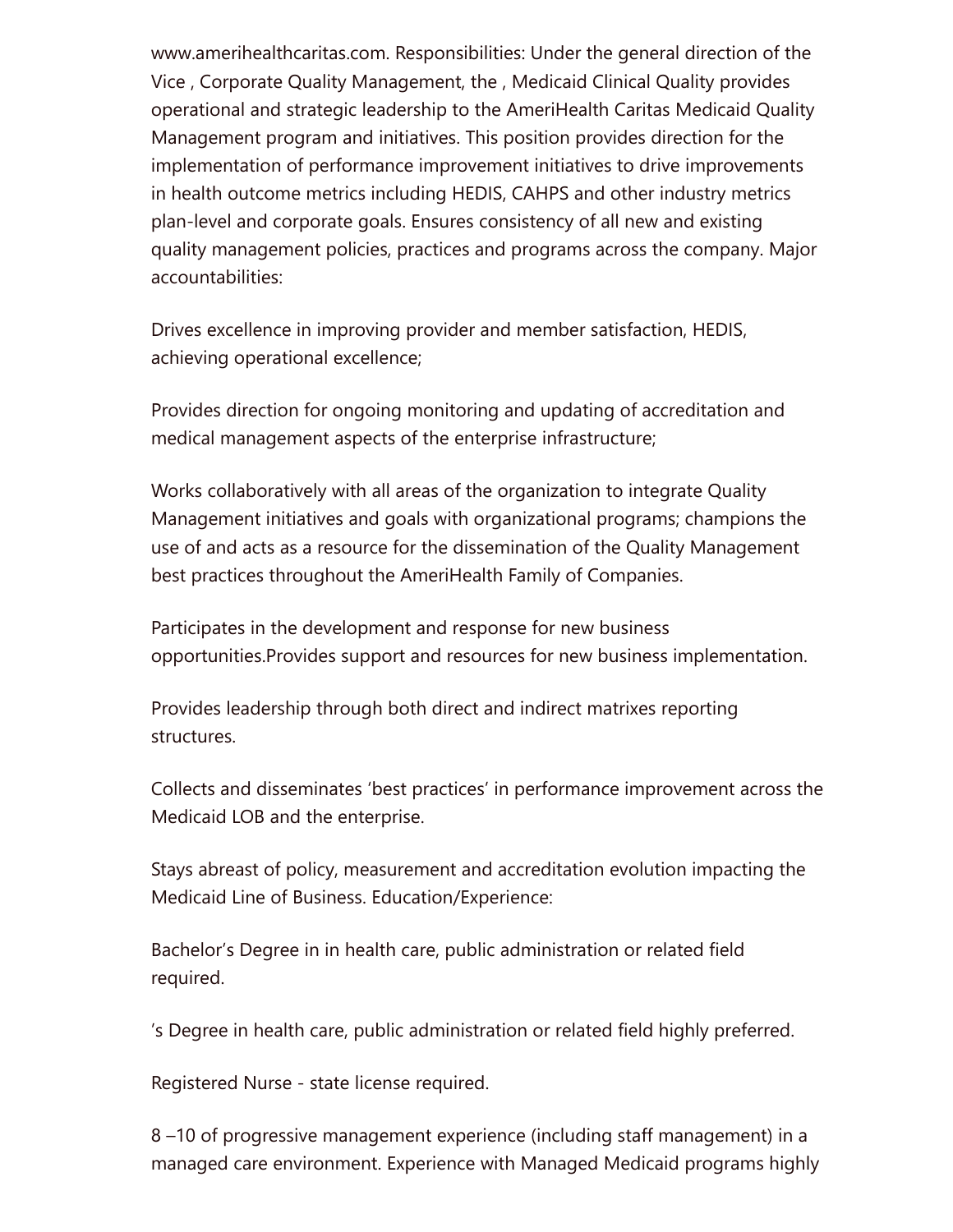desirable. Management experience with Quality programs, Case Management and Utilization management programs. Experience in QM, CM and UM program design, implementation. Should include experience in setting, communicating and implementing strategic direction.

Proven ability to navigate effectively and influence at the executive level in a matrixed, multi-business enterprise.

Demonstrated ability to interface, influence and made strategic and tactical decisions at the executive management level.

Strong background in managed care information systems, data collection and reporting,

High degree of operational and clinical expertise and knowledge of various managed care payment arrangements.

### (1) RN Case Manager-Medicaid Experience - Part Time | Discovery Senior Living | LinkedIn

SourceURL: https://www.linkedin.com/jobs/view/rn-case-manager-medicaid-experience-parttime-at-discovery-senior-living-1127824469/? [utm\\_campaign=google\\_jobs\\_apply&utm\\_source=google\\_jobs\\_apply&utm\\_medium=organic](https://www.linkedin.com/jobs/view/rn-case-manager-medicaid-experience-part-time-at-discovery-senior-living-1127824469/?utm_campaign=google_jobs_apply&utm_source=google_jobs_apply&utm_medium=organic)

### RN Case Manager-Medicaid Experience - Part Time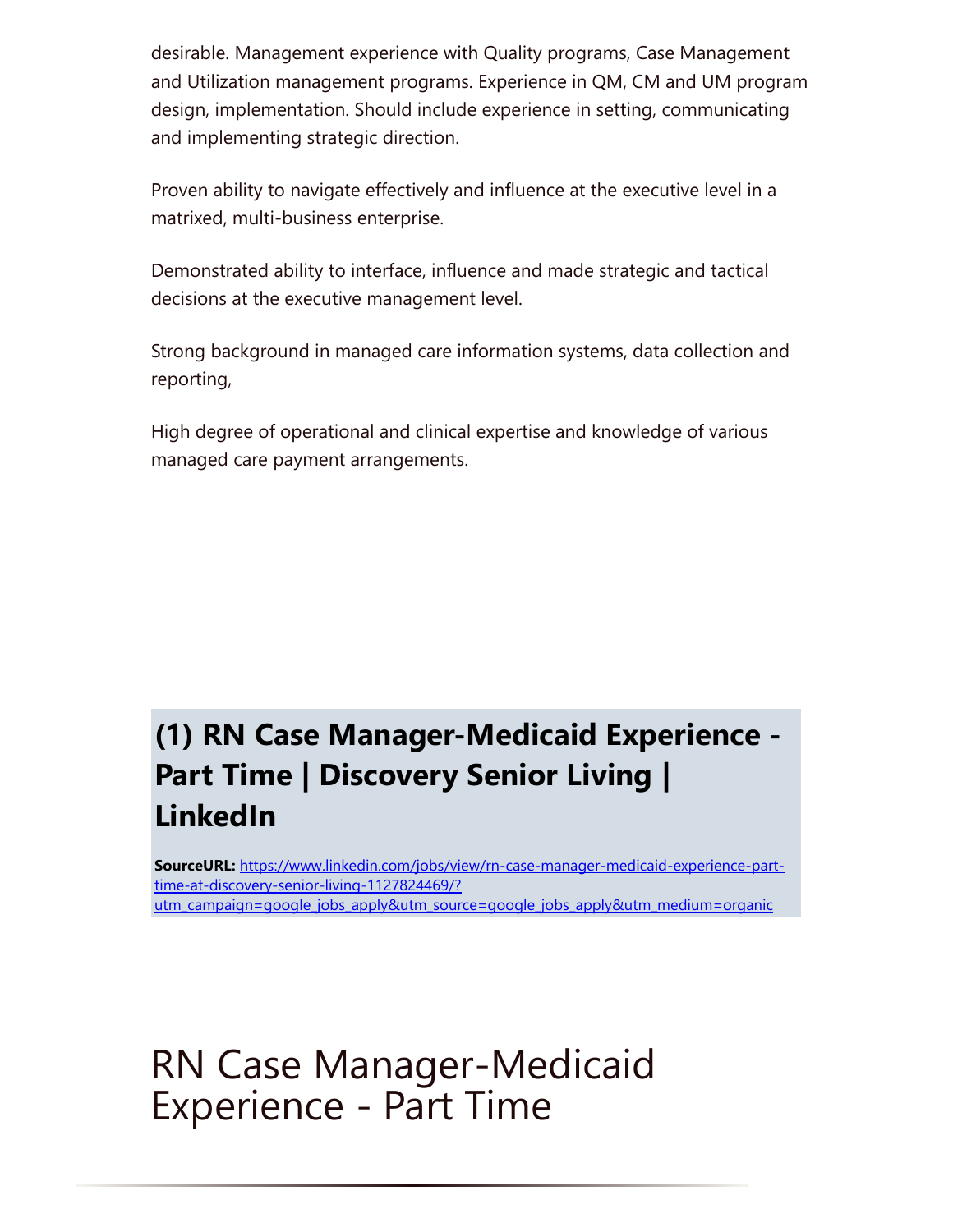# Company Name [Discovery Senior Living](https://www.linkedin.com/company/3637229/) Company Location Tampa, FL, US

New Posted Date Posted 22 hours ago Number of applicants Be among the first 25 applicants

Discovery at Home is comprised of a team of professionals with extensive experience in senior living personal care. We're always nearby, including our senior management team, accessible to our clients and their families, and have direct authority to make decisions right where we are. We know local healthcare issues and procedures, and how to deliver the best care possible to our clients. Discovery at Home is Medicare certified and has earned the Community Health Accreditation Program's (CHAP) coveted accreditation.

#### **Responsibilities**

The RN Case Manager will be responsible for health care management and coordination of the staff in order to achieve optimal clinical, financial and quality of life outcomes; will work with all staff to create and implement a collaborative plan of care; will perform on going monitoring of the plan of care to evaluate effectiveness; will adhere to nursing guidelines, clinical protocols, company policies and procedures and all state and federal regulations

#### **Qualifications**

- Must be a graduate from an accredited School of Nursing.
- Must be licensed in the state of Florida as a Registered Nurse.
- Must have a minimum of three years experience in a home health agency and at least one year of supervisory experience (2 years preferred).
- Must have knowledge of Medicare and Medicaid guidelines.
- Must have a working knowledge of home health care and the principles and techniques of professional nursing and required documentation that pertains to it.
- Demonstrated ability to communicate, problem solve and work effectively with people.
- Excellent organizational skills with the ability to multi-task.
- Knowledge of applicable state and federal regulations.
- Skilled at establishing and maintaining positive and effective work relationships with coworkers, clients, and patients.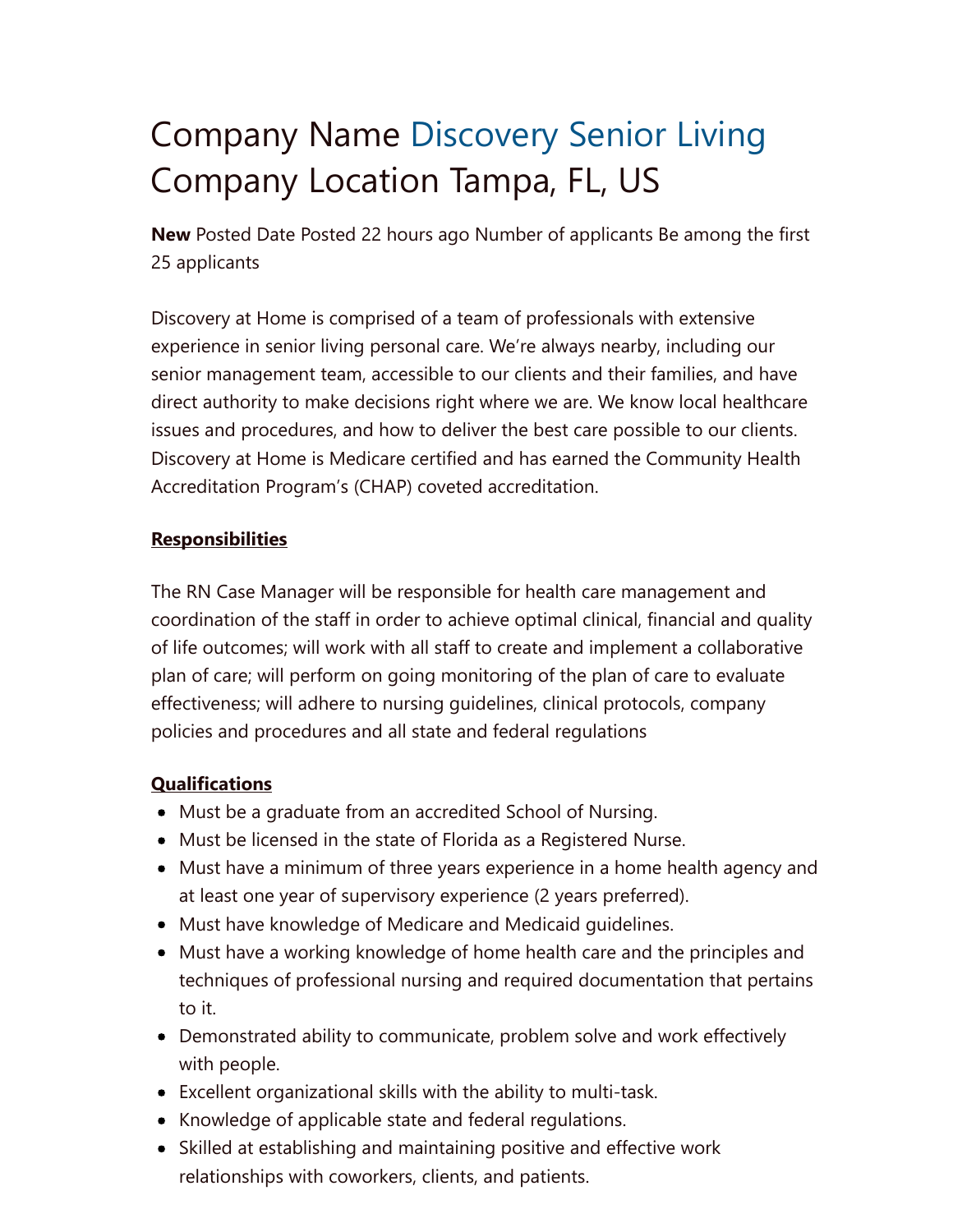#### **Benefits**

In addition to a rewarding career and competitive salary, Discovery offers a comprehensive benefit package.

Full-time team members are offered a comprehensive benefit package including medical, dental, vision, life and disability insurances, paid time off and paid holidays. Both full and part-time team members are eligible to participate in our outstanding 401k plan with company match our Employee Assistance Program and accident insurance policies.

EOE/M/F/D/V

### (1) CTM Coordinator, Sr | WellCare Health Plans | LinkedIn

SourceURL: https://www.linkedin.com/jobs/view/ctm-coordinator%2C-sr-at-wellcare-healthplans-1128420375/? [utm\\_campaign=google\\_jobs\\_apply&utm\\_source=google\\_jobs\\_apply&utm\\_medium=organic](https://www.linkedin.com/jobs/view/ctm-coordinator%2C-sr-at-wellcare-health-plans-1128420375/?utm_campaign=google_jobs_apply&utm_source=google_jobs_apply&utm_medium=organic)

# (1) CTM Coordinator, Sr

Responds to member, provider, CMS, SPAP and SHIP inquiries received via phone, CTM (Complaint Tracking Module) and email regarding PDP, CCP and Medicaid lines of business, including Claims, CIU, Enrollment, Pharmacy, Billing, Case Management, and Appeals in a professional, timely, accurate and caring mannerwhile consistently meeting all CMS guidelines and requirements. Assists in completing activities related to various departmental and cross functional assignments in support of the CTM Department's goals and strategies.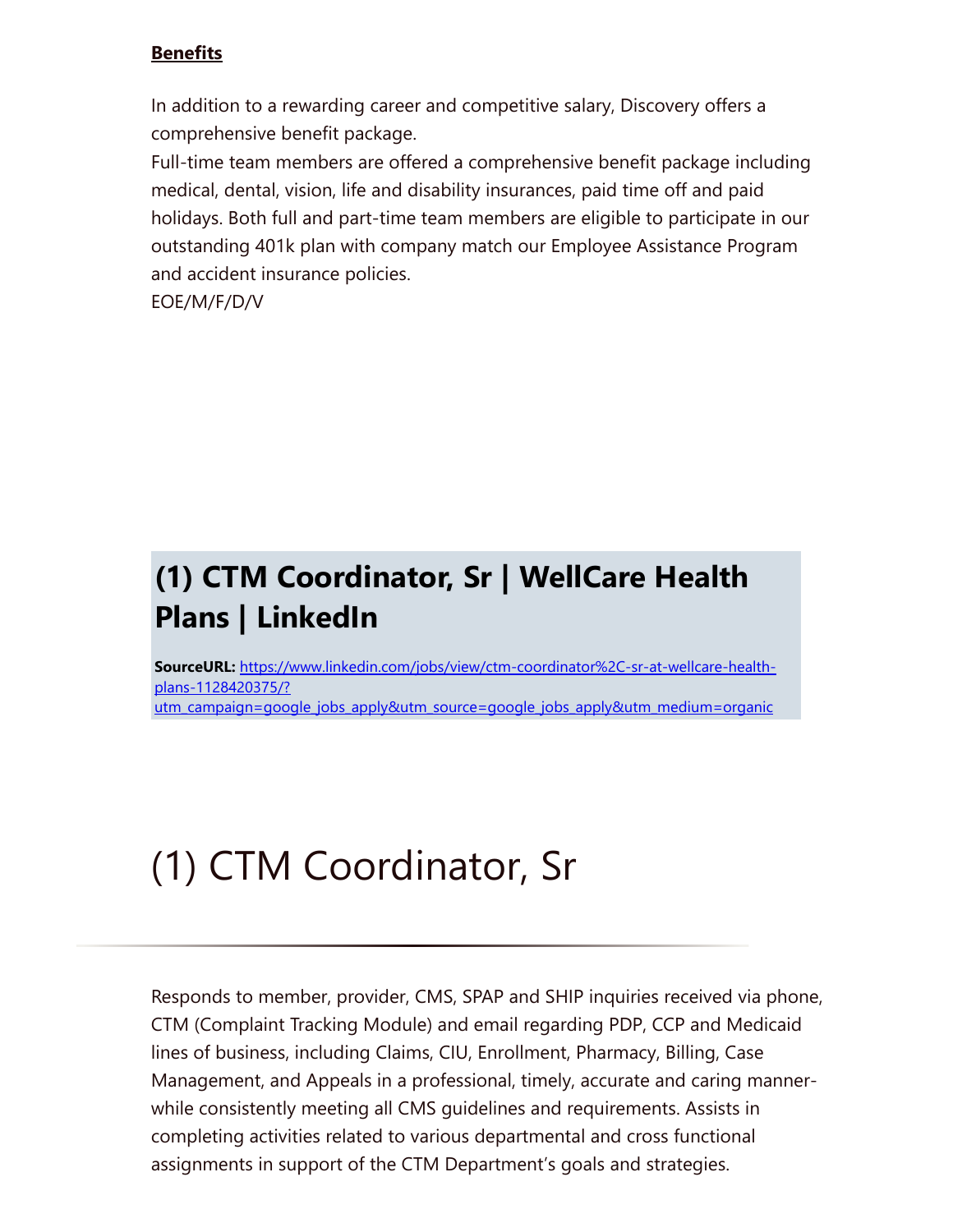Instrumental in providing suggestions to reduce complaints and increase WellCare's Star Ratings.

#### Essential Functions

- Responds to member, provider, CMS, SPAP and SHIP inquiries via telephone, CTM (Complaint Tracking Module) and email, while meeting all corporate, regulatory and CMS guidelines and performance standards. Independently evaluates and assesses allegations to determine those criteria, including federal and state regulations, Centers for Medicare & Medicaid Services ("CMS") guidelines, and internal policies, procedures, and standards that are alleged to have been violated.
- Cross function metrics including, but not limited to, escalations, plan request, RCA inquires, HPMS Download and assignment of cases. Also, daily updates on the case spreadsheet, updating Xcelys to match CMS systems (MARX and HPMS), communication activities, internal investigations and makes recommendations accordingly. Prepares presentations for departmental and improve processes, metrics/ratings.
- Handles calls that require additional research and/or special handlingincluding regulatory, congressional, Swift, Press Hill, marketing, sales, executive office, Centers for Medicaid and Medicare Services (CMS), etc. Responsible for the intake and assignment of CTM complaints through HPMS/Inbound phone intake.
- Investigates problems of an unusual nature in the area of responsibility. Presents proposed solutions in a clear and concise manner.
- Identifies risks, interprets investigation results, and recommends and communicates remedial actions to mitigate future potential risks.
- Drives and supports WellCare initiatives at the team level by interacting with peers and other internal and external business partners, such as RCA inquiries, Governance weekly meetings, Quality Audit calibrations, CMS Call Audits, and CSQIW/QIC while demonstrating a willingness to conform to WellCare policies and procedures.
- Demonstrates appropriate customer-care skills such as empathy, active listening, courtesy, politeness, helpfulness, and other skills as identified. Assist in the education of new members and in the re-education of existing members regarding health plan procedures.
- Records, investigates and resolves complaints as detailed in the CMS Standard Operating Procedure (SOP), Chapter Manuals and CTM Policies and Procedures.
- Works on Good Cause Reinstatement cases and making sure members make full payment and are reinstated by our Enrollment Department within Medicare Guidelines.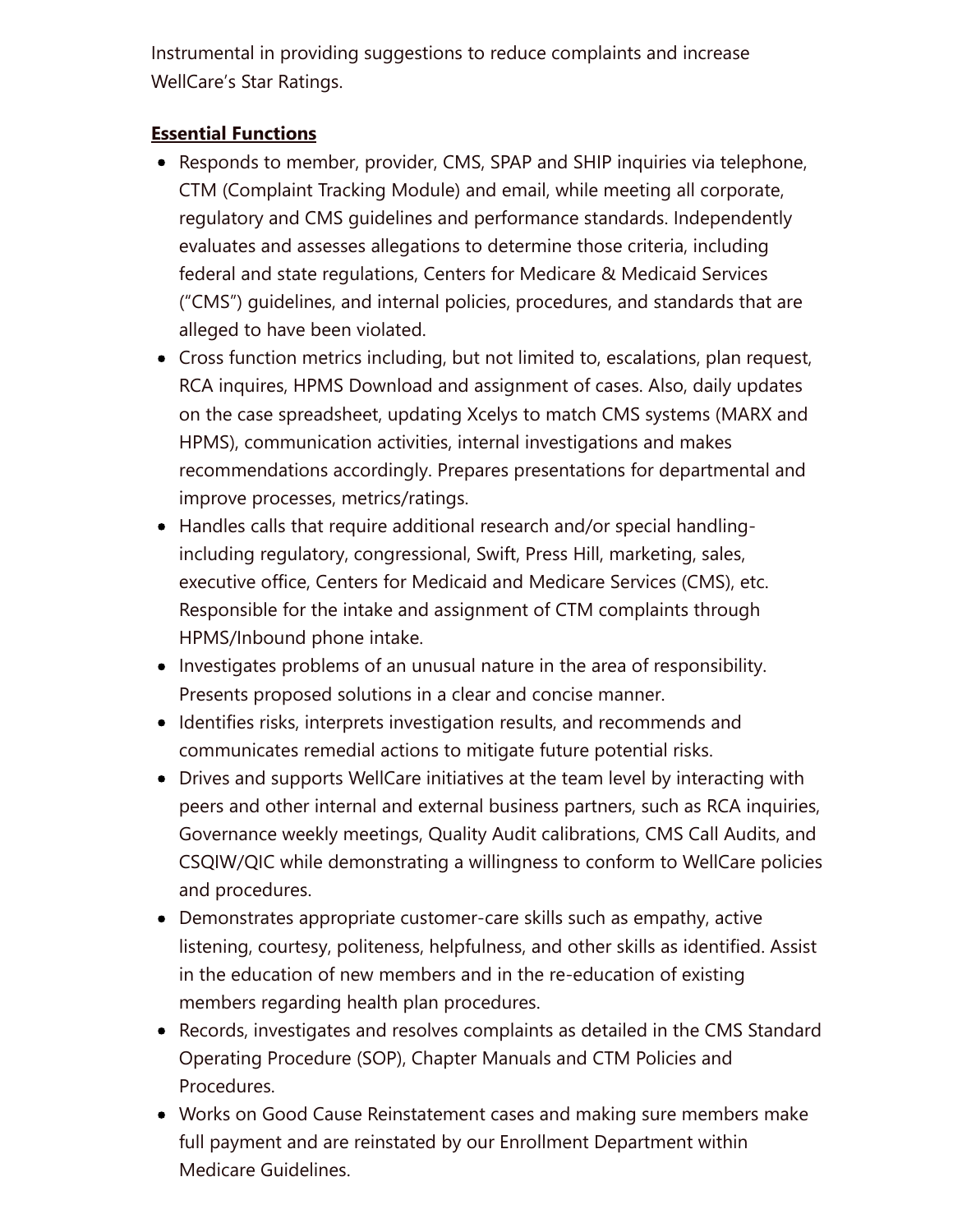- Plans, develops, and leads multiple projects, including prioritizing and managing through execution. Thoroughly documents, organizes, and reviews case files electronically, relative to each investigation in accordance with Company policy and ensures remediation activities are implemented. Interact with other departments including Enrollment, Pharmacy, Billing, etc. to resolve member and provider issues.
- Logs, tracks and follow-ups on all inquiries, utilizing on-line systems and procedures, according to the established guidelines.
- Demonstrates expertise of all WellCare Medicare PDP, and CCP lines of business.
- Performs skills necessary to create a high-quality customer experience, as reflected through acceptable Quality scores.
- Develop and present ideas for performance and process management improvement within the department.
- Supports the development and maintenance of Corporate Compliance policies and procedures and workflows.
- Conducts and documents with beneficiaries, providers, interdepartmental investigatory purposes.
- Acts as a primary contact for escalated calls and/or escalated issues in which special care is required to enhance WellCare relationships with members, providers, CMS Caseworkers, SPAPs and SHIPs.

#### Additional Responsibilities:

#### Candidate Education

- Required A High School or GED
- Preferred An Associate's Degree in a related field
- Preferred A Bachelor's Degree in a related field

#### Candidate Experience:

- Required 3 years of experience in Contact Center and/or Customer Service Environment
- Required 2 years of experience in Experience within a Healthcare company
- Required 1 year of experience in CTM or Escalations Experience
- Preferred Other Assisting with project coordination in a fast paced and/or growing organization and experience balancing multiple projects and influencing others in a matrix environment.

#### Candidate Skills:

- Advanced Demonstrated written communication skills
- Advanced Demonstrated interpersonal/verbal communication skills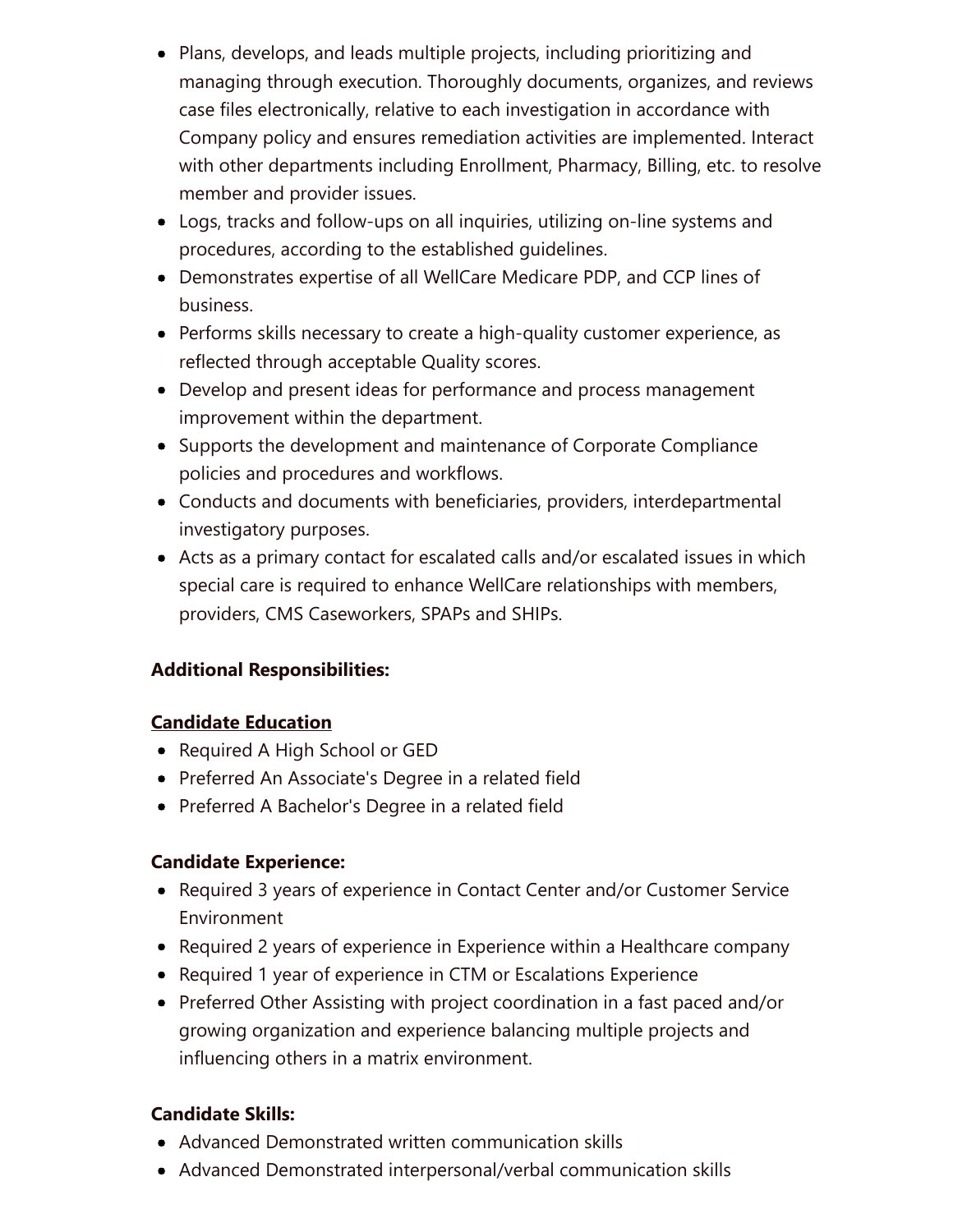- Advanced Ability to multi-task Ability to multi-task, good organizational and time management skills
- Advanced Demonstrated organizational skills
- Advanced Demonstrated time management and priority setting skills
- Advanced Ability to effectively present information and respond to questions from families, members, and providers
- Advanced Demonstrated analytical skills Ability to read, analyze and interpret verbal and written instructions
- Advanced Other Ability to work with people from diverse backgrounds
- Advanced Other Ability to act on feedback provided by showing ownership of his or her own development
- Advanced Other Ability to define problems collects data, establish facts and draw valid conclusions
- Advanced Other Seeks to build trust, respect and credibility with all partners through full, honest, consistent, and coordinated communication

#### Licenses and Certifications:

#### A License In One Of The Following Is Required

• Preferred Other Customer service, quality, or training certifications

#### Technical Skills:

- Required Intermediate Microsoft Outlook
- Required Intermediate Microsoft Word
- Required Intermediate Microsoft Excel
- Required Intermediate Microsoft PowerPoint
- Required Intermediate SharePoint
- Required Intermediate Xcelys
- Required Intermediate Other HPMS, MARx

#### Languages:

• Preferred Spanish

#### About Us

Headquartered in Tampa, Fla., WellCare Health Plans, Inc. (NYSE: WCG) focuses primarily on providing government-sponsored managed care services to families, children, seniors and individuals with complex medical needs primarily through Medicaid, Medicare Advantage and Medicare Prescription Drug Plans, as well as individuals in the Health Insurance Marketplace. WellCare serves approximately 5.5 million members nationwide as of September 30, 2018. WellCare is a Fortune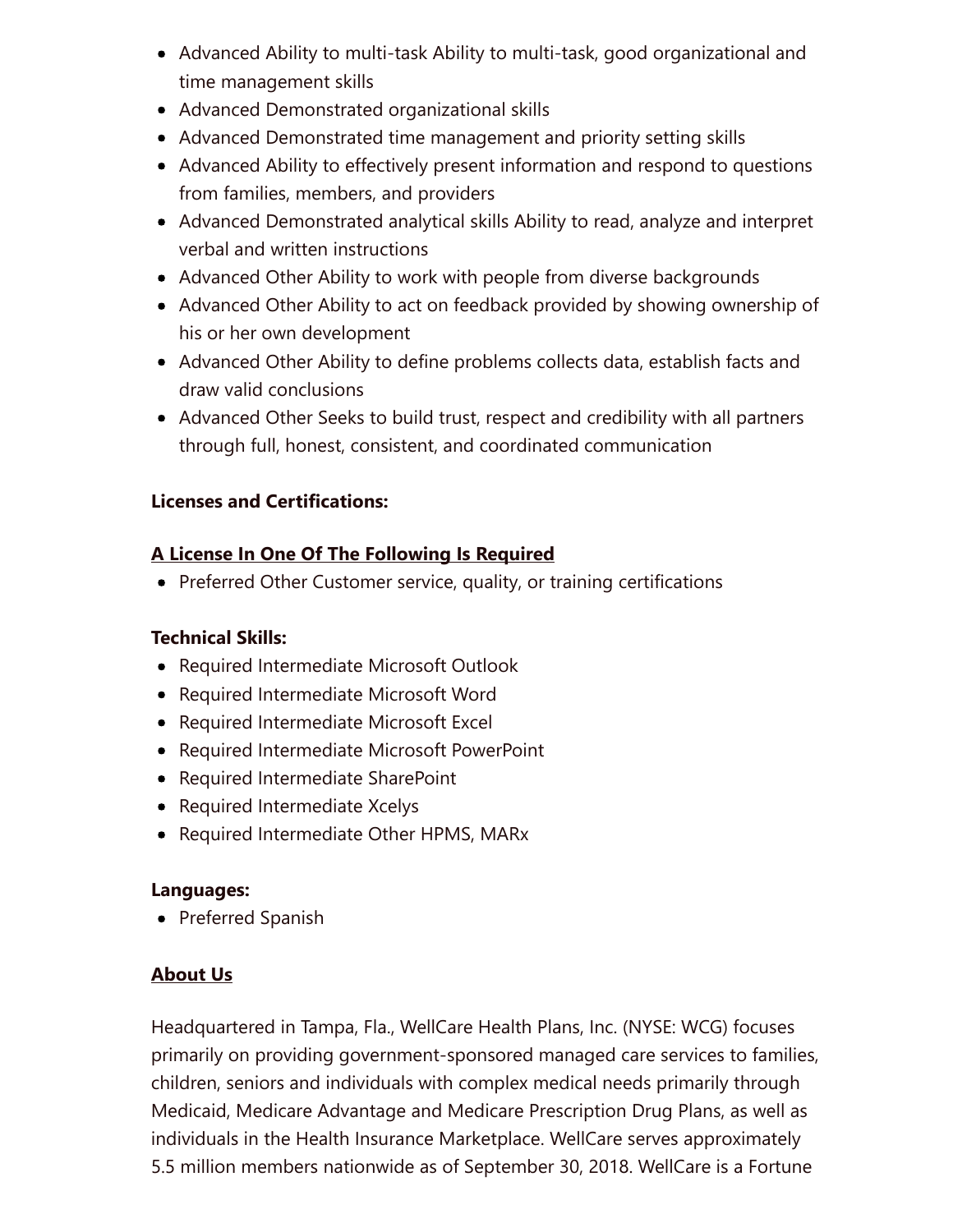500 company that employs nearly 12,000 associates across the country and was ranked a "World's Most Admired Company" in 2018 by Fortune magazine. For more information about WellCare, please visit the company's website at www.wellcare.com. EOE: All qualified applicants shall receive consideration for employment without regard to race, color, religion, creed, age, sex, pregnancy, veteran status, marital status, sexual orientation, gender identity or expression, national origin, ancestry, disability, genetic information, childbirth or related medical condition or other legally protected basis protected by applicable federal or state law except where a bona fide occupational qualification applies. Comprehensive Health Management, Inc. is an equal opportunity employer, M/F/D/V/SO.

### Medicaid Program Manager

SourceURL: https://www.governmentjobs.com/jobs/2358567-0/medicaid-program-manager? [utm\\_campaign=google\\_jobs\\_apply&utm\\_source=google\\_jobs\\_apply&utm\\_medium=organic](https://www.governmentjobs.com/jobs/2358567-0/medicaid-program-manager?utm_campaign=google_jobs_apply&utm_source=google_jobs_apply&utm_medium=organic)

# Medicaid Program Manager

Only applicants who meet the Minimum Qualification Requirements and meet all selective requirements (listed below) will be placed on the eligible list.

The Department of Human Services - Central Office is looking to fill a Management Analyst 3 position to assist the state Medicaid Program Manager.